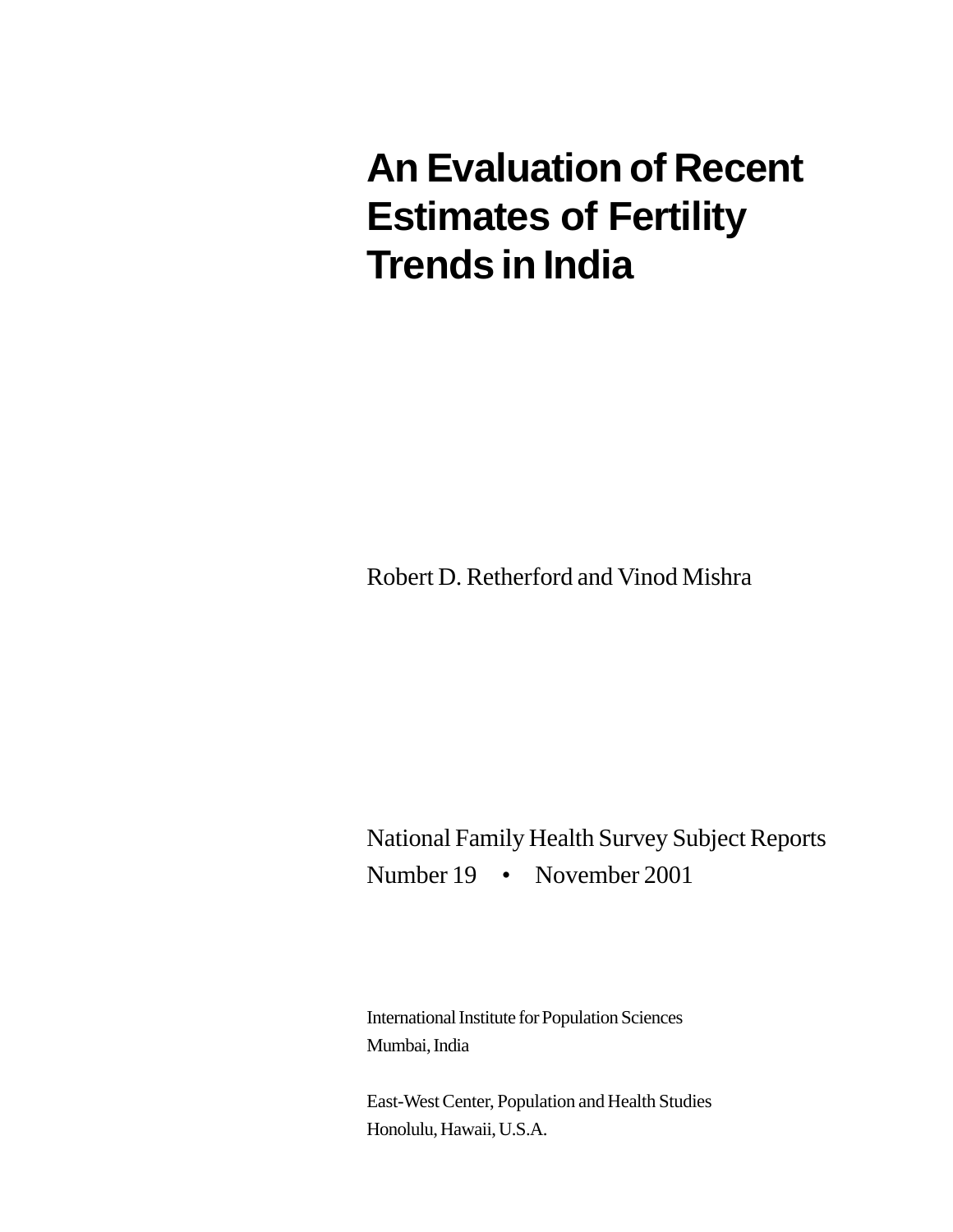India's first and second National Family Health Surveys (NFHS-1 and NFHS-2) were conducted in 1992–93 and 1998–99 under the auspices of the Ministry of Health and Family Welfare. The surveys provide national and state-level estimates of fertility, infant and child mortality, family planning practice, maternal and child health, and the utilization of services available to mothers and children. The International Institute for Population Sciences, Mumbai, coordinated the surveys in cooperation with selected population research centres in India, the East-West Center in Honolulu, Hawaii, and ORC Macro in Calverton, Maryland. The United States Agency for International Development, via a subcontract from ORC Macro to the East-West Center, provided support for the preparation and publication of this report.

ISSN 1026-4736

This publication may be reproduced for educational purposes.

*Correspondence addresses:*

International Institute for Population Sciences Govandi Station Road, Deonar, Mumbai - 400 088, India Fax: 91-22-556-3257 • E-mail: iipsnfhs@vsnl.com

East-West Center, Population and Health Studies 1601 East-West Road, Honolulu, Hawaii 96848-1601, U.S.A. Fax: 1-808-944-7490 • E-mail: poppubs@eastwestcenter.org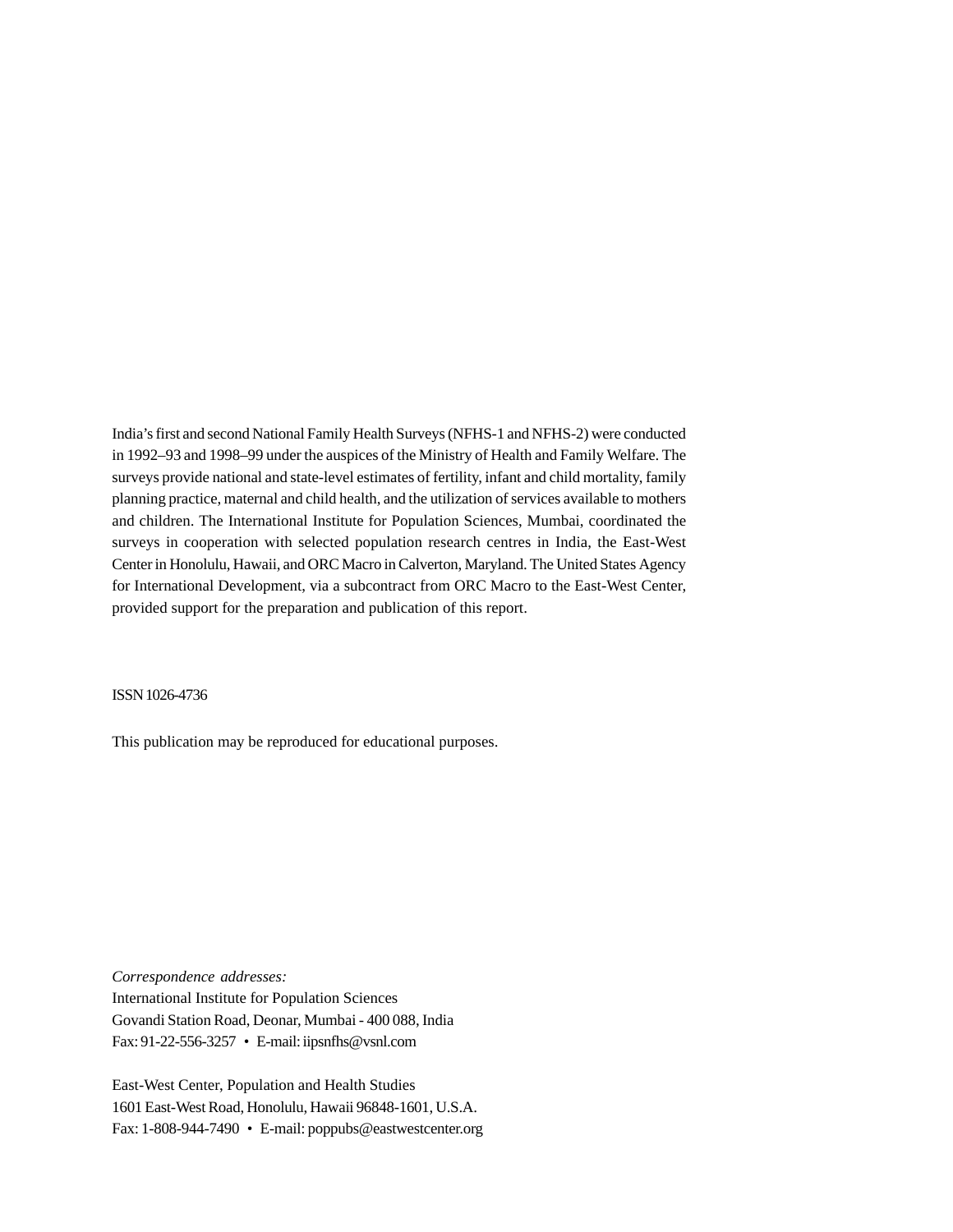# **An Evaluation of Recent Estimates of Fertility Trends in India**

# **ABSTRACT**

Comparison of fertility estimates from India's Sample Registration System (SRS) and two recent National Family Health Surveys (NFHS-1 in 1992–93 and NFHS-2 in 1998– 99) indicates major discrepancies between the three sources. This subject report attempts to evaluate the reasons for these discrepancies and to assess the true trend of fertility in all India and 16 major states.

The analysis indicates that, for all India, the true total fertility rate (TFR) for 1990–92 was probably around 3.92, and the true TFR for 1996–98 was probably between 3.39 and 3.55, somewhat higher than the raw SRS estimates and considerably higher than the raw NFHS-1 and NFHS-2 estimates for the same time periods. The new estimates correct for displacement of births in NFHS-1 and NFHS-2 and for underregistration of births in the SRS. Although the new TFR estimates are higher, the decline in the TFR between 1990–92 and 1996–98 (0.4 or 0.5 child) derived from them is consistent with the declines calculated directly from the SRS (0.4 child) and from NFHS-1 and NFHS-2 (0.5 child).

Misreporting of women's ages in the two NFHS surveys does not have a large effect on the estimates of the TFR, for either India or major states. On the other hand, it does have a large effect on the estimates of ASFRs (age-specific fertility rates). Because the extent of age misreporting did not change much between the two surveys in India as a whole, our survey-based estimates of changes in ASFRs for all India are probably fairly accurate, insofar as errors in the estimates of ASFRs tend to cancel out when computing changes. In most individual states, however, the extent of age misreporting changed enough between the two surveys that we are unable to arrive at accurate estimates of changes in ASFRs. In the SRS, the pattern of change in ASFRs is distorted at both the national and state levels by changes in the pattern of age misreporting caused by the phasing in of a new SRS sample during the period 1993–95.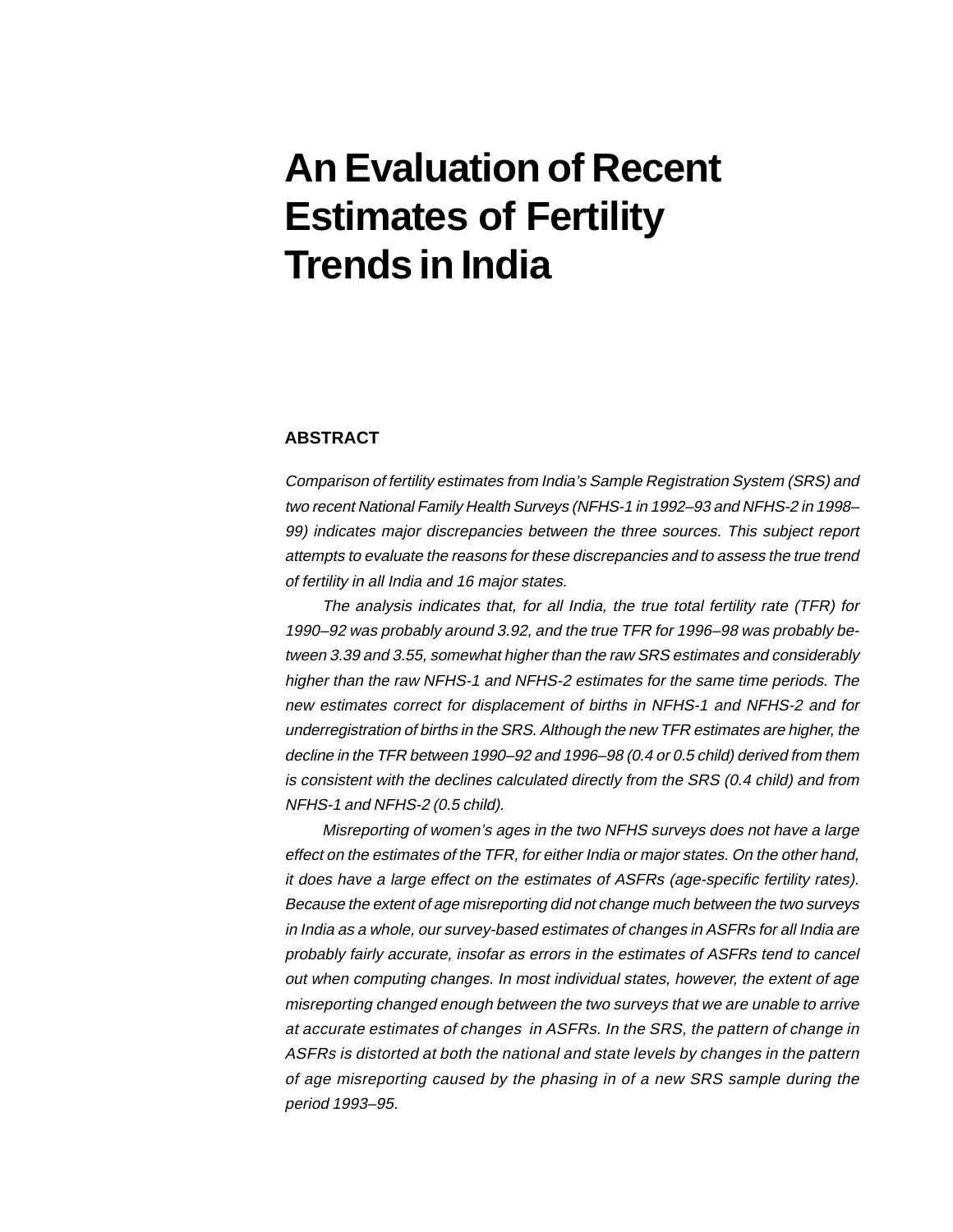The analysis demonstrates that calculating TFR estimates for the 3-year period immediately preceding a survey does not work well in India. In NFHS-1 and NFHS-2, widespread ignorance of children's ages results in substantial displacement of births to earlier years in the birth histories and therefore to underestimation of the TFR for this 3-year period. Moreover, because the extent of displacement changed in many Indian states between NFHS-1 and NFHS-2, due to differences in the diligence of the survey organizations in collecting accurate age data, the TFR estimates for the 3-year period before each survey yield inaccurate estimates of the trend in the TFR in these states. In this situation, the own-children method of fertility estimation, applied to the household samples of NFHS-1 and NFHS-2, is a useful supplement to the birth-history method in that it yields TFR estimates for longer reference periods that minimize bias from displacement and provide more accurate indications of both level and trend in the TFR.

The analysis of bias in fertility estimates from the SRS could be improved further if the Sample Registration System were to publish unsmoothed single-year age-sex distributions of the SRS sample as well as sex ratios at birth on an annual basis.

# *Robert D. Retherford and Vinod Mishra*

*Robert D. Retherford is Coordinator, and Vinod Mishra is a Fellow in Population and Health Studies at the East-West Center in Honolulu, Hawaii.*

*National Family Health Survey Subject Reports, Number 19 • November 2001*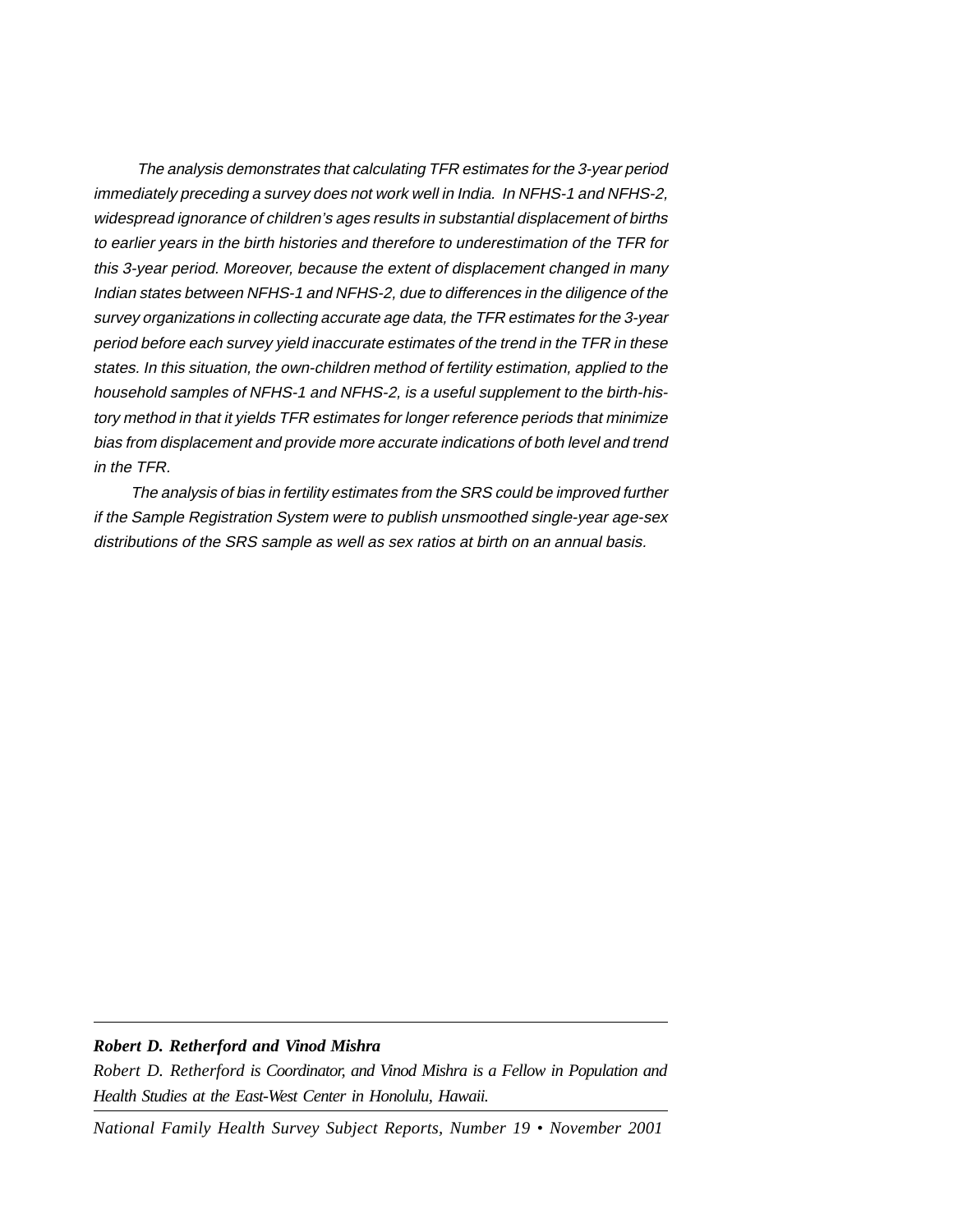P ublished reports from India's 1992–93 and 1998–99 National Family Health Surveys (NFHS-1 and NFHS-2) have shown that estimates of the total fertility rate (TFR) for the 3-year period before each survey are consistently lower than corresponding estimates from India's Sample Registration System (SRS), for both all India and individual states (IIPS 1995; IIPS and ORC Macro 2000). In addition, discrepancies among the three sources in the TFR estimates for the state of Uttar Pradesh have been investigated in some depth in a recent study by Retherford et al. (2001). The present report extends Retherford et al.'s analysis for Uttar Pradesh to all India and an additional 15 major states. The goal of the analysis is to reconcile differences between the three sources of TFR estimates.

# **DATA**

NFHS-1 and NFHS-2 were designed along the lines of the Demographic and Health Surveys (DHS) that have been conducted worldwide in many developing countries during the past two decades. Both NFHS-1 and NFHS-2 are nationally representative surveys that include both a household sample, covering everyone in the sampled households, and an individual sample, covering all ever-married women age 15–49 (13–49 in the case of NFHS-1) within those households. Corresponding to these two samples are a household questionnaire and an individual questionnaire. In the case of the household questionnaire, the household head or other knowledgeable adult in the household responded for the entire household. In the case of the individual questionnaire, each ever-married woman responded for herself and her children. NFHS-1 comprises 88,562 households and 89,777 ever-married women. NFHS-2 comprises 92,486 households and 90,303 ever-married women. Details of the sample design are contained in the basic survey reports for NFHS-1 and NFHS-2 (IIPS 1995; IIPS and ORC Macro 2000).

The International Institute for Population Sciences in Mumbai, which was the nodal agency for the two surveys, contracted with 7 survey organizations in NFHS-1 and 13 survey organizations in NFHS-2 to conduct the fieldwork in the various states. In some cases the survey organizations were private survey-research organizations, and in other cases they were population research centers or other organizations. Each contractor handled one or more states.

India's Sample Registration System (SRS) also provides national and state-level estimates of fertility, and it does so on an annual basis. The system includes both continuous registration of births and six-monthly surveys to catch missed births. The SRS is based on a nationally representative sample of villages and urban blocks. A new sample is selected every 10 years, following the decennial census. The most recent sample was phased in during 1993–95, using the 1991 Census as the sampling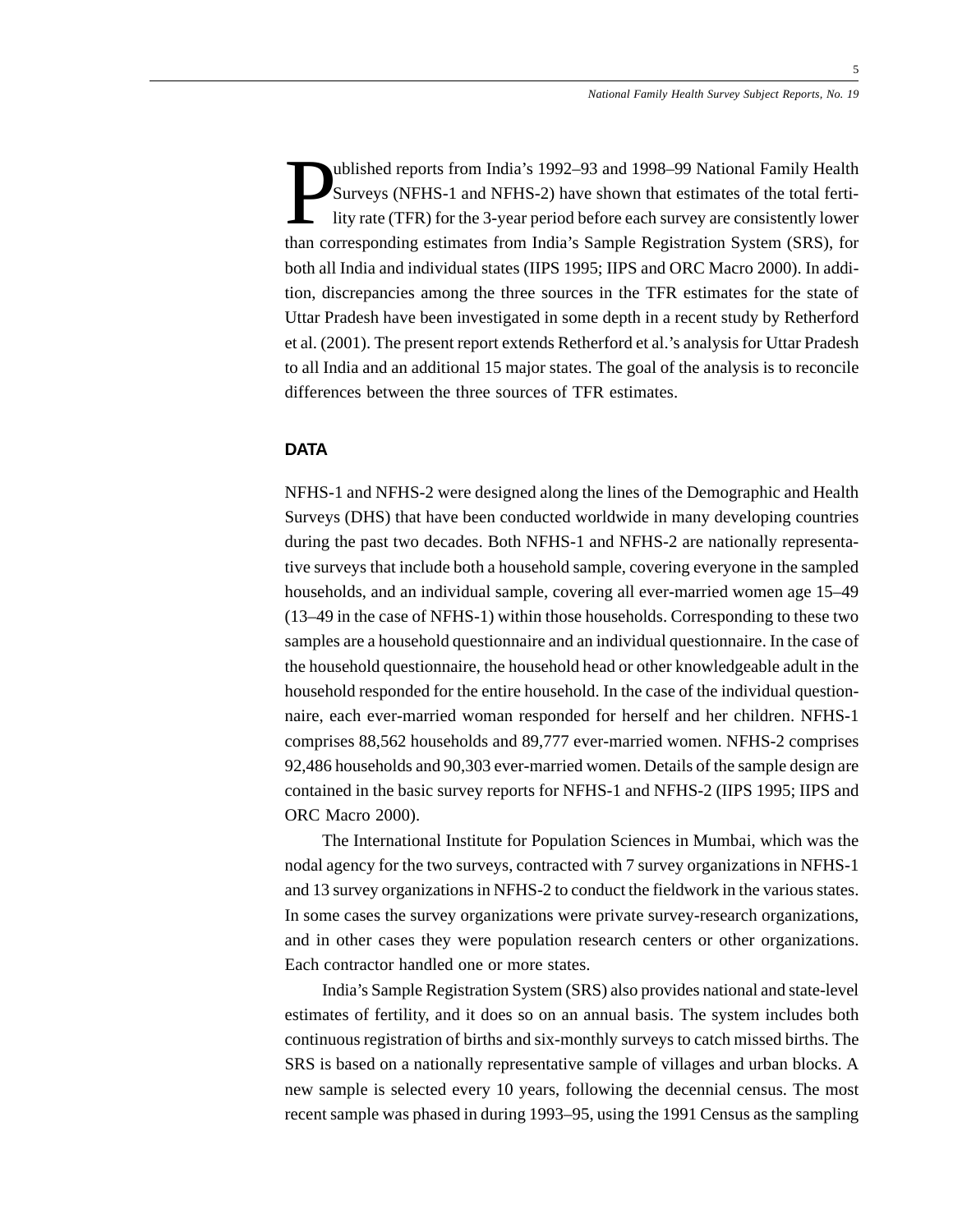frame. In the SRS sample, the sampling unit in rural areas is an entire village or segment of any village with a population of 1,500 or more. In urban areas the sampling unit is a census enumeration block with a population ranging from about 750 to 1,000. The SRS sample currently includes 6,671 sampling units (4,436 in rural areas and 2,235 in urban areas), comprising about 1.1 million households and about 6 million population. The structure and procedures of the SRS have been described in more detail by Retherford et al. (2001).

# **DATA QUALITY**

# **Data quality in NFHS-1 and NFHS-2**

This section focuses on all India. Discussion of data quality in each of the 16 major states is deferred to the section of the report that analyzes state-level fertility estimates.

In NFHS-1, both the household response rate and the individual response rate for all India were 96 percent (IIPS 1995). In NFHS-2, the household response rate was 98 percent, and the individual response rate was 96 percent. Nonresponse is rare enough that it probably does not significantly bias the fertility estimates derived from NFHS-1 and NFHS-2.

Age misreporting is a more serious problem. Accuracy of age reporting is critical for calculating accurate estimates of fertility derived by either the birth-history method or the own-children method, which are the two methods used here to obtain fertility estimates from NFHS-1 and NFHS-2. In all India, only about one-fourth of ever-married women age 15–49 know their year of birth. For about three-fourths of the women, interviewers had to make educated guesses of age. In many cases, interviewers also had to make educated guesses of children's ages, inasmuch as many mothers could not report these ages accurately. There is, accordingly, great potential for bias in the estimates of fertility derived from the two surveys.

Figures 1a and 1b show single-year age distributions of females in NFHS-1 and NFHS-2 for all India. These age distributions are based on the household sample (including persons of all ages), except that ages of ever-married women age 15–49 (13–49 in NFHS-1) are copied over from the individual sample. (This is done because women's self-reports of their age tend to be more accurate than the reports of the household head or other knowledgeable person in the household who responded for the household in the household questionnaire). Both surveys show evidence of heaping on ages ending in 0 or 5, and the extent of such heaping is about the same in both surveys. This is also indicated by Myers' Index of age heaping among women age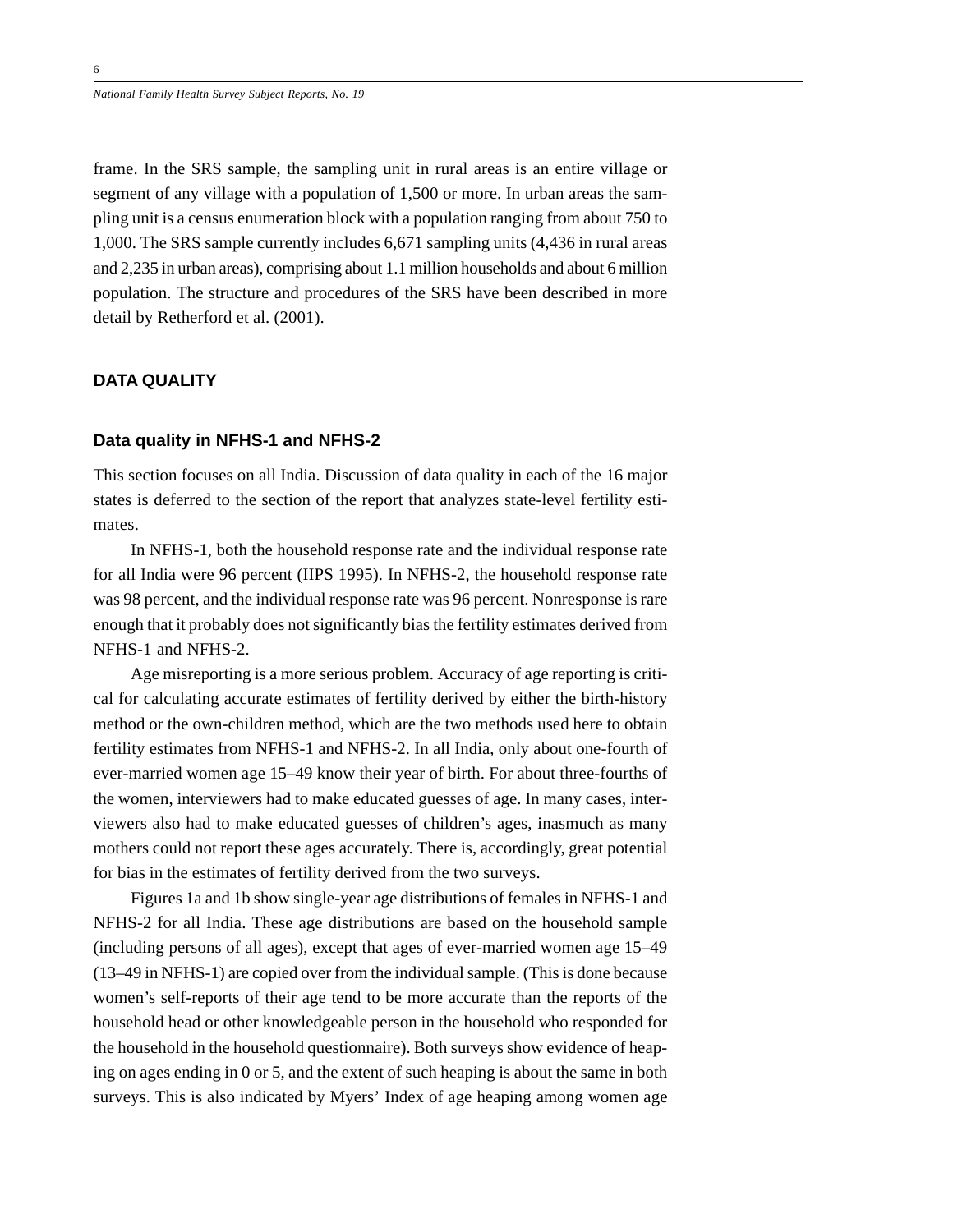

**Figure 1a Female age distribution, with ages of ever-married women age 13–49 taken from the individual questionnaire and ages of other women taken from the household questionnaire: India, NFHS-1, 1992–93**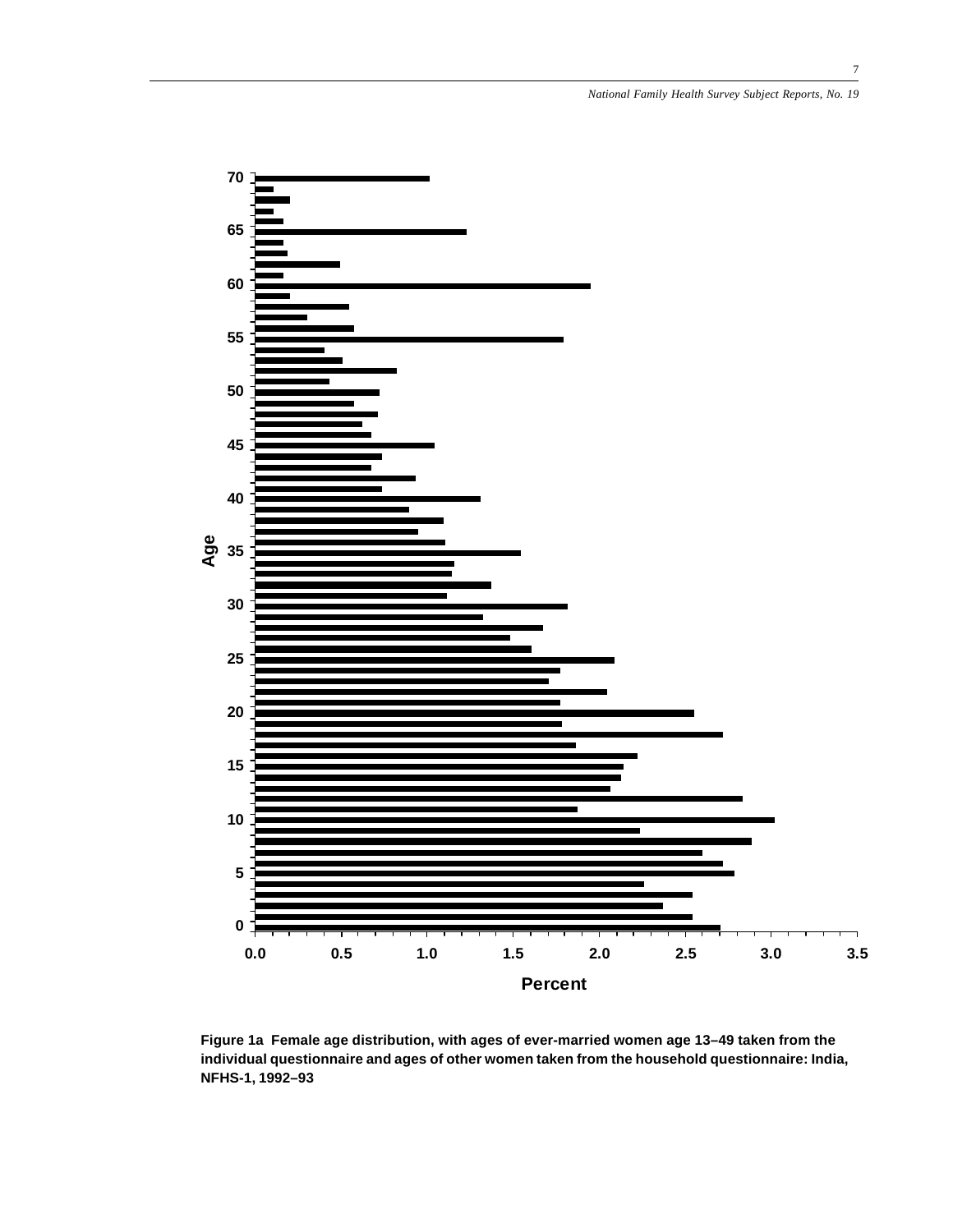*National Family Health Survey Subject Reports, No. 19*



**Figure 1b Female age distribution, with ages of ever-married women age 15–49 taken from the individual questionnaire and ages of other women taken from the household questionnaire: India, NFHS-2, 1998–99**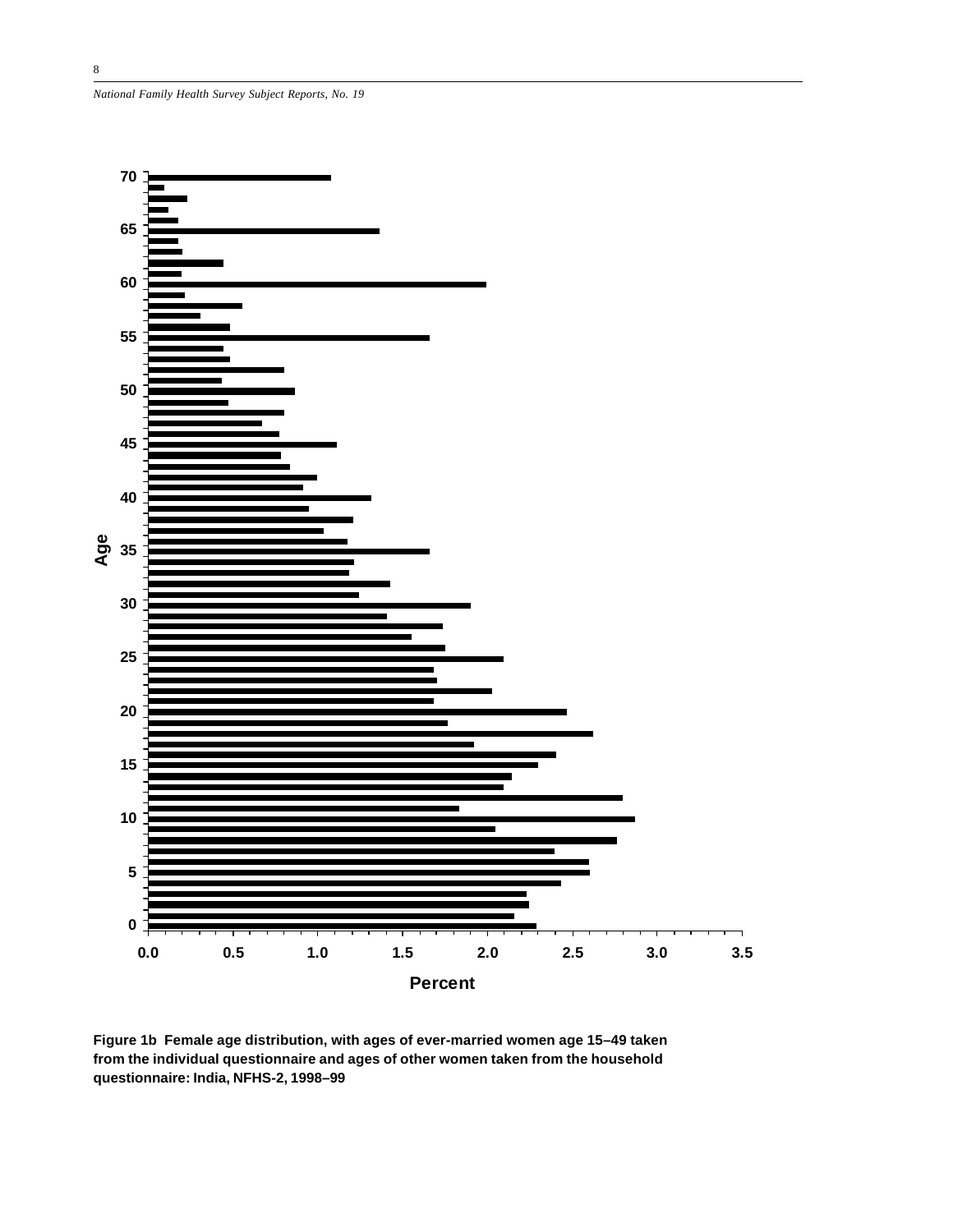10–69 (Shryock and Siegel 1973), which declined slightly from 10.4 to 10.0 between the two surveys. Although the extent of age misreporting for women age 10–69 did not change much between the two surveys at the all-India level, this is not true for many Indian states considered individually, as will be seen later. In some of states the quality of age reporting improved between the two surveys, while in others it worsened.

Figures 1a and 1b show considerable heaping on ages 8, 10, and 12, which translates into peaks in the fertility estimates derived from NFHS-1 and NFHS-2 in the  $9<sup>th</sup>$ ,  $11<sup>th</sup>$ , and  $13<sup>th</sup>$  years before the surveys. An additional problem contributing to misreporting of children's ages is that in both NFHS-1 and NFHS-2, young children who were reported as older than a cut-off age became ineligible for a large block of questions pertaining to children below this age, offering interviewers an opportunity to reduce their workload by exaggerating children's ages beyond the cut-off age. The cut-off age for the large block of questions pertaining to young children was approximately age 4.5 years in NFHS-1 and age 3.5 years in NFHS-2. (These cut-off ages are approximate because in the questionnaires the cut-off was specified as a date rather than an age.)

As shown in Figures 1a and 1b, in NFHS-1 there is a substantial jump between the proportion age 4 and the proportion age 5, and in NFHS-2 there is a substantial jump between the proportion age 3 and the proportion age 4, suggesting that some interviewers did indeed exaggerate children's ages in order to lighten their workload. This type of age exaggeration, which is equivalent to displacing births backward in time, has the effect of lowering fertility estimates for the 3-year period immediately preceding the survey, which is the period typically used for fertility estimates in demographic and health surveys, including NFHS-1 and NFHS-2. Because of the lower age cut-off in NFHS-2, there may be more displacement of births out of this 3-year period to earlier years in NFHS-2 than in NFHS-1. Some interviewers may also have intentionally omitted some births that occurred in the 3-year period before the survey in order to avoid having to ask the block of questions pertaining to young children.

Because of considerable preference for sons over daughters in India (mainly in the northern states), estimated sex ratios at birth provide another useful indicator of data quality. The sex ratio at birth is biologically determined for the most part and is usually close to 105 male births for every 100 female births, or a ratio of 1.05. In national populations with complete or near-complete vital registration, the sex ratio at birth rarely exceeds 1.06 (Keyfitz and Flieger 1968). If female births are omitted more than male births, this ratio will tend to be higher than 1.06. This occurs when women who prefer sons over daughters forget to mention children who have died or moved away, but more frequently daughters than sons. Such omissions are more likely for children born several years before the survey than for children born closer to the survey. If such omissions are common, one expects the sex ratio at birth, as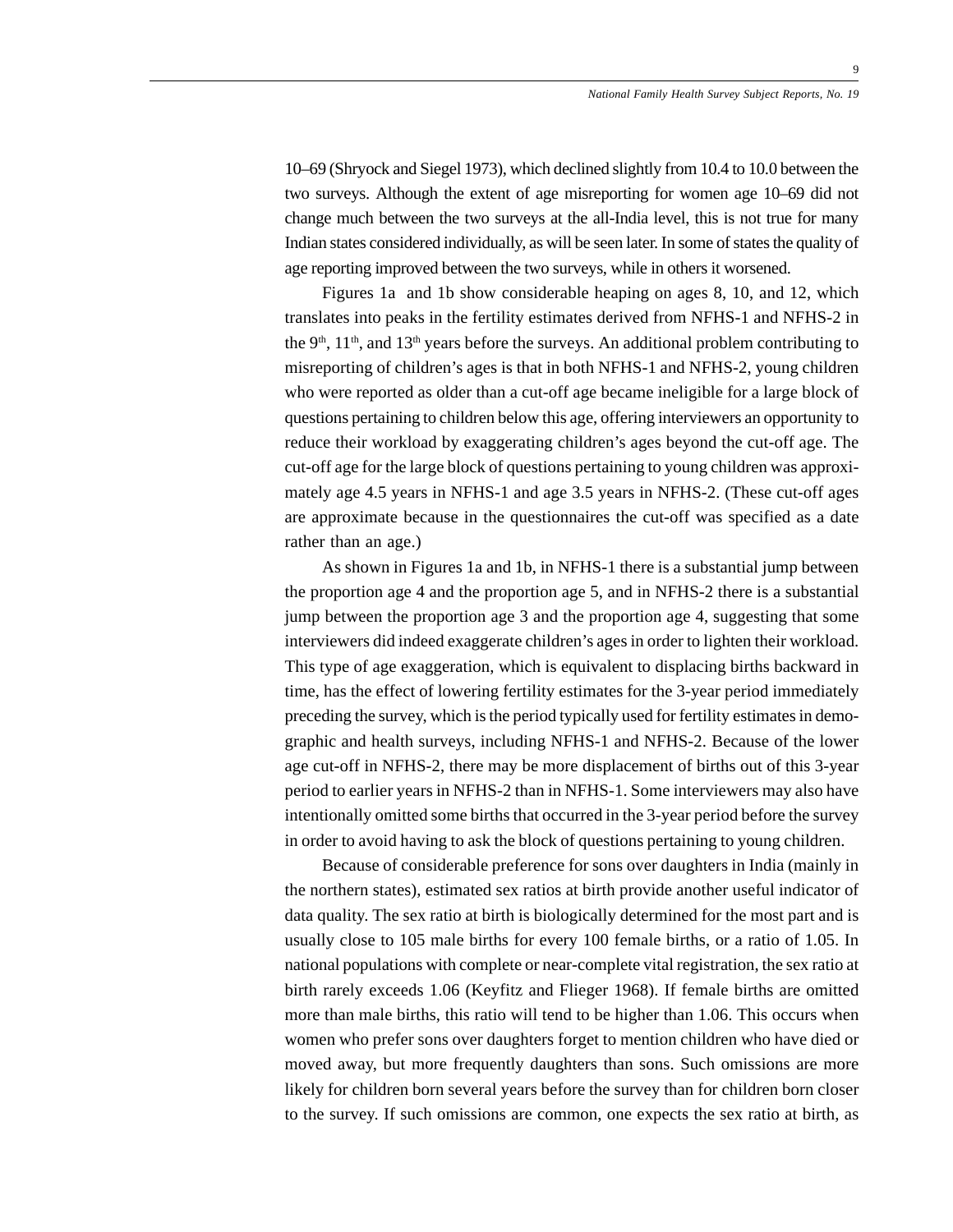ascertained from women's birth histories, to be higher in earlier years. In NFHS-1, the sex ratio at birth was 1.05, 1.07, and 1.06 in the first, second, and third 5-year periods before the survey. In NFHS-2, it was 1.07, 1.08, and 1.09 in these three periods. Overall, for the 15-year period before each survey, the sex ratio at birth was 1.06 in NFHS-1 and 1.08 in NFHS-2. These results suggest that both surveys omitted some births, and that omissions were more frequent in NFHS-2 than in NFHS-1. Sex-selective abortion has entered the picture since NFHS-1, however, so that the increase in the sex ratio at birth between NFHS-1 and NFHS-2 might be due mainly or even entirely to an emerging pattern of disproportionate abortion of female fetuses. Thus, the increase in the sex ratio at birth between the two surveys does not necessarily indicate a higher proportion of omitted births in NFHS-2.

## **Data quality in the SRS**

In the SRS, the extent of age misreporting cannot be ascertained easily, because the SRS does not publish age distributions by single years of age. Thus, one cannot examine heaping on ages ending in 0 and 5 or compute a value of Myers' Index. With the exception of children below ten years of age whose births were registered, however, age misreporting is likely to be much worse in the SRS than in NFHS-1 and NFHS-2, because in the training and supervision of interviewers, the two surveys devoted much more effort to obtaining accurate information on age than is typically done in the SRS.

Despite the lack of published single-year age data from the SRS, it is possible to infer that the pattern of age misreporting in the SRS changes over time, due to the phasing in of a new sample of registration areas (villages and urban blocks) every ten years. Since the early 1980s, the SRS sample has been replaced twice, once during 1983–85 using the 1981 Census as the sampling frame and again during 1993–95 using the 1991 Census as the sampling frame. The impact of the 1993–95 changeover on age misreporting and on SRS fertility estimates will be analyzed later.

The SRS does not normally report sex ratios at birth, but a special report did release, on a one-time basis, national and state-level sex ratios at birth from the SRS for the period 1981–90 (Registrar General, India 1996). The SRS sex ratio at birth for all India for this 10-year period was 1.10, indicating substantial underregistration of female births and undoubtedly a good deal of underregistration of male births as well, implying that the SRS estimates of the TFR for all-India are too low. Sex-selective abortion was probably negligible in India during the period 1981–90 and therefore cannot explain the high sex ratio at birth during that period. Because this is the only reported sex ratio at birth ever released by the SRS for all India, it is not possible to ascertain the trend in the sex ratio at birth in the SRS.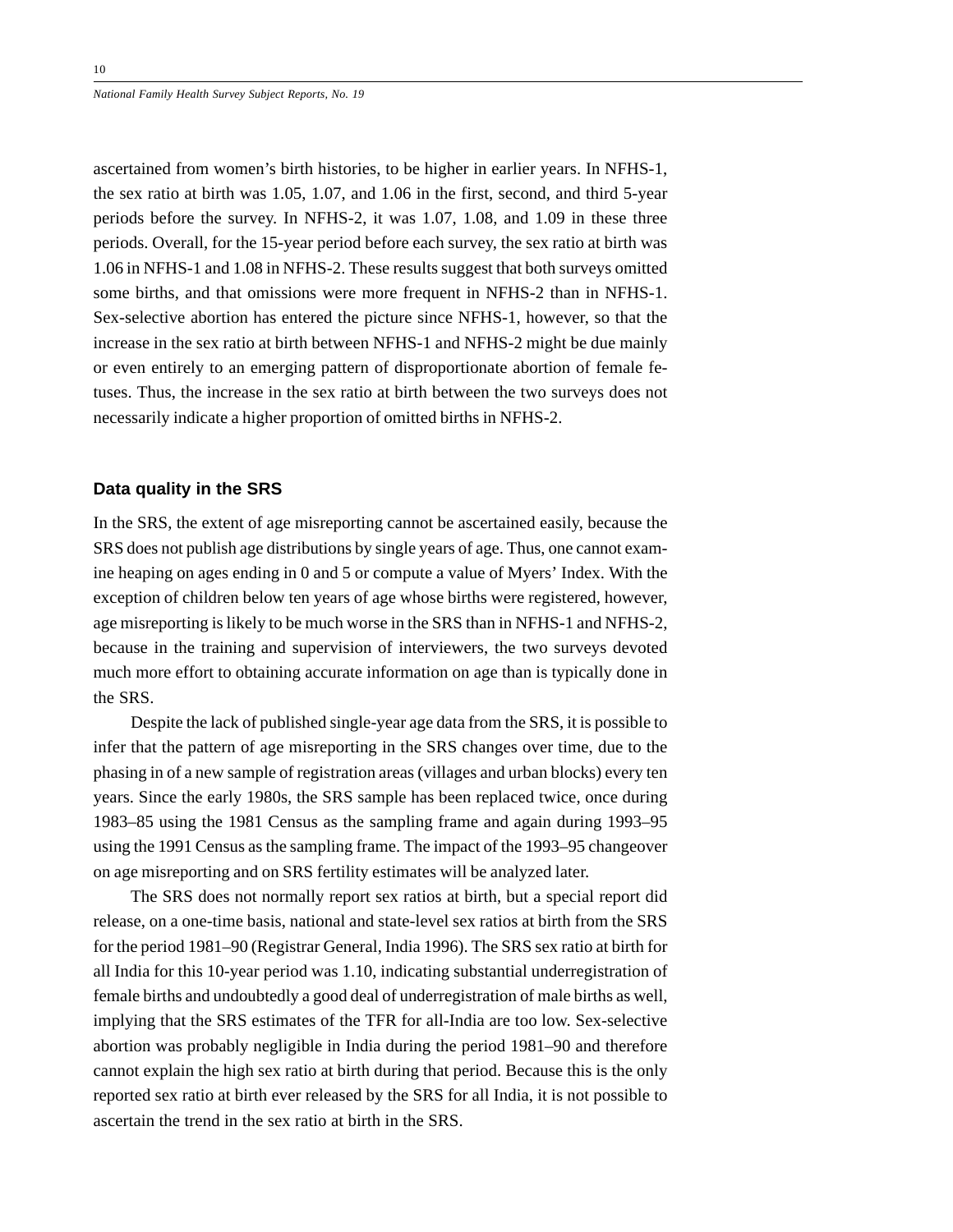Although the SRS suffers from underregistration of births, it does not suffer from displacement of births to earlier years, because births are registered in the year in which they occur. Later in this report we estimate that, in all India, the proportion of births that are not registered in the SRS is in the range of 7 to 10 percent.

# **THE BIRTH-HISTORY METHOD AND THE OWN-CHILDREN METHOD**

The fertility measures estimated in this report are age-specific fertility rates (ASFRs), the general fertility rate (GFR), and the total fertility rate (TFR). For a particular calendar year, an ASFR for a 5-year age group is calculated as the number of births to women in the age group during the year divided by the mid-year number of women in the age group. Such a rate has the dimensions of births per woman per year. The GFR is defined as births during the year to women age 15–49 divided by the mid-year population of women age 15–49. The GFR also has the dimensions of births per woman per year. The TFR is defined as the number of children a woman would have if she lived through her reproductive years experiencing current age-specific birth rates. It is calculated by adding ASFRs in 5-year age groups from 15–19 to 45–49 and multiplying the sum by five. The TFR has the dimensions of births per woman over her entire reproductive lifetime.

In this report, annual fertility estimates from the SRS are taken from published SRS reports. Fertility estimates from NFHS-1 and NFHS-2 are derived using two methods: (1) the birth-history method and (2) the own-children method. In the present analysis, the own-children method is preferred over the birth-history method, for reasons explained below.

## **The birth-history method of estimating fertility**

The birth-history method is straightforward. One simply counts births by age of mother as reported in the birth histories for each year up to the  $15<sup>th</sup>$  year before the survey. One similarly counts woman-years of exposure to the risk of birth by woman's age. Births by age of mother are then divided by woman-years of exposure in each age group in each calendar year or group of calendar years to obtain estimates of ASFRs for the same period. TFRs are derived from the ASFRs, by summing the ASFRs in five-year age groups from 15–19 to 45–49 and multiplying the sum by five. In the calculation of these various fertility rates, which pertain to all women, not just ever-married women, it is assumed that never-married women have had no births.

In the present context, the principal disadvantage of the birth-history method is that it cannot be used to calculate TFRs for each of the 15 years before the survey (either NFHS-1 or NFHS-2). This is so because, following usual practice, NFHS-1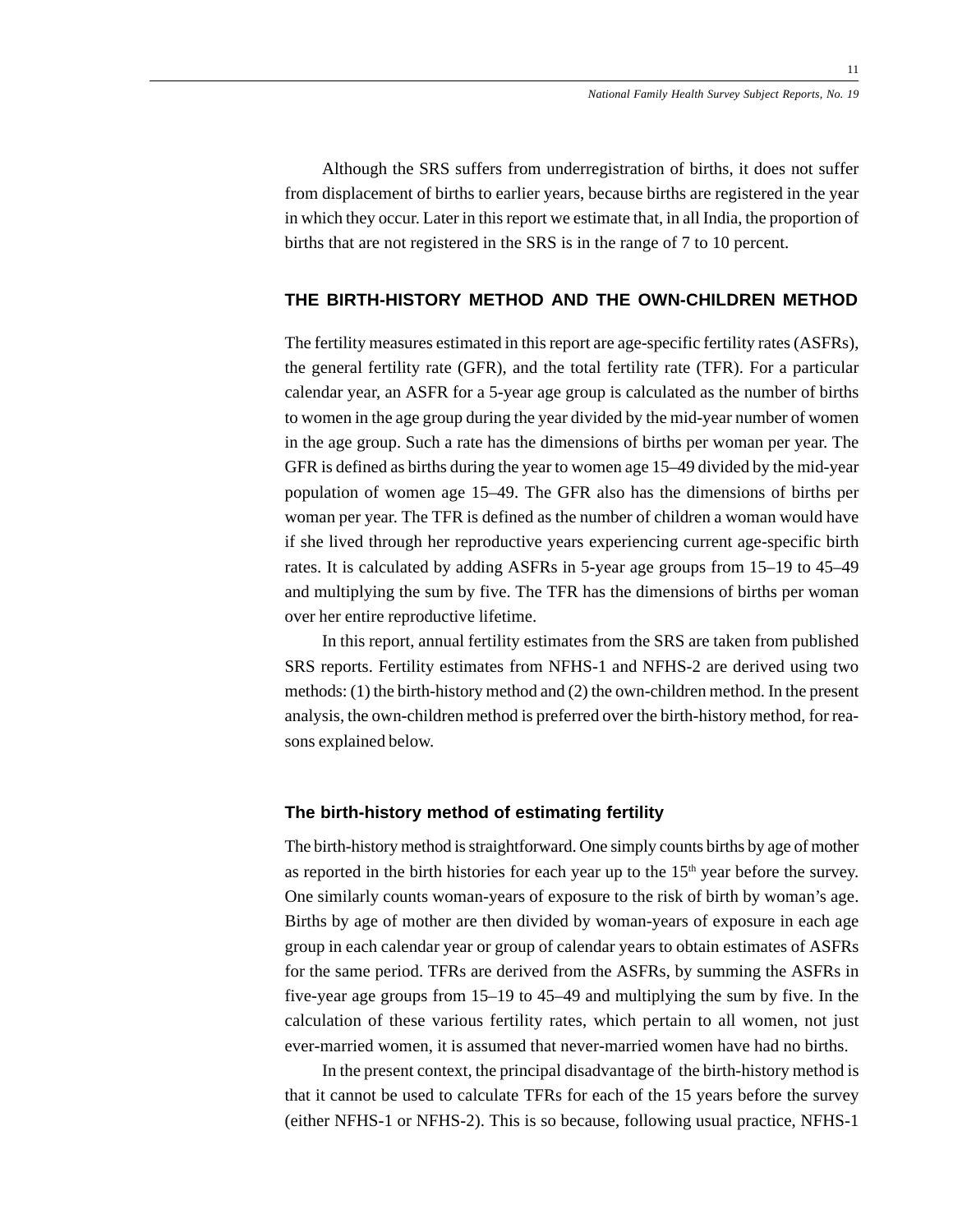and NFHS-2 collected birth histories from ever-married women only up to age 50. Thus, the oldest women covered were only 44 years old five years before each survey, so that an age-specific fertility rate (ASFR) for women age 45–49 cannot be calculated for years earlier than five years before the survey. Similarly, 15 years before each survey, the oldest women in the sample were only 34 years old. Thus, comparable measures of overall fertility for each of the 15 years before the two surveys can be based only on fertility up to age 35. A suitable summary measure of fertility that is comparable over the entire period is CFR(35), the cumulative fertility rate up to age 35. This measure is calculated by adding ASFRs in 5-year age groups from 15–19 to 30–34 and multiplying the sum by five.

## **The own-children method of estimating fertility**

Because the own-children method (Cho et al. 1986) is applied to the household sample (with ages of ever-married women of reproductive age copied over from the individual sample), covering all persons in the household with no age restrictions, it allows computation of ASFRs and the TFR for each of the 15 years before each survey. For that reason it is our preferred fertility estimation method.

In the own-children method, enumerated children are first matched to mothers within households, based on answers to questions on age, sex, marital status, and relation to head of household. A computer algorithm is used for matching. The matched (i.e., own) children, classified by their own age and mother's age, are then reversesurvived to estimate numbers of births by age of mother in previous years. Reversesurvival is similarly used to estimate numbers of women by age in previous years. After adjustments are made for unmatched (i.e., non-own) children, ASFRs are calculated by dividing the number of reverse-survived births by the number of reversesurvived women. TFRs are then calculated from the ASFRs.

The own-children method may be viewed as fertility estimation from incomplete birth histories, where the missing births correspond to children under age 15 who are either dead or no longer living in the household at the time of the survey. The ownchildren method uses reverse-survival and other approximation procedures to add these missing births back in. Life tables for the reverse-survival calculations are taken from the SRS (Registrar General, India 1986; 1990; 1995; 1998).

In applying the own-children method, calculations are initially done by single years of age and time. Estimates of ASFRs for grouped ages or grouped calendar years or both are obtained by aggregating single-year numerators (births) and singleyear denominators (women) separately over the appropriate ages and calendar years and then dividing the aggregated numerator by the aggregated denominator. Such aggregation is useful for minimizing the distorting effects of age misreporting on the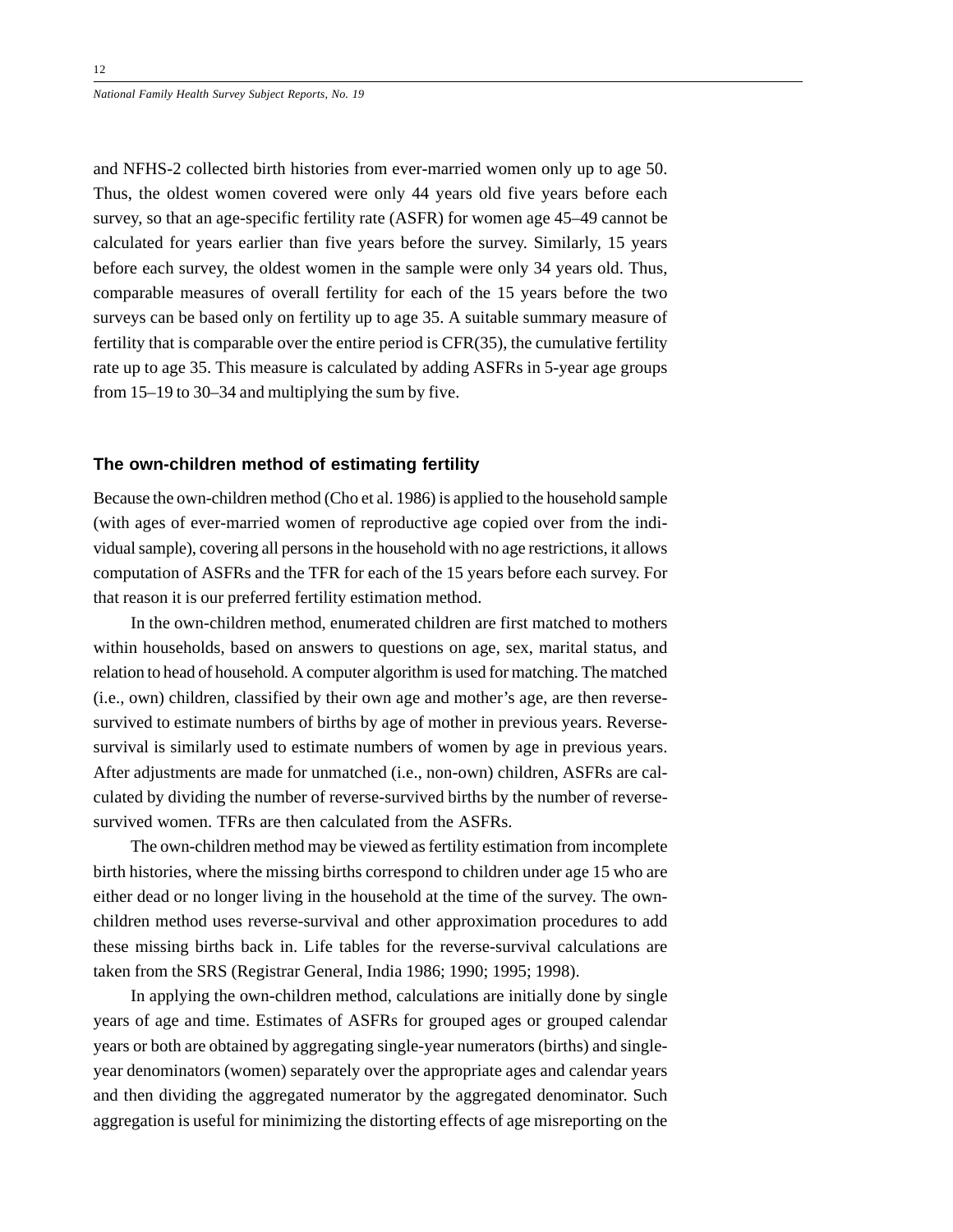fertility estimates. Because numerators and denominators are aggregated separately before dividing to get ASFRs, the ASFRs take into account population growth over the estimation period and are therefore implicitly weighted by population size. Further details of the calculations have been described by Retherford et al. (2001).

In order to validate the use of the own-children method instead of the birthhistory method for deriving fertility estimates for all India, we compare fertility estimates derived by the two methods. Because of the problem of age truncation in the birth-history method as one goes back in time, comparable estimates of fertility for each of the 15 years preceding NFHS-1 or NFHS-2 can be generated only up to age 35. For this reason, an appropriate summary measure for comparing the two methods is cumulative fertility up to age 35, or CFR(35). Figure 2 shows 15-year trends in CFR(35) for all India derived from the birth-history and own-children methods for each of the two surveys. Figure 2a compares fertility trends derived by the ownchildren method and the birth-history method applied to NFHS-1, and Figure 2b compares trends derived by the two methods applied to NFHS-2. In each case, the two sets of estimates are in close agreement, justifying the use of the own-children method in the remainder of this report.

# **EARLIER WORK ON FERTILITY ESTIMATES FOR UTTAR PRADESH**

In the case of the state of Uttar Pradesh, discrepancies in TFR estimates between NFHS-1, NFHS-2, and the SRS have been investigated in some depth in a recent study by Retherford et al. (2001). NFHS-1 and NFHS-2 indicate that in Uttar Pradesh the TFR for the 3-year period before each survey fell from 4.82 children per woman in 1992–93 to 3.99 children per woman in 1996–98 (IIPS and ORC Macro 2000). In contrast, the SRS indicates that the TFR fell from 5.17 to 4.78 over the same period. Retherford et al. find that, because of underregistration of births in the SRS, the true level of fertility is even higher. They estimate that the TFR in Uttar Pradesh fell from 5.55 to 5.19 between 1990–92 and 1996–98.

Briefly, the methodology used by Retherford et al. is the following: In order to minimize bias from displacement of births to earlier years before NFHS-2, the authors first calculated a TFR for the 15-year period before the survey— i.e., for 1984– 98—using the own-children method. Based on a post-enumeration survey that was conducted for NFHS-2 in Uttar Pradesh (but not in other states), this 15-year TFR was adjusted upward by 4.72 percent to adjust for births that were missed in the main survey, yielding a TFR value of 5.5503. Next the authors calculated a correction factor for TFRs from the SRS as the ratio of 5.5503 (from NFHS-2, adjusted) to the unweighted average of annual TFRs published by the SRS for the same 15-year time period. The value of this ratio is 1.0639. Under the somewhat heroic assumption that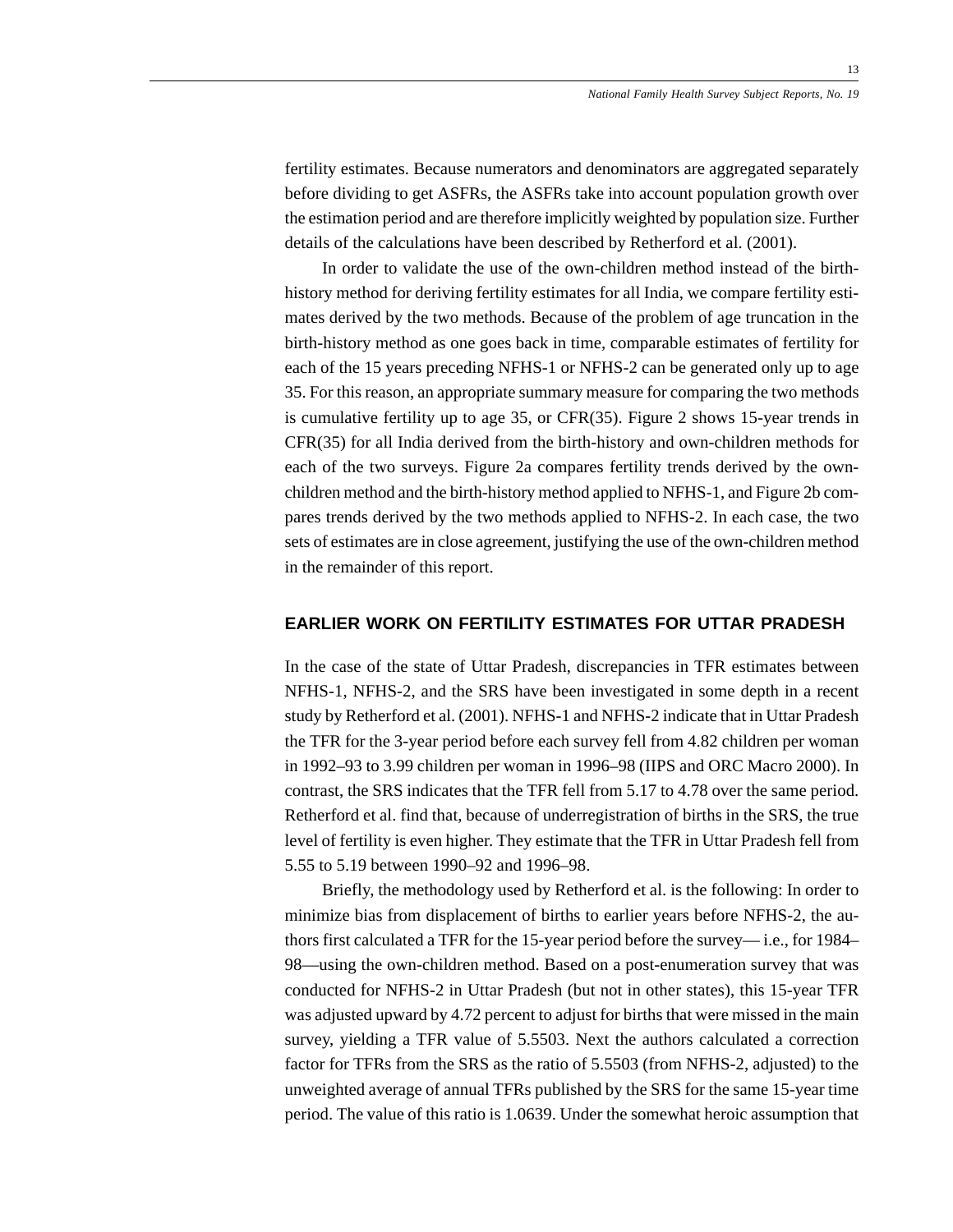![](_page_13_Figure_1.jpeg)

**Figure 2a Birth-history and own-children estimates of cumulative fertility rates, CFR(35), from NFHS-1: India, 1978–92**

![](_page_13_Figure_3.jpeg)

**Figure 2b Birth-history and own-children estimates of cumulative fertility rates, CFR(35), from NFHS-2: India, 1984–98**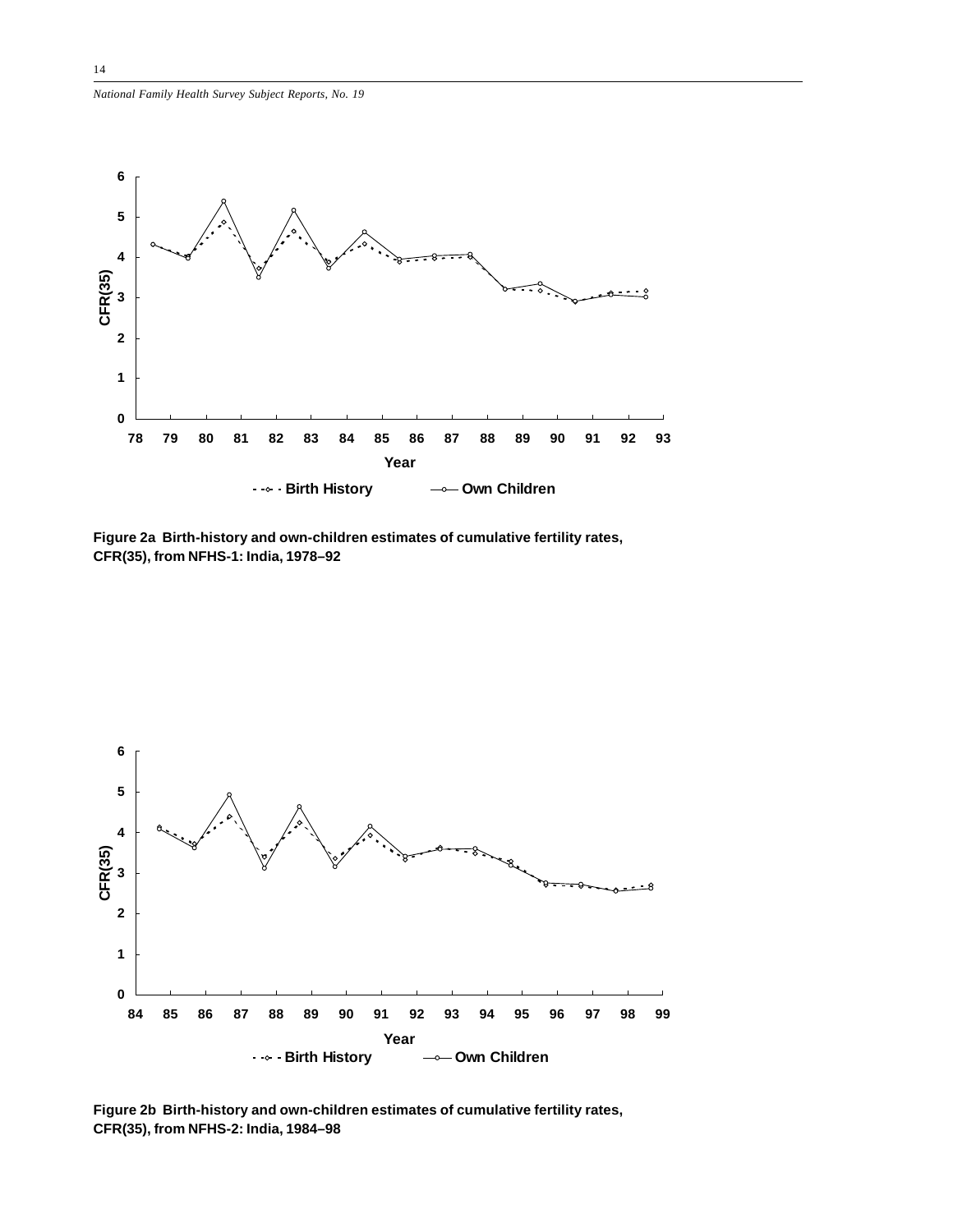the degree of completeness of birth registration in the SRS did not change in Uttar Pradesh between 1978 and 1998, the correction factor of 1.0639 was then used to correct each annual SRS estimate of the TFR between 1978 and 1998. This was done by multiplying each unadjusted annual SRS estimate of the TFR by 1.0639 to yield a set of adjusted annual estimates. A line was then fitted through the adjusted annual estimates. The equation of the line is TFR = 11.0639 – .0603 *t*, where *t* is years since 1900. Estimates of the TFR for the 3-year period preceding each survey were then obtained by substituting  $t = 91.5$  and  $t = 97.5$  into the right side of this equation, yielding TFRs of 5.55 and 5.19.

This procedure cannot be used for all India and other major states because a post-enumeration survey was conducted in NFHS-2 only in Uttar Pradesh and not in other states. In the present analysis for all-India and other major states, the methodology used for Uttar Pradesh must therefore be modified, as explained in the next section.

# **FERTILITY ESTIMATES FOR ALL INDIA**

Table 1 shows the discrepancies in TFR estimates for all India that we wish to explain. The NFHS estimate of 3.39 for 1990–92 is from the NFHS-1 report for all India (IIPS 1995), and the NFHS estimate of 2.85 for 1996–98 is from the NFHS-2 report for all India (IIPS and ORC Macro 2000). These estimates are derived by the birth-history method. The estimates from the SRS are simple 3-year averages of values of the TFR published by the SRS for single calendar years. The SRS TFRs are one-third to one-half child higher than the NFHS TFRs. The discrepancy is greater for NFHS-2 (1996–98) than for NFHS-1 (1990–92). The two NFHS surveys indicate a larger absolute decline and percentage decline in the TFR than does the SRS.

### **The problem of displacement in NFHS-1 and NFHS-2**

As a first step in understanding the source of the discrepancies between the two surveys and the SRS, Figure 3 shows three overlapping trends in the TFR, derived from the three data sources. In Figure 3, the trends from NFHS-1 and NFHS-2, which are derived by the own-children method, each show sharp peaks in the  $9<sup>th</sup>$ ,  $11<sup>th</sup>$ , and 13<sup>th</sup> years before the survey, reflecting heaping of children's ages on 8, 10, and 12 years, as explained earlier. The trend based on the SRS is much smoother because in the SRS births are recorded in the year in which they occur so that children's ages do not enter into the calculation of the fertility estimates. The trends derived from the two NFHS surveys show evidence of displacement of births out of the first three years before each survey to earlier years, suggesting that displacement is a major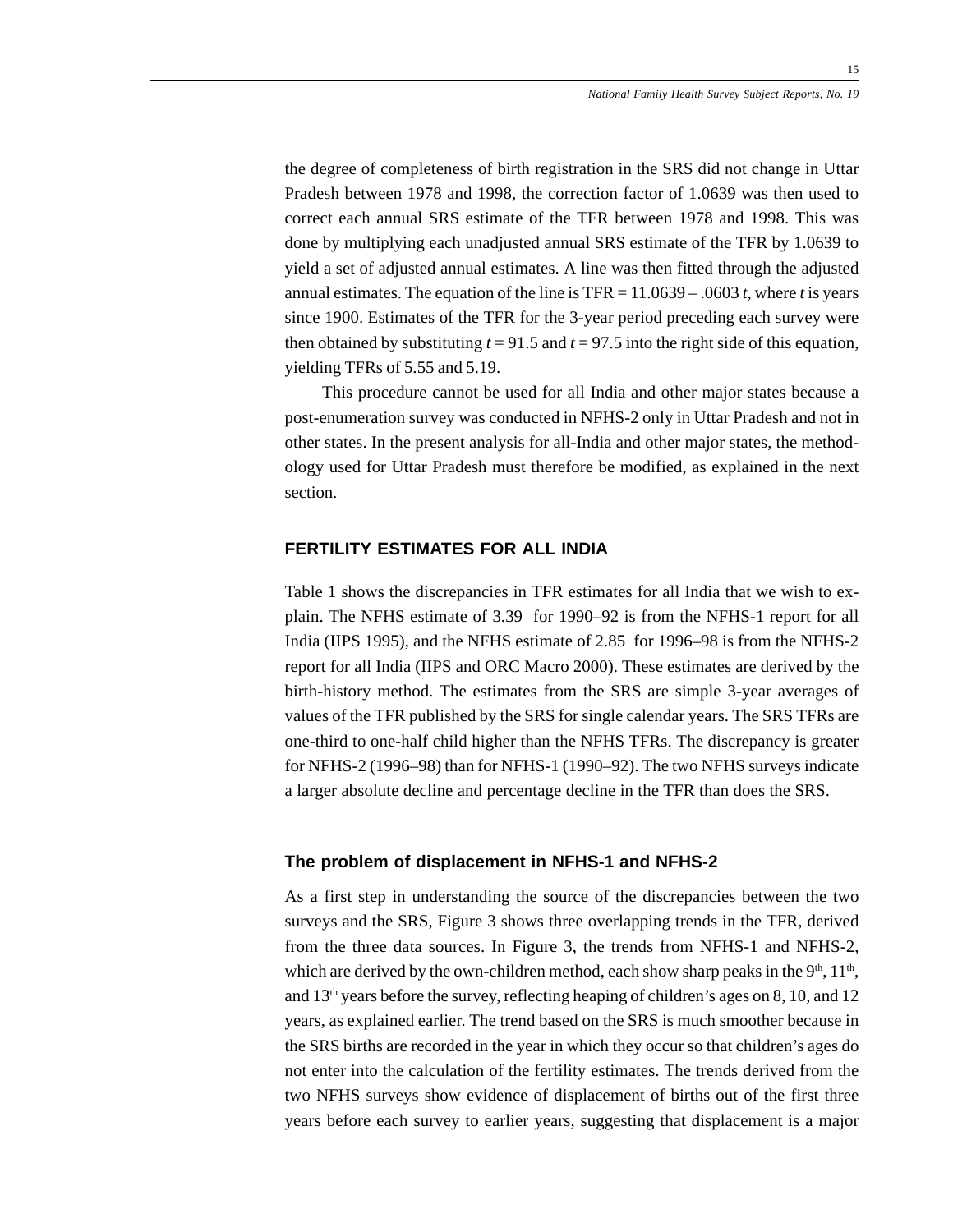*National Family Health Survey Subject Reports, No. 19*

|             | 1990-92 | 1996-98 | $(1996 - 98) - (1990 - 92)$ | $(1996 - 98)/(1990 - 92)$ |
|-------------|---------|---------|-----------------------------|---------------------------|
| <b>NFHS</b> | 3.39    | 2.85    | $-0.54$                     | 0.84                      |
| <b>SRS</b>  | 3.68    | 3.32    | $-0.35$                     | 0.90                      |
| NFHS/SRS    | 0.92    | 0.86    | ΝA                          | NA                        |

**Table 1 Comparison of total fertility rates (TFR) estimated from NFHS-1, NFHS-2, and the Sample Registration System: India**

Sources: IIPS (1995) for NFHS-1; IIPS and ORC Macro (2000) for NFHS-2; Registrar General, India (various years) for the SRS.

Note: NFHS estimates for 1990–92 are birth-history estimates from NFHS-1, and NFHS estimates for 1996–98 are birth-history estimates from NFHS-2. The SRS values are simple averages of annual estimates published by the SRS. Time periods are calendar years for the SRS and years before the survey for NFHS-1 and NFHS-2, so time periods differ slightly for each data source.

NA: Not applicable.

![](_page_15_Figure_7.jpeg)

**Figure 3 Overlapping trends in the TFR, estimated from NFHS-1, NFHS-2, and the SRS: India**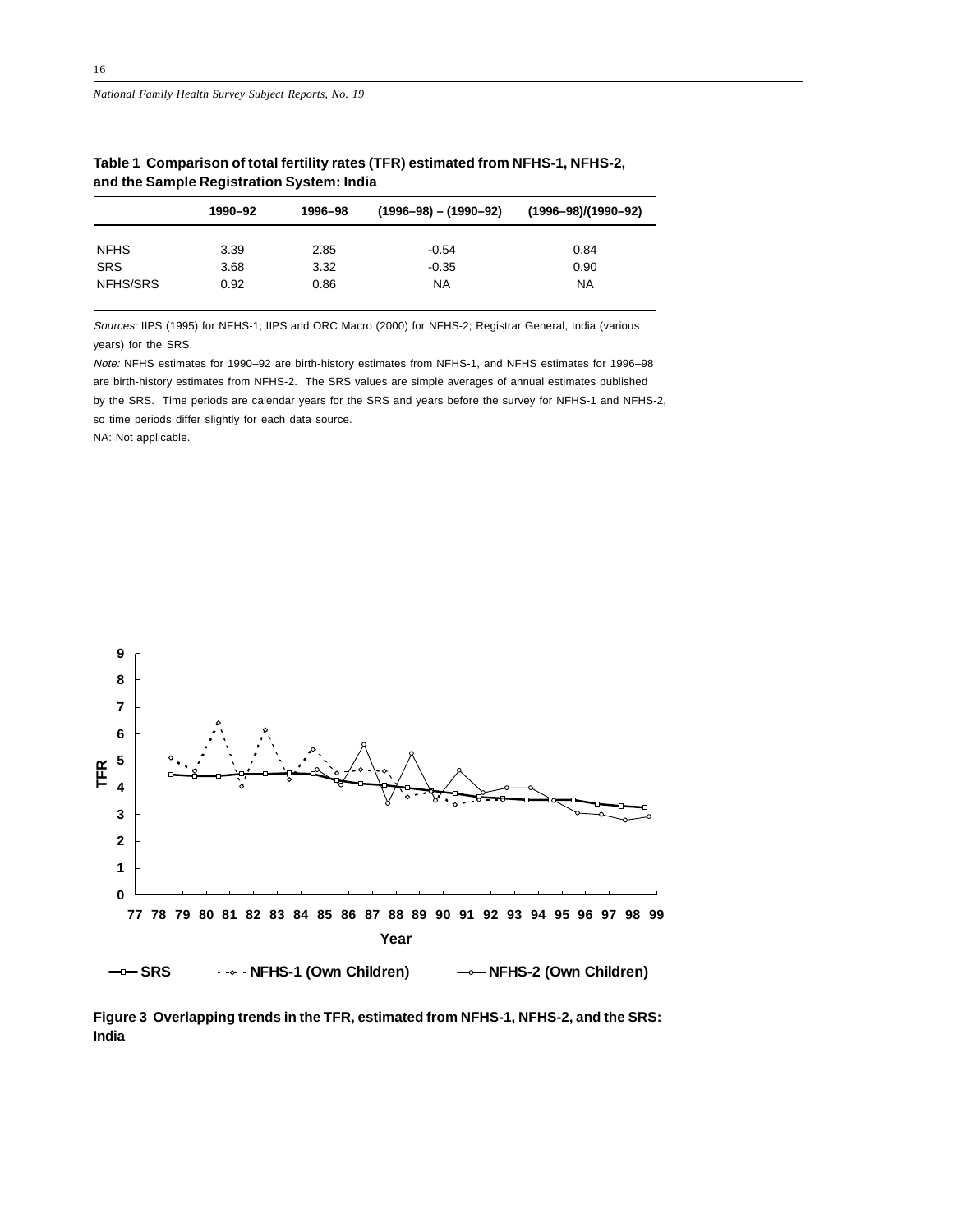| Fertility    |         | NFHS-1  |         |         |         | NFHS-2        |         |         |         | <b>SRS</b> |         |         |  |
|--------------|---------|---------|---------|---------|---------|---------------|---------|---------|---------|------------|---------|---------|--|
| measure      | 1978-82 | 1983-87 | 1988-92 | 1978-92 | 1984-88 | 1989-93       | 1994-98 | 1984-98 | 1978-82 | 1983-87    | 1988-92 | 1993-97 |  |
| <b>ASFRs</b> |         |         |         |         |         |               |         |         |         |            |         |         |  |
| $15 - 19$    | 173     | 158     | 110     | 143     | 176     | 152           | 104     | 140     | 90      | 89         | 81      | 60      |  |
| $20 - 24$    | 301     | 282     | 219     | 262     | 288     | 261           | 206     | 247     | 246     | 255        | 240     | 234     |  |
| $25 - 29$    | 255     | 235     | 182     | 220     | 222     | 195           | 159     | 188     | 231     | 223        | 198     | 190     |  |
| $30 - 34$    | 167     | 143     | 111     | 137     | 132     | 109           | 84      | 105     | 165     | 150        | 122     | 115     |  |
| $35 - 39$    | 95      | 79      | 58      | 75      | 67      | 53            | 38      | 51      | 99      | 86         | 71      | 58      |  |
| $40 - 44$    | 47      | 33      | 28      | 36      | 29      | 21            | 14      | 21      | 45      | 42         | 32      | 28      |  |
| $45 - 49$    | 18      | 12      | 12      | 14      | 12      | 7<br>$\prime$ | 6       | 8       | 20      | 19         | 12      | 9       |  |
| <b>TFR</b>   | 5.28    | 4.71    | 3.60    | 4.44    | 4.62    | 3.99          | 3.05    | 3.81    | 4.48    | 4.31       | 3.78    | 3.47    |  |

| Table 2 Trends in age-specific fertility rates (ASFRs) and total fertility rates (TFRs) from NFHS-1, NFHS-2, |  |
|--------------------------------------------------------------------------------------------------------------|--|
| and the SRS: India                                                                                           |  |

Note: The NFHS-1 and NFHS-2 fertility estimates are derived by the own-children method. The SRS estimates for 5-year time periods are simple averages of estimates for single calendar years published in annual SRS reports. For all India, the 15-year aggregations pertain approximately to 1978–92 and 1984–98. Because the surveys were taken at different times in different states, these reference periods are offset by a year in some states.

> part of the explanation of why the TFR estimates from the two NFHS surveys are lower than the TFR estimates from the SRS for the 3-year period preceding each survey in Table 1. Figure 3 also suggests that displacement out of the 3-year period preceding the survey may be worse in NFHS-2 than in NFHS-1, a possibility that was discussed earlier in connection with the large block of questions asked of children below a cut-off age, which was younger in NFHS-2 than in NFHS-1.

> Table 2 demonstrates displacement in another way. The table shows fertility estimates for the three 5-year periods and for the entire 15-year period before NFHS-1 and NFHS-2. Estimates for the 15-year periods are shown in boldface. In the case of the SRS, the table shows estimates for four 5-year periods. The fertility estimates from NFHS-1 and NFHS-2 are generated by the own-children method, while the estimates for 5-year periods from the SRS are unweighted averages of annual estimates.

> Because of displacement of births out of the first five years before each survey and a bunching of births in the second and third five years before each survey, the within-survey trend of the TFR derived from each survey separately is more steeply downward than the between-survey trend based on the boldfaced 15-year-aggregated TFRs. The average annual within-survey decline in the TFR between the third and first 5-year periods before the survey is 0.17 child per year in NFHS-1 and 0.16 child per year in NFHS-2, compared with an average annual between-survey decline of 0.10 child per year. The average annual decline in the SRS estimates between 1983–87 and 1993–97 was lower yet, at 0.08 child per year. Quite clearly, each of the within-survey estimates of trend in the TFR, based on 5-year time periods, starts too high and ends too low. The between-survey estimate of trend, based on two 15-year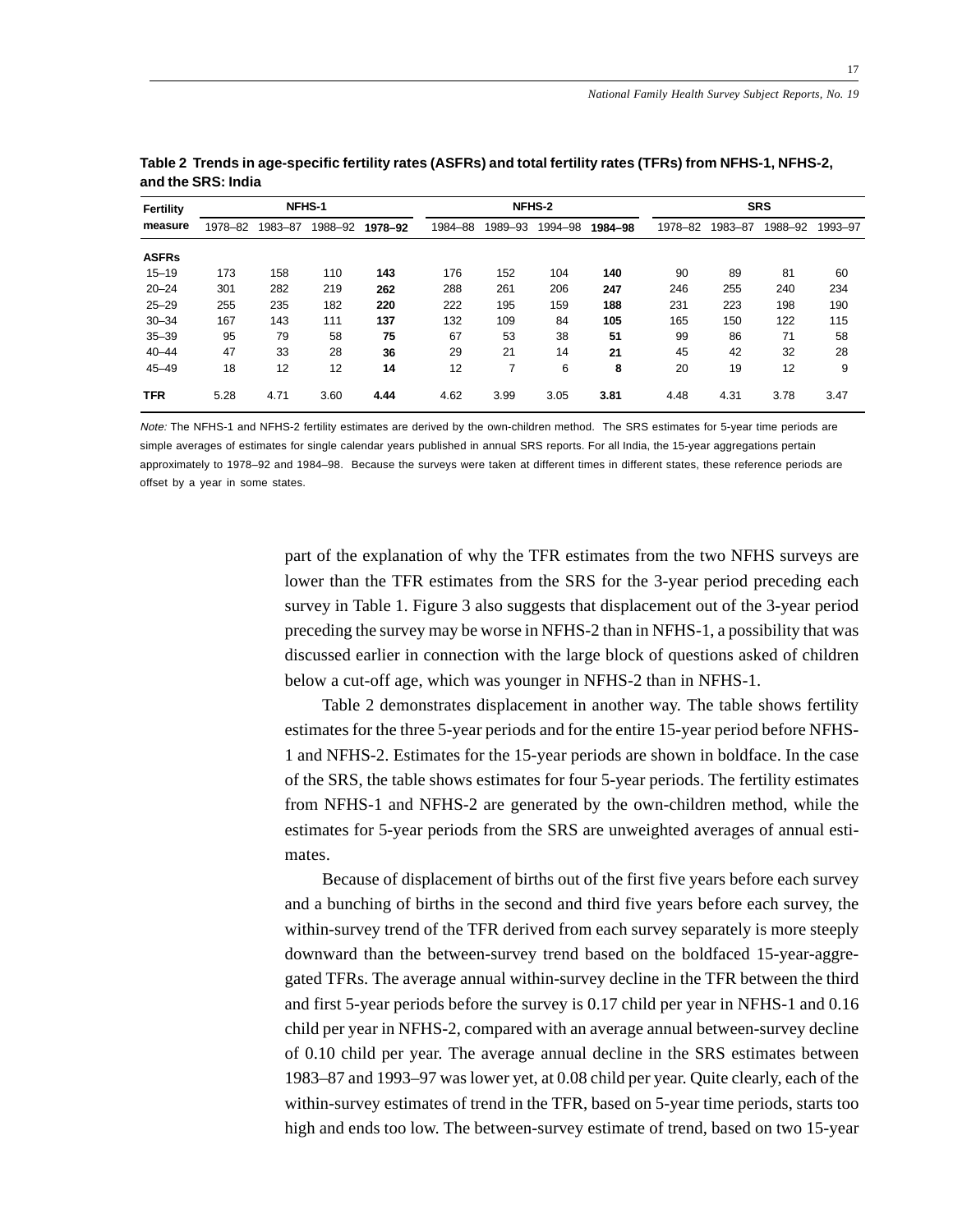time periods, looks much more reasonable and is much closer to the trend estimated from the SRS. The even slower rate of TFR decline in the SRS could be due to improvements in birth registration completeness over time (although we do not know whether completeness actually did improve over this period) or to greater omission of births in NFHS-2 than in NFHS-1.

## **Estimating underregistration of births in the SRS**

Our strategy for obtaining a more accurate set of TFR estimates for 1990–92 and 1996–98 is to adjust the SRS estimates of the TFR in Table 1 for underregistration of births by making use of the 15-year-aggregated estimates of the TFR derived by the own-children method from NFHS-1 and NFHS-2. Fifteen-year-aggregated estimates of the TFR are used because they minimize bias due to displacement of births to earlier years. The first step is to estimate the extent of underregistration of births in the SRS.

To estimate underregistration of births in the SRS, we use the GFR rather than the TFR. The GFR, it will be recalled, is defined as births to women age 15–49 during the time period under consideration divided by woman-years of exposure during that period. A 15-year-aggregated estimate of the GFR for 1978–92 is calculated by applying the own-children method to NFHS-1, and a roughly comparable estimate from the SRS is calculated by taking a weighted average of annual estimates of the GFR published by the SRS for 1978, 1979, ..., 1992, where the weights are based on the estimated number of women age 15–49 in each calendar year during the 15-year period.1 A correction factor for underregistration is then calculated by dividing the NFHS-1 estimate of the GFR for 1978–92 by the comparable SRS estimate for the same period. In the division, the denominators of the two GFRs cancel out inasmuch as the proportion of females who are age 15–49 is close to the same in the NFHS

<sup>&</sup>lt;sup>1</sup>Weights must be used, because the own-children fertility estimates for the 15-year period are implicitly weighted by virtue of the way they are calculated. In the calculation of 15-year weighted averages of GFRs and TFRs from the SRS, weights were calculated as the estimated number of women age 15–49 at the midpoint of a particular calendar year divided by the sum of the midpoint values over 15 calendar years. Thus the weights sum to unity. The number of women age 15–49 at the midpoint of each calendar year was estimated by linear interpolation of values from the 1971, 1981, 1991, and 2001 censuses. A value for Assam is not available from the 1981 Census, requiring interpolation between the 1971, 1991, and 2001 censuses. Preliminary estimates of total female population by state were available from the 2001 Census, but estimates of female population by age were not yet available. To obtain female population age 15–49 for calendar years between 1991 and 1998, we first interpolated total female population between 1991 and 2001 to estimate total female population at the time of NFHS-2 (taken as 1999.17, the average date of interview in NFHS-2). We then multiplied this value by the proportion of females in the NFHS-2 household sample who were age 15–49 to estimate the number of women age 15– 49 in the general population in 1999.17. We then interpolated between this value and the number of women age 15–49 in the 1991 Census to obtain estimates of the number of women age 15–49 at the midpoints of intermediate calendar years.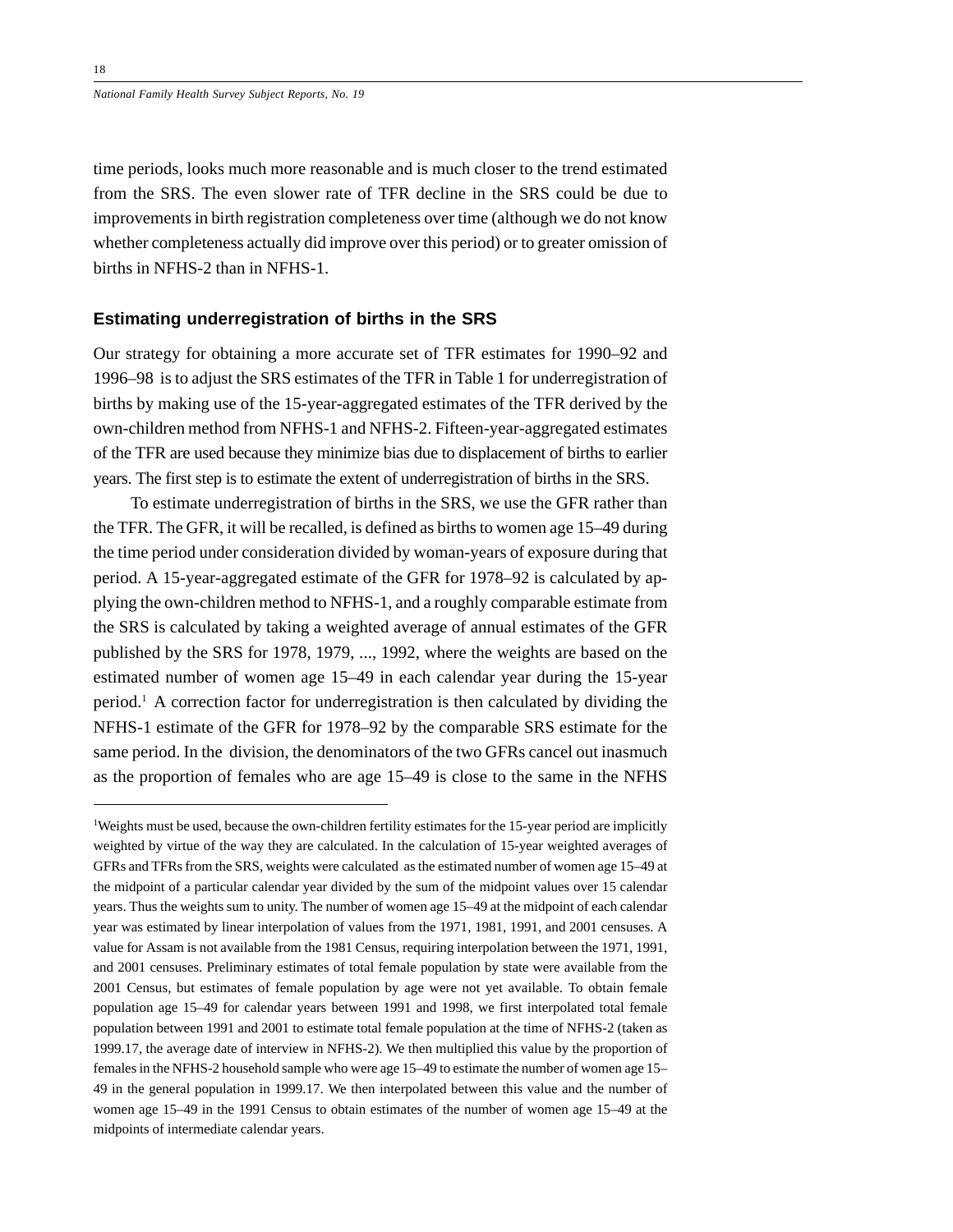surveys and the SRS, so that the correction factor specifies the ratio of NFHS-1 births to SRS births over the 15-year time period. This correction factor assumes that no births were missed in NFHS-1. A correction factor for the period 1984–98 is similarly calculated by dividing the NFHS-2 estimate of the GFR for this 15-year period by the comparable SRS estimate of the GFR for the same period.

The correction factors calculated in this way for all India are 1.107 for the 15 year period preceding NFHS-1 and 1.073 for the 15-year period preceding NFHS-2. These values probably are underestimates, because some births are undoubtedly missed in NFHS-1 and NFHS-2.

The correction factors of 1.107 and 1.073 are not the same as rates of underregistration of births in the SRS, which may be calculated from a correction factor *k* (1.107 or 1.073) as 1–1/*k*. The rates of underregistration so calculated are 9.6 percent for the period 1978–92 and 6.8 percent for the period 1984–98.

# **Correcting the SRS TFRs for underregistration of births**

One might think that the GFR ratios could be used to adjust upward the SRS TFRs, but actually 15-year-aggregated TFR ratios (calculated in the same way as the 15 year-aggregated GFR ratios) are more appropriate, because TFRs are what are being corrected. The 15-year-aggregated TFR ratios for all India are 1.067 for NFHS-1 and 1.020 for NFHS-2, which are considerably lower than the corresponding GFR ratios of 1.107 and 1.073. The reason why the TFR ratios are lower than the GFR ratios will be explained later, when estimates of ASFRs are discussed. In what follows, we use the TFR ratios to correct the SRS estimates of the TFR.

Table 3 shows the NFHS and SRS raw estimates of the TFR, taken from Table 1, as well as two alternative sets of adjusted estimates of the TFR. The first set of adjusted estimates adjusts the SRS estimate for 1990–92 upward by multiplying it by the 15-year NFHS-1/SRS ratio of TFRs, and it adjusts the SRS estimate for 1996–98 upward by multiplying it by the 15-year NFHS-2/SRS ratio of TFRs. With these adjustments, the TFR is estimated to have declined from 3.92 in 1990–92 to 3.39 in 1996–98. In the second set of adjusted estimates, the SRS TFRs for both 1990–92 and 1996–98 are adjusted upward by the higher of the two 15-year NFHS/SRS ratios of TFRs, namely the NFHS-1/SRS ratio of TFRs. The rationale is that the extent of birth underregistration in the SRS probably did not change much between 1978–92 and 1984–98 (periods that overlap by nine years), so that the higher of the two 15 year NFHS/SRS ratios of TFRs probably does a better job of capturing missed births. Thus the second set of adjusted estimates assumes that omission of births is greater in NFHS-2 than in NFHS-1. With this adjustment, the TFR declines from 3.92 in 1990–92 to 3.55 in 1996–98.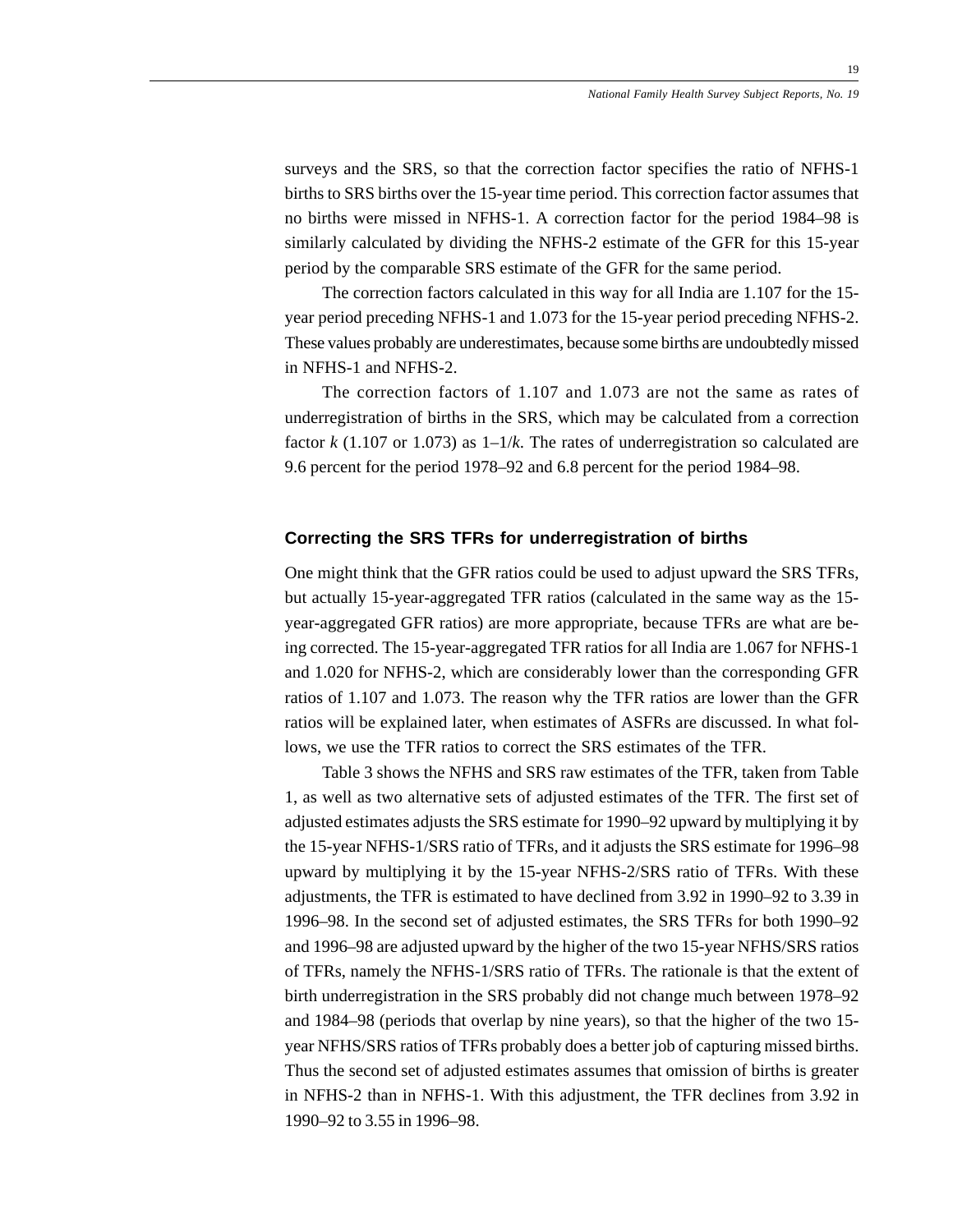| Data source and method                                                                            | 1990-92 | 1996-98 | <b>Estimated decline</b> |
|---------------------------------------------------------------------------------------------------|---------|---------|--------------------------|
| NFHS raw values <sup>a</sup>                                                                      | 3.39    | 2.85    | 0.54                     |
| SRS raw values <sup>b</sup>                                                                       | 3.68    | 3.32    | 0.35                     |
| SRS TFRs adjusted upward by the two<br>15-year NFHS/SRS ratios of TFRs <sup>C</sup>               | 3.92    | 3.39    | 0.53                     |
| SRS TFRs adjusted upward by the higher of<br>the two 15-year NFHS/SRS ratios of TFRs <sup>d</sup> | 3.92    | 3.55    | 0.37                     |
| International regression line<br>estimates of TFR <sup>e</sup>                                    | 4.44    | 3.92    | 0.52                     |

| Table 3  Estimates of the total fertility rate (TFR) for 1990–92 and 1996–98: India |  |  |  |
|-------------------------------------------------------------------------------------|--|--|--|
|-------------------------------------------------------------------------------------|--|--|--|

<sup>a</sup>The values for 1990–92 are birth-history estimates from NFHS-1, and the values for 1996–98 are birth-history estimates from NFHS-2 (published reports).

<sup>b</sup>The 1990–92 SRS value is a simple average of published estimates of the TFR for 1990, 1991, and 1992, and the 1996–98 SRS value is a simple average of published estimates of the TFR for 1996, 1997, and 1998.

<sup>c</sup>The 1990–92 SRS TFR is adjusted upward by the 15-year NFHS-1/SRS ratio of TFRs, and the 1996–98 SRS TFR is adjusted upward by the 15-year NFHS-2/SRS ratio of TFRs.

dThe higher of the two 15-year NFHS/SRS ratios of TFRs is used to adjust the SRS TFRs for both 1990–92 and 1996–98.

 $e^{e}$ The equation of the international regression line is TFR = 7.2931 – 0.0700 CPR, where CPR denotes the contraceptive prevalence rate (the percentage of currently married women age 15–49 who are currently using any contraceptive method, including traditional methods).

In applying each 15-year-aggregated adjustment factor to a 3-year period at the end of the 15-year period, we assume that birth registration completeness in the SRS did not change during the 15-year period. If it improved during the 15-year period, then the adjustment for the three most recent years of the period may be too large. On the other hand, since NFHS-1 and NFHS-2 both missed some births, the adjustment factors may be too small. These offsetting errors probably cancel each other to some extent.

Another approach for estimating the TFR is based on the widely used "international regression line" that relates the TFR to the contraceptive prevalence rate (CPR). The CPR is calculated as the percentage of currently married women age 15–49 who are currently using any method of contraception. The international regression line is based on data on national-level TFRs and CPRs from more than 90 countries around the world (Ross and Frankenberg 1993). The equation of this line is:

$$
TFR = 7.2931 - 0.0700 \text{ CPR} \tag{1}
$$

Despite the fact that other variables known to affect fertility are omitted from the right side of this equation, the equation fits the data rather well.  $R^2 = 0.88$ , indicat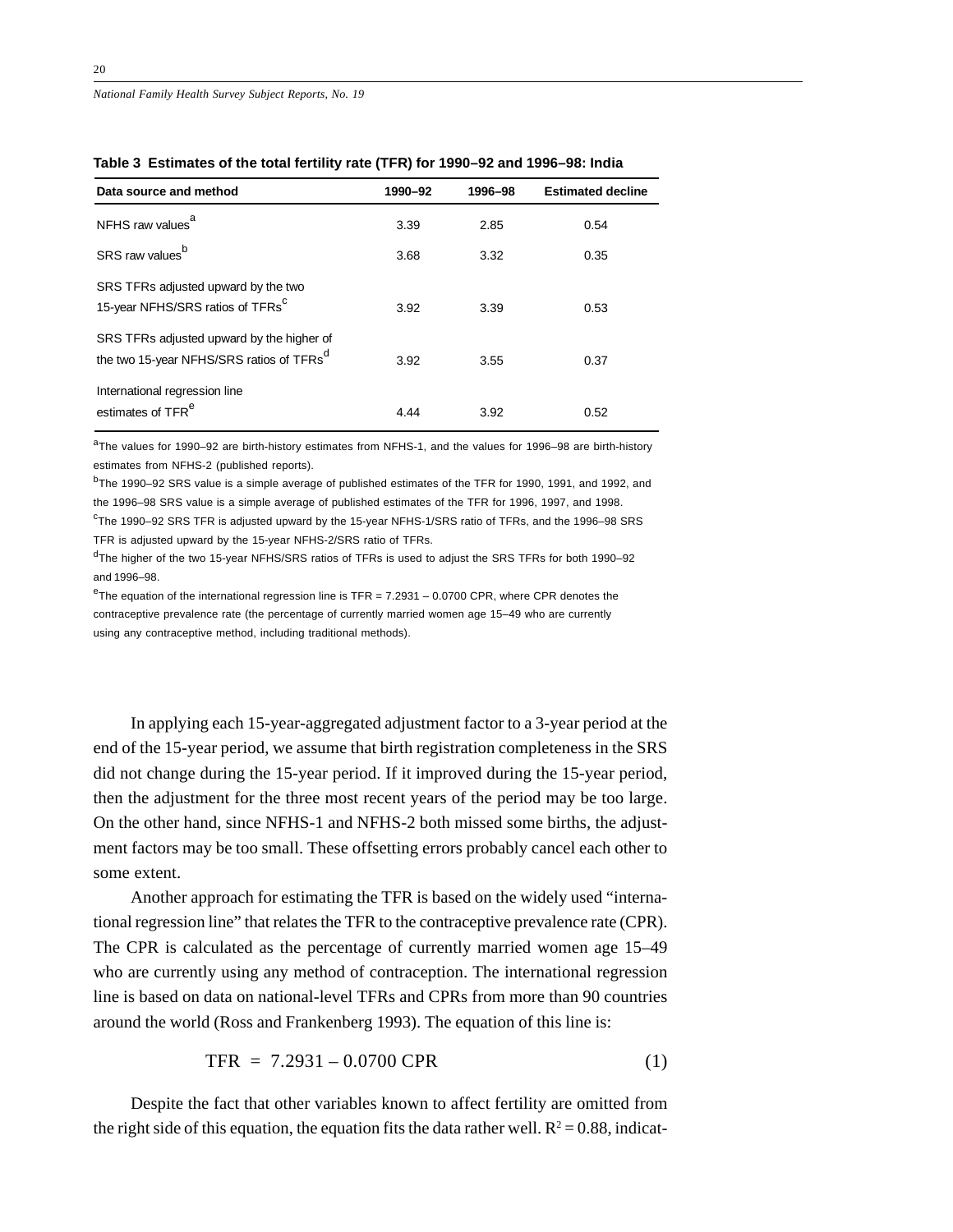ing that the regression line explains 88 percent of the variation in the TFR.<sup>2</sup> There is still a good deal of scatter around the fitted line, however.

Results from NFHS-1 and NFHS-2 indicate that the CPR in all India increased from 40.6 to 48.2 percent between the two surveys. Age misreporting has little or no effect on these estimates, which we consider to be reasonably accurate. Substitution of these values into equation (1) yields predicted TFRs of 4.44 for 1990–92 and 3.92 for 1996–98. These estimates are higher than any of the other estimates in Table 3, but they are also less reliable, based as they are in part on a regression line that reflects the experience of countries other than India. Moreover, because Indian women rely heavily on female sterilization, which is a very effective method, and because sterilization often occurs at a young age in India, the international regression line may overestimate India's TFR. Nevertheless, the estimates based on the international regression line establish that even the higher of our two alternative sets of adjusted estimates is plausible.

Overall, the analysis embodied in Table 3 shows that both the NFHS and the SRS estimates of the TFR for 1990–92 and 1996–98 for all India are too low, although by exactly how much is difficult to say. The true TFR for 1990–92 is probably around 3.92, and the true TFR for 1996–98 is probably between 3.39 and 3.55.

## **Age-specific fertility rates (ASFRs)**

Fertility rates calculated for 5-year age groups of women are much more susceptible to bias from misreporting of women's ages and displacement of births than are total fertility rates. Figure 4 shows estimates of ASFRs for women in 5-year age groups during the 3-year periods before NFHS-1 and NFHS-2 along with comparable SRS estimates for the whole country. None of the estimates in the figure incorporate any correction factors. The estimates from NFHS-1 and NFHS-2 are derived by the own-children method. The estimates from the SRS are simple averages of published ASFRs for single calendar years, averaged over three years.

Figure 4a suggests that the comparatively small fertility decline between 1990– 92 and 1996–98 estimated from the SRS stemmed from fertility reduction at all reproductive ages, but especially 15–19. Inasmuch as the proportion currently using contraception among currently married women age 15–19 increased only marginally between 1990–92 and 1996–98 (from 7 to 8 percent, as estimated from the two NFHS surveys), most of the fertility decline in this age group, if real, would have to have occurred because of a decline in the proportion currently married at 15–19. According to the SRS, the proportion currently married at 15–19 for all India de-

<sup>&</sup>lt;sup>2</sup>Other versions of the international regression line yield almost identical results to those shown here.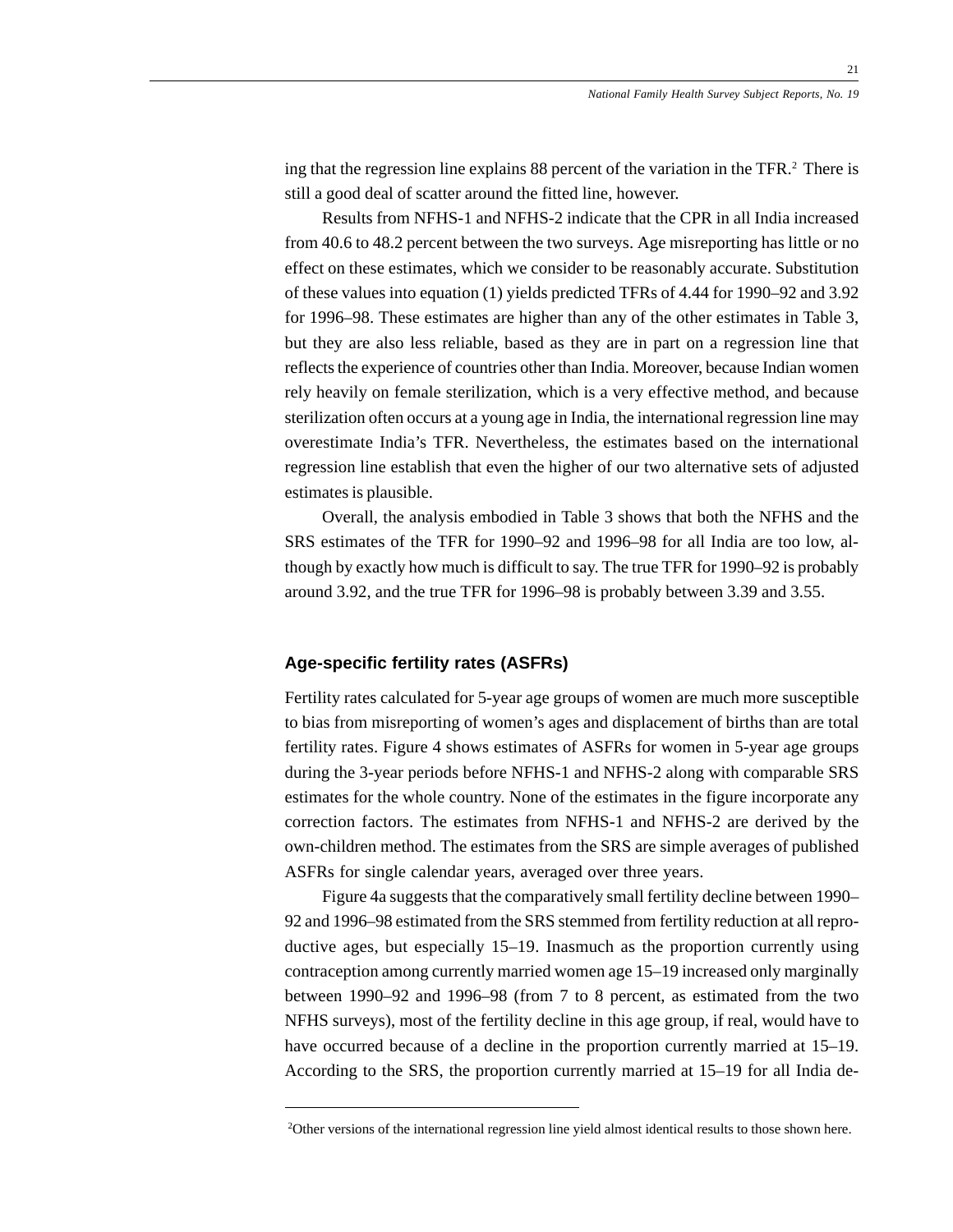![](_page_21_Figure_1.jpeg)

**Figure 4a Age-specific fertility rates from the SRS for 1990–92 and 1996–98: India**

![](_page_21_Figure_3.jpeg)

**Figure 4b Age-specific fertility rates from NFHS-1 (1990–92) and NFHS-2 (1996–98): India**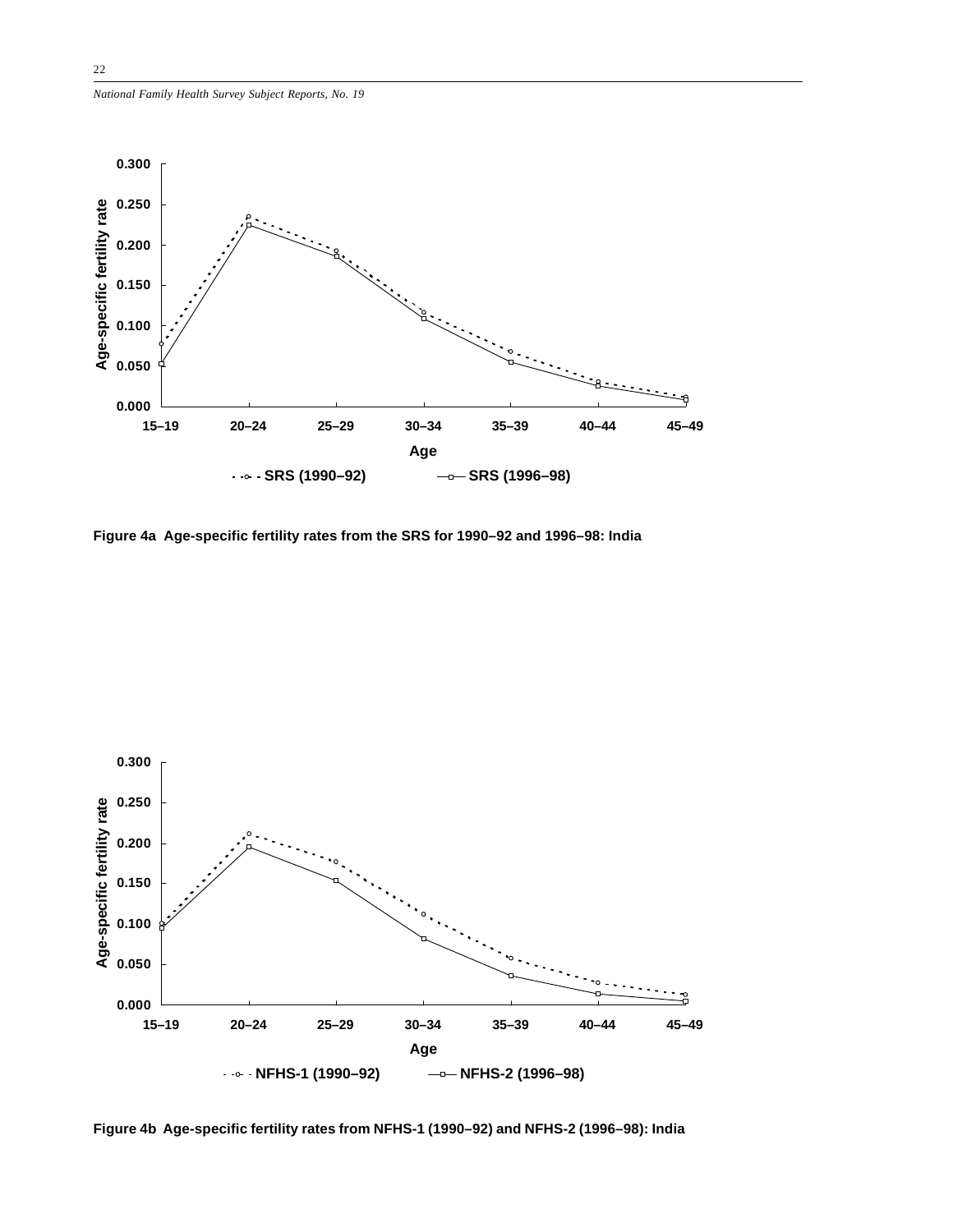creased from 31 to 25 percent between 1991 and 1997, $3$  not enough to explain the approximately one-third decline in the ASFR at 15–19 shown in Figure 4a. In reality, much of the apparent decline in ASFR(15–19) as estimated by the SRS is not real. As will be explained shortly, it results from changes in the pattern of age misreporting caused by the phasing in of a new SRS sample over the period 1993–95.

In contrast to the ASFR estimates from the SRS, the ASFR estimates for 1990– 92 from NFHS-1 and 1996–98 from NFHS-2, shown in Figure 4b, indicate virtually no fertility decline at age 15–19 but substantial declines at older ages. The age pattern of fertility decline shown in Figure 4b, based on NFHS-1 and NFHS-2, may be fairly accurate, given that age misreporting, as indicated by Myers' Index, is about the same in the two surveys, so that the biasing effects of age misreporting on ASFRs may mostly cancel out when calculating changes over time. Myers' Index, however, only covers ages 10–69. The extent of misreporting of children's ages below 10, which can also bias estimates of ASFRs from the two surveys, is not necessarily the same in the two surveys.

In NFHS-1 and NFHS-2, children's ages tend to be moved up for various reasons. One reason, discussed earlier, is that some interviewers may wish to lighten their workload by recording a child's age above the cut-off age for a large block of questions asked about young children. Another reason is simple rounding. For example, a child age 2 years 9 months might be reported as age 3, in which case it is not reported in the birth histories as a birth during the first three years before the survey. Such exaggeration of children's ages—equivalent to displacement of births to earlier years—does not affect all ASFRs equally. The effect is unequal because displacement of births to earlier years tends to shift the entire age curve of fertility to the left (i.e., to younger ages of women), raising estimated fertility among younger women and lowering estimated fertility among older women. This shift occurs because a birth that is displaced further into the past is erroneously reported to have occurred when the mother was younger. As a consequence of this mechanism, ASFRs below the peak age of fertility are overestimated, and ASFRs above the peak age of fertility are underestimated. At the same time, the net displacement of births out of the 3-year period before the survey to earlier years tends to lower ASFRs at all ages. These two effects on the estimated ASFR at 15–19 are offsetting to some extent, and the net

<sup>3</sup> According to NFHS-1 and NFHS-2, the proportion currently married at 15–19 decreased from 38 to 33 percent between the two surveys. The higher estimates of the proportion currently married at 15–19 in the two surveys than in the SRS stem from greater misreporting of women's ages in the SRS, leading to more moving up of married women from age 15–19 to age 20–24. (When calculating the proportion currently married at 15–19 from NFHS-2, we first copied over the ages of ever-married women from the individual file to the household file. This was already done in the NFHS-1 published reports, but it was not done in the NFHS-2 published reports.)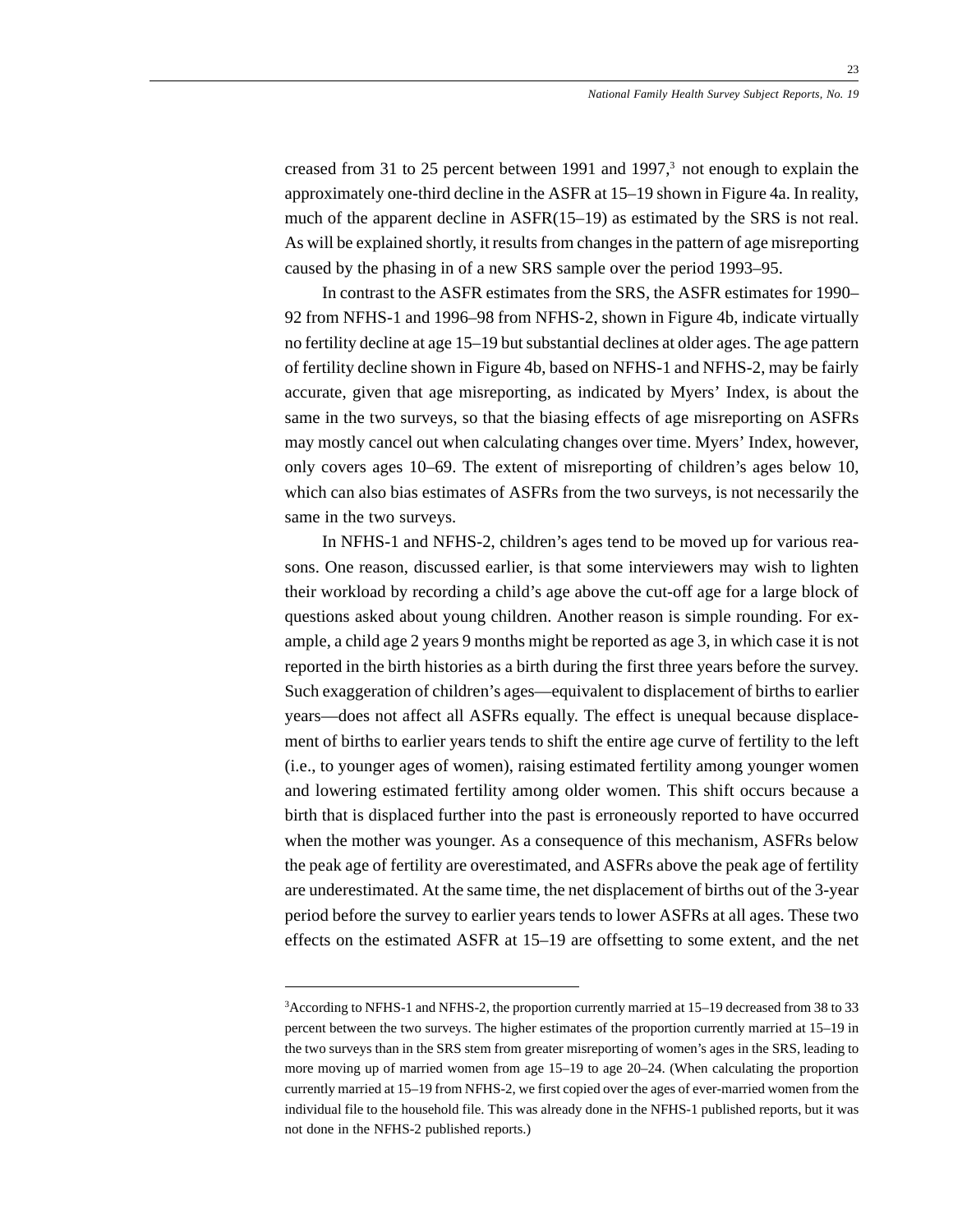effect is not clear. Above the peak age of fertility, the two effects are in the same direction, so that the net effect on estimated ASFRs in this age range is clearly to bias them downward.

Misreporting of women's ages also tends to distort the age pattern of fertility. In India as well as elsewhere in South Asia (except Sri Lanka), most women do not know their age precisely, so that there is considerable potential for misreporting of age. Ages tend to be shifted upward in the case of women who are married and who have more than the typical number of children for their age (Retherford and Mirza 1982; Narasimhan et al. 1997; Retherford and Thapa 2000; Retherford et al. 2001). Conversely, ages tend to be shifted downward in the case of never-married women and married women with fewer than the typical number of children for their age. The net effect of this age misreporting is to shift the age curve of fertility to the right, increasing fertility among older women and decreasing fertility among younger women. The extent to which the leftward shift associated with displacement of births and the rightward shift associated with misreporting of women's ages cancel each other is not clear.

In the SRS there is no displacement of births because births are recorded in the year in which they occur. There is every reason to believe, however, that women's ages are misreported to an even greater extent in the SRS than in NFHS-1 and NFHS-2, because the two surveys devoted considerably more effort to collecting accurate age data than does the SRS (Narasimhan et al. 1997). This means that the ASFR curve in the SRS is undoubtedly shifted to the right. Because of this rightward shift, the absolute levels of ASFRs estimated from the SRS are biased downward at ages below the peak age of fertility and biased upward at ages above the peak age of fertility. The downward bias at younger ages is aggravated by underregistration of births, and the upward bias at older ages is offset to some extent by underregistration of births. However, most underregistration of births in the SRS probably occurs at younger ages of women in newly formed marital unions that have not yet been captured by the SRS, as well as among the substantial numbers of recently married women who return to their parental home (usually outside the registration area) for the birth of their first child.4 Thus the SRS estimate of fertility at 15–19 is biased downward both by misreporting of women's ages and by underregistration of births.

As noted by Retherford et al. (2001), the rightward shift of the age curve of fertility in the SRS is reduced to some extent by an offsetting effect that stems from

<sup>4</sup> In NFHS-1 in Uttar Pradesh, for example, the proportion of births that occurred in the home of the mother's parents during the four years immediately preceding the survey was 21 percent for women below age 20, 10 percent for women age 20–34, and 2 percent for women age 35 and above (Narasimhan et al. 1997). It is possible that a substantial proportion of births occurring in the mother's parents' home, which occur mainly at age 15–19, are missed by the SRS.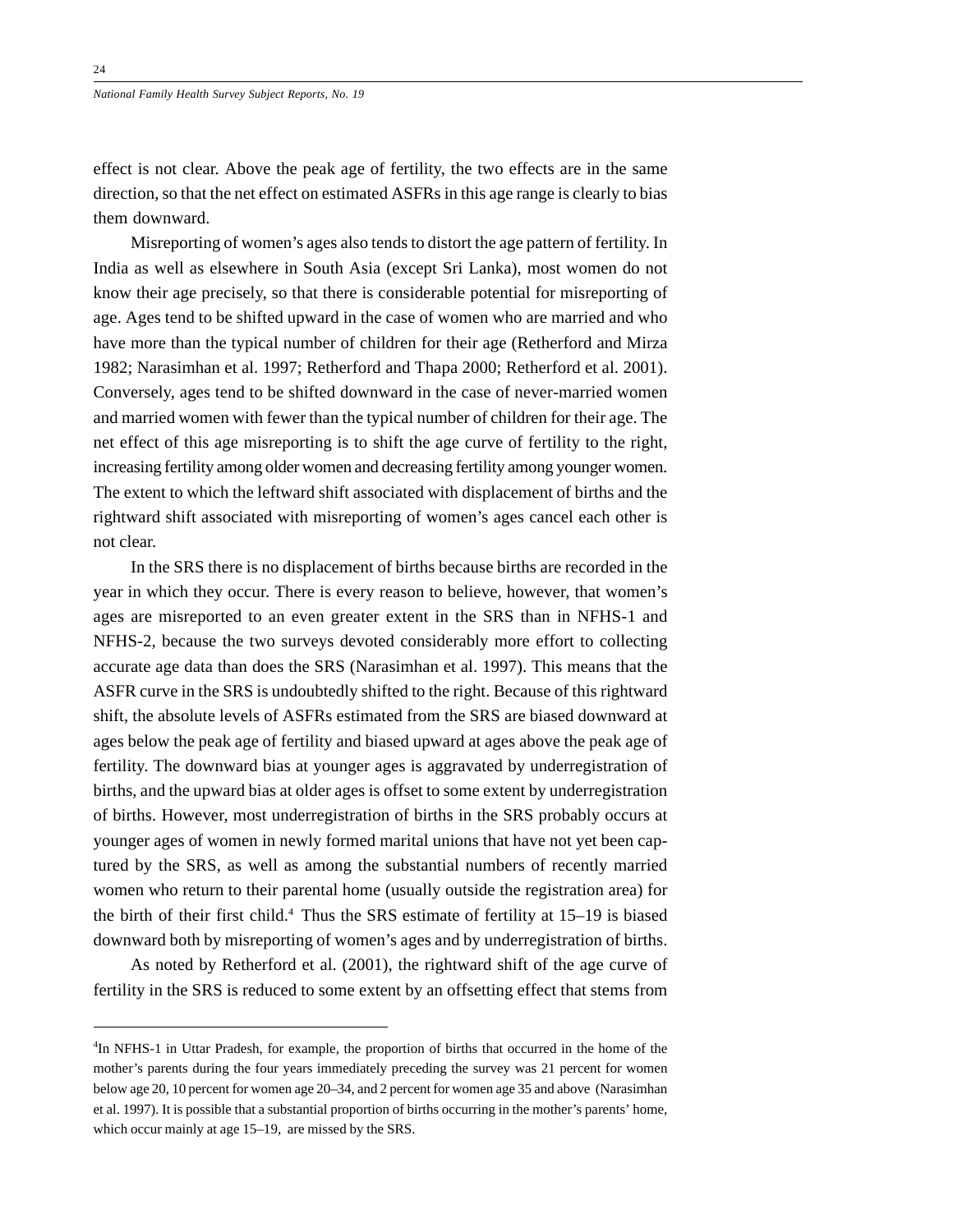the way that the SRS records ages. The SRS tabulates ASFRs by age at the beginning of the calendar year. This means that a reported ASFR for a given 5-year age group of women actually pertains to a 5-year age group that is on average six months older. Thus the age groups that the SRS reports as 15–19, 20–24, ..., 45–49 are in reality age groups 15.5–20.4, 20.5–24.4, ..., 45.5–50.4. This feature of the SRS has the effect of shifting the age curve of fertility one-half year to the left (Narasimhan et al. 1997). Retherford et al.'s (2001) results for Uttar Pradesh suggest that this leftward shift is more than offset by the rightward shift just described.

Figure 4b indicates that, for all India, ASFR(15–19) hardly changed between NFHS-1 and NFHS-2. Given that the proportion currently married at 15–19 fell from 38 to 33 percent<sup>5</sup> between the two surveys, the constancy of  $ASFR(15–19)$  suggests that marital fertility at 15–19 may have increased slightly. This is possible, inasmuch as age at marriage rose slightly between the two surveys (so that average fecundability within the 15–19 age group increased) while contraceptive use at 15–19 hardly changed, from 7 percent in NFHS-1 to 8 percent in NFHS-2.

Figure 5 depicts the same data as Figure 4 but arranged somewhat differently. Figure 5a compares the age curves of fertility for 1990–92 derived from the SRS and from NFHS-1, and Figure 5b compares the age curves of fertility for 1996–98 derived from the SRS and from NFHS-2. In Figure 5a, for the period 1990–92, NFHS-1 yields somewhat higher fertility than the SRS at age 15–19 and lower fertility than the SRS at older ages. The discrepancies reflect errors in the SRS (the rightward shift of the SRS-derived curve) as well as errors in NFHS-1 (a leftward shift and a rightward shift, the net effect being unclear).

The discrepancies in Figure 5b (for 1996–98) are much larger than those in Figure 5a (for 1990–92). Indeed, in Figure 5b the estimate of ASFR(15–19) is twice as high in NFHS-2 as in the SRS. As explained below, the larger discrepancies in Figure 5b probably occur because of greater age misreporting in 1996–98 than in 1990–92 in the SRS as result of the phasing in of a new SRS sample during 1993–95. The period 1990–92 immediately precedes the sample changeover, whereas the period 1996–98 immediately follows the changeover. The urban sample of urban blocks was replaced in 1993, half of the rural sample of villages was replaced in 1994, and the other half of the rural sample of villages was replaced in 1995.

The increase in age misreporting that occurs as a result of sample changeover causes the age curve of fertility to be shifted more to the right. To see how the phasing in of the new sample during 1993–95 creates this additional bias, consider women age 15–19 in the SRS sample in 1993, just before the phasing in of the new sample. Some of these women were recent brides from outside the registration area

<sup>25</sup>

<sup>5</sup> See footnote 3.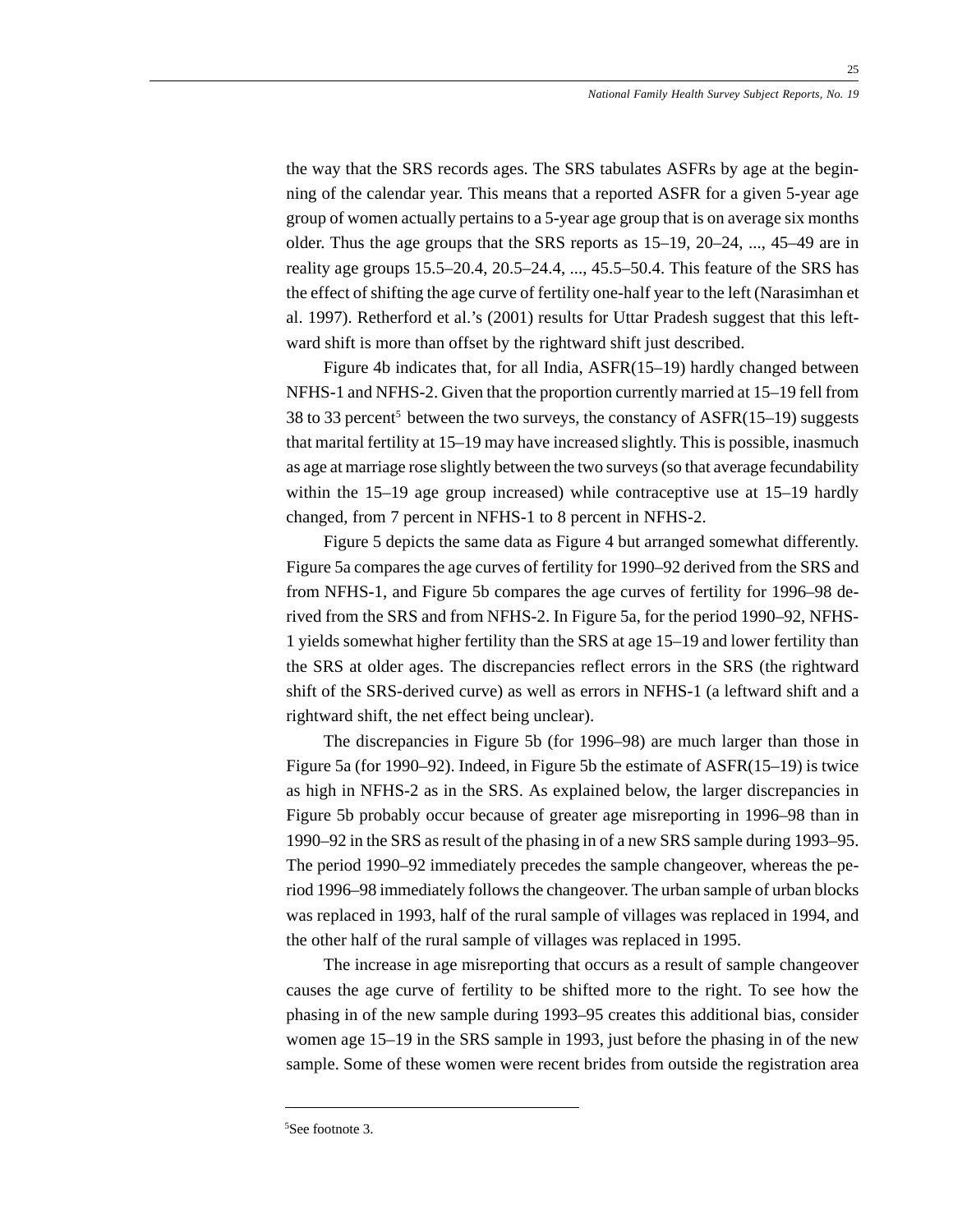![](_page_25_Figure_1.jpeg)

**Figure 5a Age-specific fertility rates from the SRS (1990–92) and NFHS-1 (1990–92): India**

![](_page_25_Figure_3.jpeg)

**Figure 5b Age-specific fertility rates from the SRS (1996–98) and NFHS-2 (1996–98): India**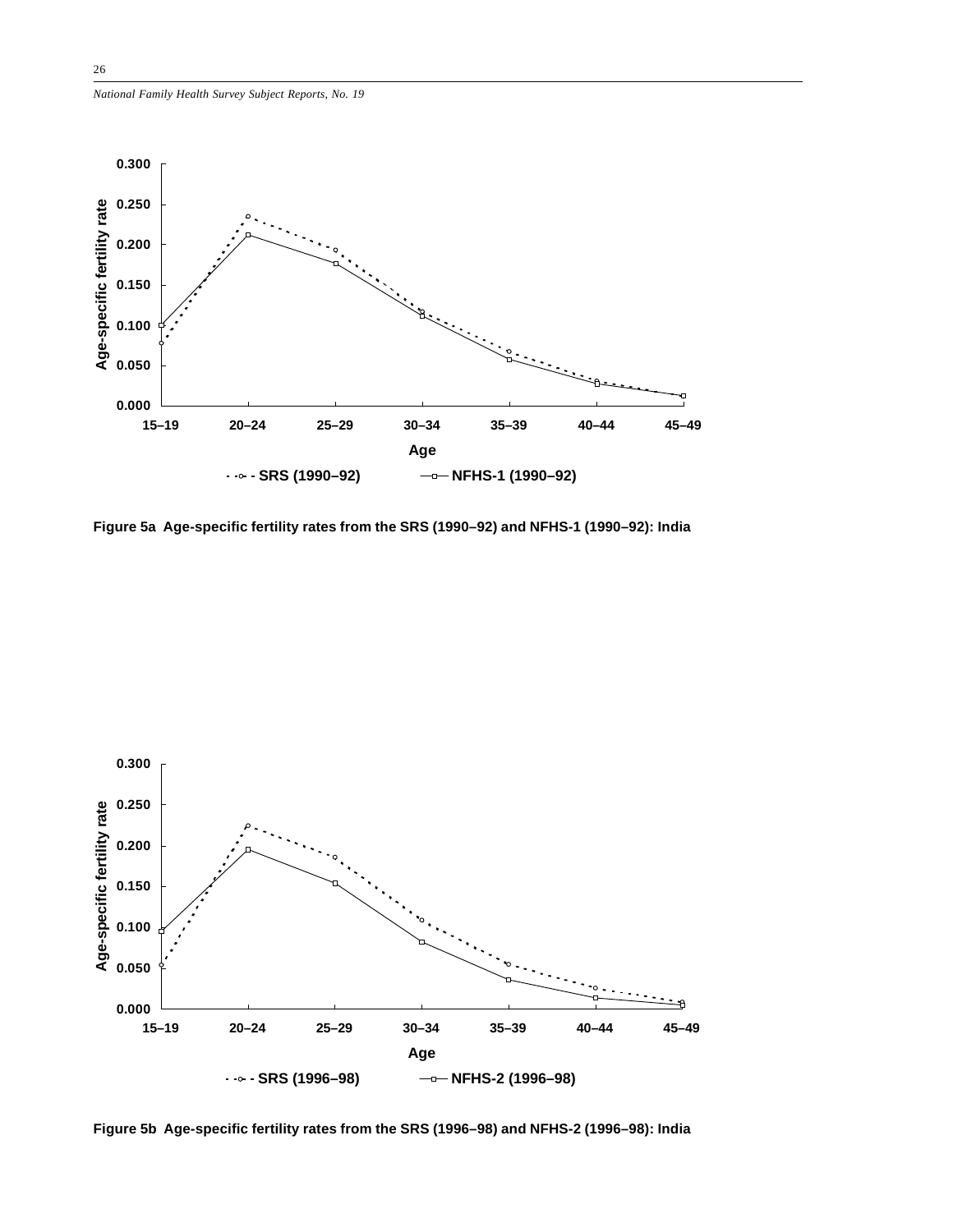(rural village or urban block) whose ages had to be estimated by the local part-time SRS enumerator when they moved into the registration area. Among these women, many who did not know their ages were undoubtedly shifted upward into the 20–24 age group by virtue of being married. Most other women age 15–19 in 1993, whether single or married, had resided in the registration area since 1983–85 and were enumerated in the age group 5–9 (approximately) in the baseline survey that was taken at the time of the 1983–85 sample changeover. In the 1983–85 baseline survey, no one in the 5–9 age group was shifted upward or downward by virtue of marital status because everyone was still single. In each subsequent year between 1984 and 1993, the local enumerator simply increased the ages of these girls, as initially ascertained in the baseline survey, by one year. By 1993, the single girls and some of the married girls in the registration area constituted a large group of young women age 15–19 whose ages had been recorded earlier and could not be shifted.

During 1993–95, the situation changed with the phasing in of a new sample. By 1996, all women age 15–19 were new in the sample. Their ages had just been determined by the new baseline survey, and all of those who were married—and especially those who were both married and had children—were at risk of being shifted upward in age. Since many (and in many areas of India, most) married women age 15–19 come from outside the village or urban block, however, the proportion at risk of being rounded up to 20–24 by virtue of being married may not have increased much during the 3-year changeover. Perhaps a more important factor is that the proportion of single women age 20–24 who were at risk of being shifted downward into the 15– 19 age group increased greatly over the three years, the reason being that parents anxious to marry off older single daughters tend to minimize their age. No doubt both types of shifts occurred and help to explain the substantial decline in fertility at 15–19 and increases at 20–24 and older ages that occurred in the SRS between 1993 and 1996. It is also possible that underregistration of births temporarily increased with the phasing in of a new sample.

According to the SRS, between 1993 and 1996 the age-specific proportion currently married at age 15–19, or ASPM(15–19), fell from 29 to 27 percent,<sup>6</sup> ASFR(15– 19) fell from 70 to 55 births per 1,000 women per year, and the age-specific marital fertility rate, or ASMFR(15–19), fell from 236 to 209 births per 1,000 currently married women per year in the country as a whole. If our reasoning is correct, the declines in ASFR(15–19) and ASMFR(15–19) in the SRS are partly spurious, especially the decline in ASMFR(15–19), which is probably entirely spurious, given that contraceptive use at 15–19 increased by only one percentage point, from 7 to 8 per-

<sup>6</sup> Proportions married from the SRS were calculated by dividing ASFR(15–19) from the SRS by ASMFR(15– 19) from the SRS.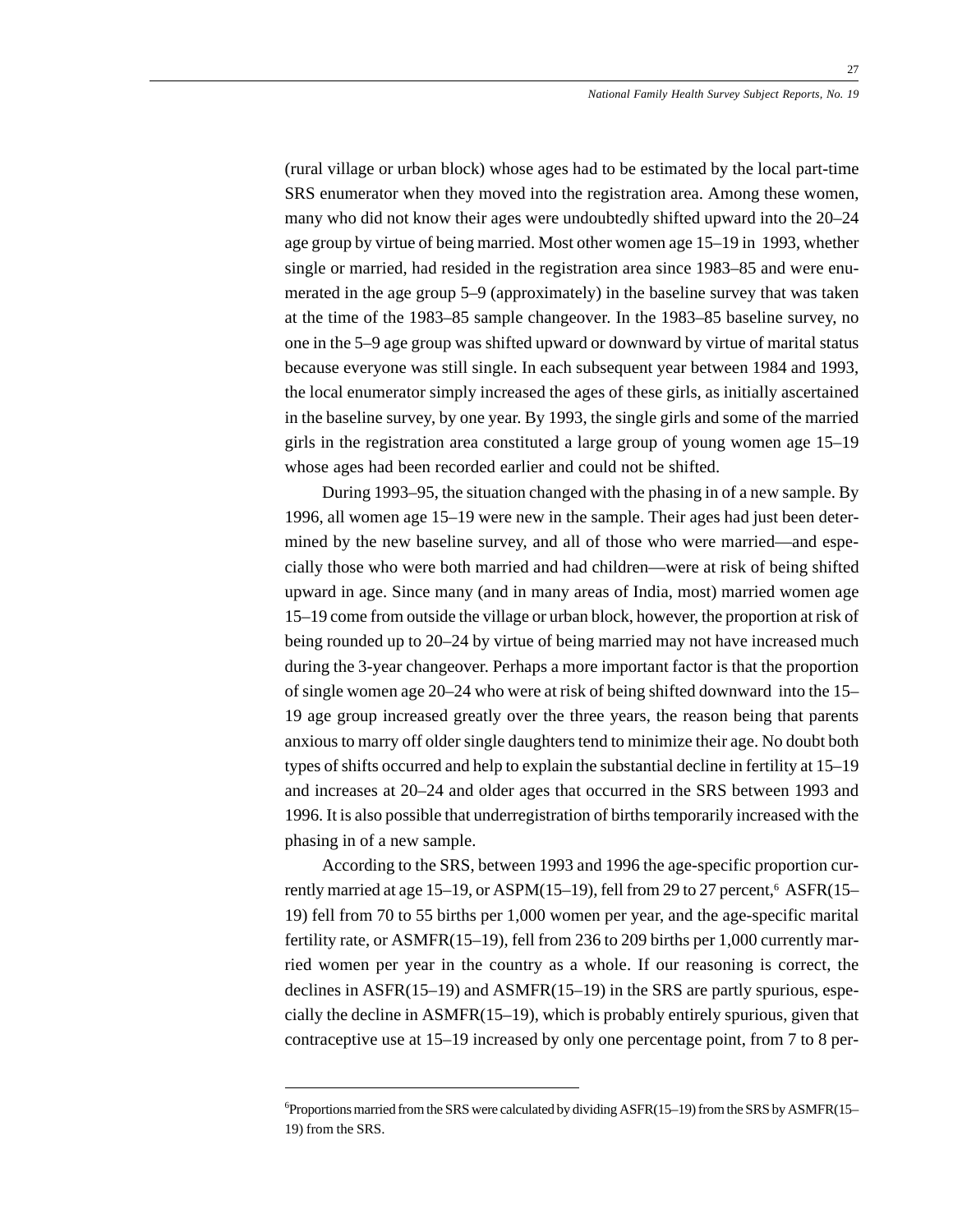*National Family Health Survey Subject Reports, No. 19*

cent, between NFHS-1 and NFHS-2. Contrary to expectation, however, ASPM(15– 19) did not decline much between 1993 and 1996 in the SRS, suggesting that downward shifting of 20–24-year-old single women to 15–19 is not an important mechanism.

If the reasoning about the effect of phasing in a new SRS sample is correct, one should see even steeper declines in SRS estimates of ASMFR(15–19) between 1993 and 1996 in India's high-fertility states, where the proportion of women who do not know their year of birth is even higher than in India as a whole. Retherford et al. (2001) report relevant findings for the states of Uttar Pradesh, Madhya Pradesh, Bihar, and Rajasthan. The SRS indicates that , between 1993 and 1996, ASMFR(15– 19) fell from 214 to 161 births per 1,000 currently married women per year in Uttar Pradesh, from 256 to 228 in Madhya Pradesh, from 196 to 139 in Bihar, and from 212 to 136 in Rajasthan.<sup>7</sup> Yet, between 1992–93 and 1998–99, NFHS-1 and NFHS-2 indicate that the proportion of currently married women age 15–19 who were currently using contraception changed from 3 to 5 percent in Uttar Pradesh, from 7 to 5 percent in Madhya Pradesh, from 3 to 2 percent in Bihar, and from 2 to 4 percent in Rajasthan. The large but highly implausible declines in ASMFR(15–19) in all four states provide additional evidence for the argument that the large decline in ASFR(15– 19) in the SRS for all India, as shown in Figures 4 and 5, is partly an artifact of the phasing in of a new SRS sample during 1993–95.

As in the case of all India, however, ASPM(15–19) did not fall as much as expected in these four states, except in Uttar Pradesh. Between 1993 and 1996, ASPM(15–19) fell from 34 to 25 percent in Uttar Pradesh, from 41 to 39 percent in Madhya Pradesh, from 39 to 37 percent in Bihar, and from 43 to 40 percent in Rajasthan. The large declines in ASMFR(15–19) together with the rather small declines in ASPM(15–19) suggest that the main effect of the SRS sample changeover, in terms of its effect on fertility, was to increase the likelihood of shifting 15–19-yearold married women with children into the 20–24 age group. As already mentioned, it is also possible that underregistration of births temporarily increased with the phasing in of a new sample.

To minimize bias from displacement of births and misreporting of women's ages in NFHS-1 and NFHS-2 and from the phasing in of a new SRS sample during 1993– 95, Figure 6 shows the age curves of fertility for 15-year periods instead of 3-year periods before NFHS-1 and NFHS-2. Figure 6a compares SRS estimates of the age curve of fertility for 1978–92 and 1984–98. In contrast with Figure 4a, Figure 6a shows more fertility decline at the older ages than at the younger ages. Figure 6b, which compares the NFHS-1 estimate of the age curve of fertility for 1978–92 with

<sup>7</sup> Marital fertility changed little between 1991 and 1993. Almost all of the decline in ASMFR(15–19) that occurred in these four states between 1991 and 1996 occurred between 1993 and 1996.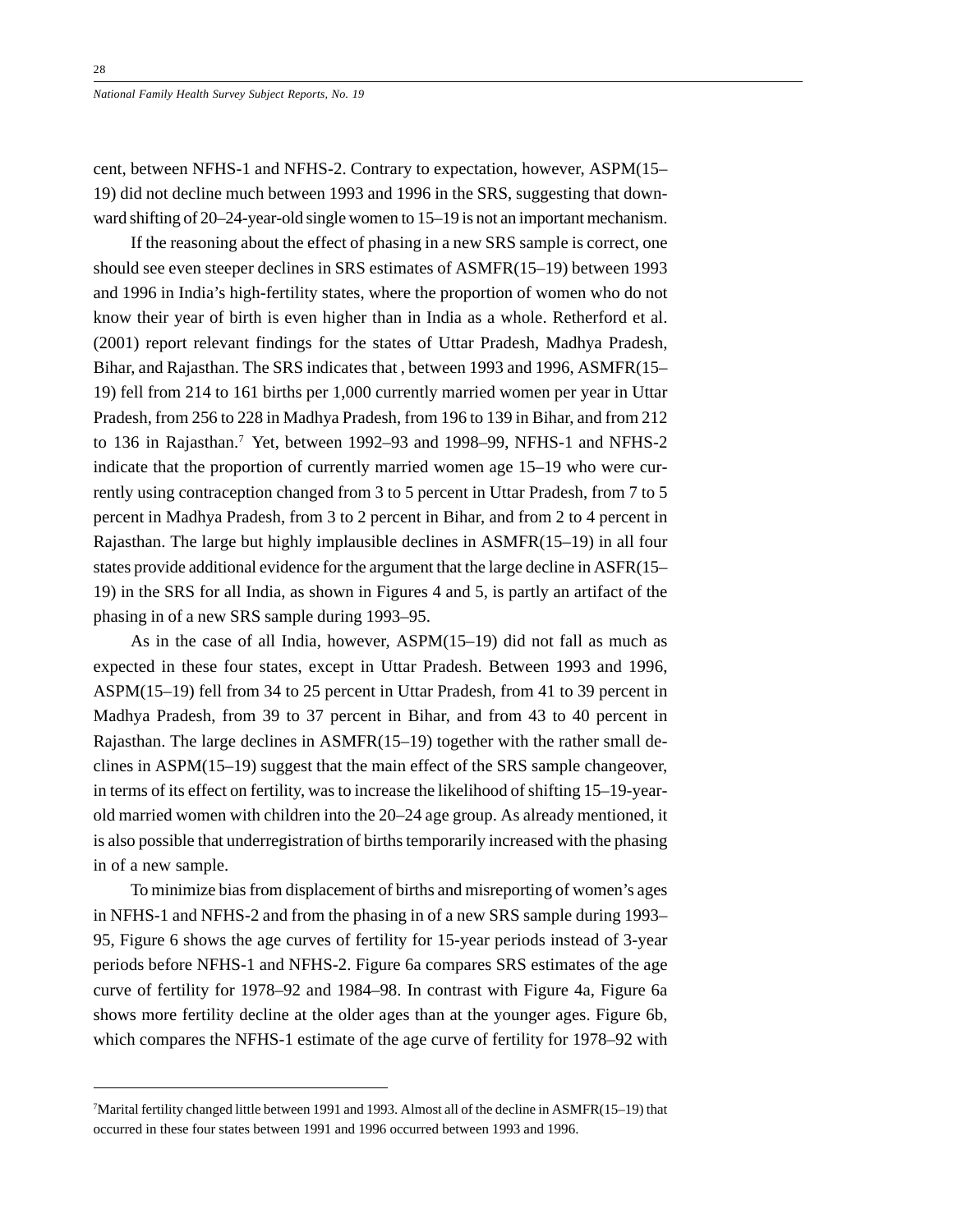![](_page_28_Figure_1.jpeg)

**Figure 6a Age-specific fertility rates from the SRS for 1978–92 and 1984–98: India**

![](_page_28_Figure_3.jpeg)

**Figure 6b Age-specific fertility rates from NFHS-1 (1978–92) and NFHS-2 (1984–98): India**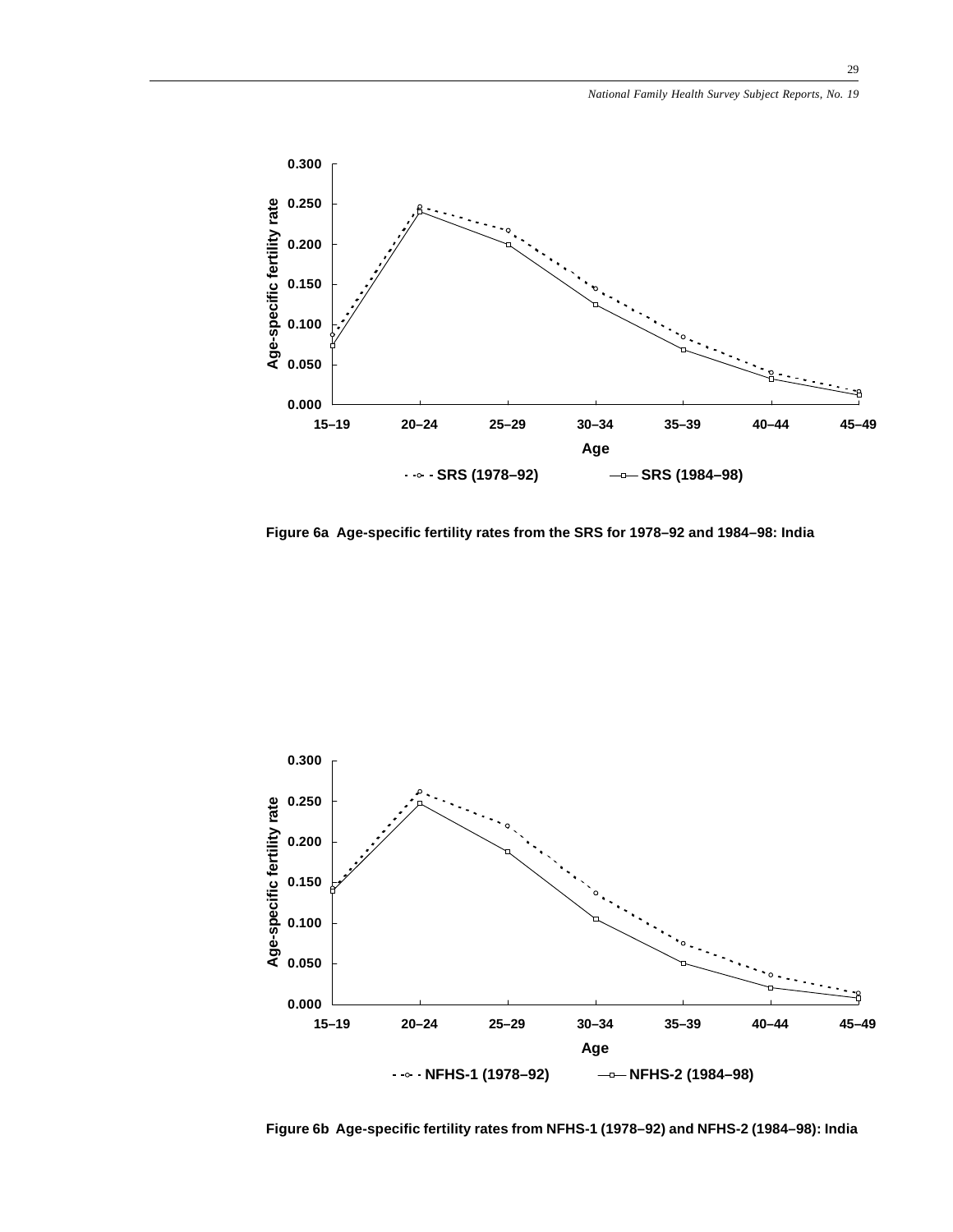the NFHS-2 estimate of the age curve of fertility for 1984–98, shows a rather similar pattern, but with less fertility decline at 15–19 and more fertility decline at older ages. Overall, the two NFHS surveys indicate a larger overall fertility decline than does the SRS in Figure 6, again suggesting more omission of births in NFHS-2 than in NFHS-1 or some improvement in birth registration completeness in the SRS between 1978– 92 and 1984–98.

Figure 7 depicts the same data as Figure 6 but arranged differently. Figure 7a compares the age curves of fertility for 1978–92 derived from the SRS and from NFHS-1, and Figure 7b compares the age curves of fertility for 1984–98 derived from the SRS and from NFHS-2. The NFHS curves are higher, relative to the SRS curves, in Figure 7 than in Figure 5, reflecting the smaller proportion of NFHS births displaced out of the 15-year estimation period used in Figure 7 than the 3-year estimation period used in Figure 5. The upward shift in Figure 7 is especially marked at age 15–19. Because of the near-elimination of displacement (displacement shifts the NFHS curves to the left), the NFHS curves are now more shifted to the right, at the same time that their overall levels are shifted upward. As in the SRS, the rightward shift in the two NFHS curves occurs because of a tendency to exaggerate the ages of women who are married and who have more than the number of children than is typical for their age and to reduce the ages of women who are single or who are married with fewer than the number of children than is typical for their age. Fifteenyear aggregations do not eliminate these latter sources of distortion.

The discrepancies in Figure 7 are especially large at age 15–19. In Figure 7b, the NFHS-2 estimate of ASFR(15–19) is again almost twice as high as the SRS estimate. The discrepancies in Figure 7b may be somewhat greater than in Figure 7a because the two extremes of the period 1984–98 in Figure 7b both occur either in the latter stages of an SRS sample changeover (1983–85) or right after an SRS sample changeover (1993–95), resulting in more age misreporting and therefore more shifting of the SRS curve of fertility to the right. The period 1978–92, in contrast, encompasses only one SRS sample changeover that occurred during 1983–85.

Figure 7 also clarifies why the 15-year GFR ratio is higher than the 15-year TFR ratio, as seen earlier. The GFR is a weighted sum of ASFRs, where the weights are the proportion of women age 15–49 falling in each 5-year age group within the 15–49 age range, whereas the TFR is an unweighted sum of ASFRs in which each ASFR is weighted equally. In the case of the GFR, the weight is larger at 15–19 than at older ages. At 15–19 the NFHS ASFR is higher than the SRS ASFR, whereas the reverse is true at older ages, as seen in Figure 7. Because of the difference in weighting, the 15-year GFR ratio (which is the ratio of the NFHS GFR to the SRS GFR) is higher than the corresponding 15-year TFR ratio.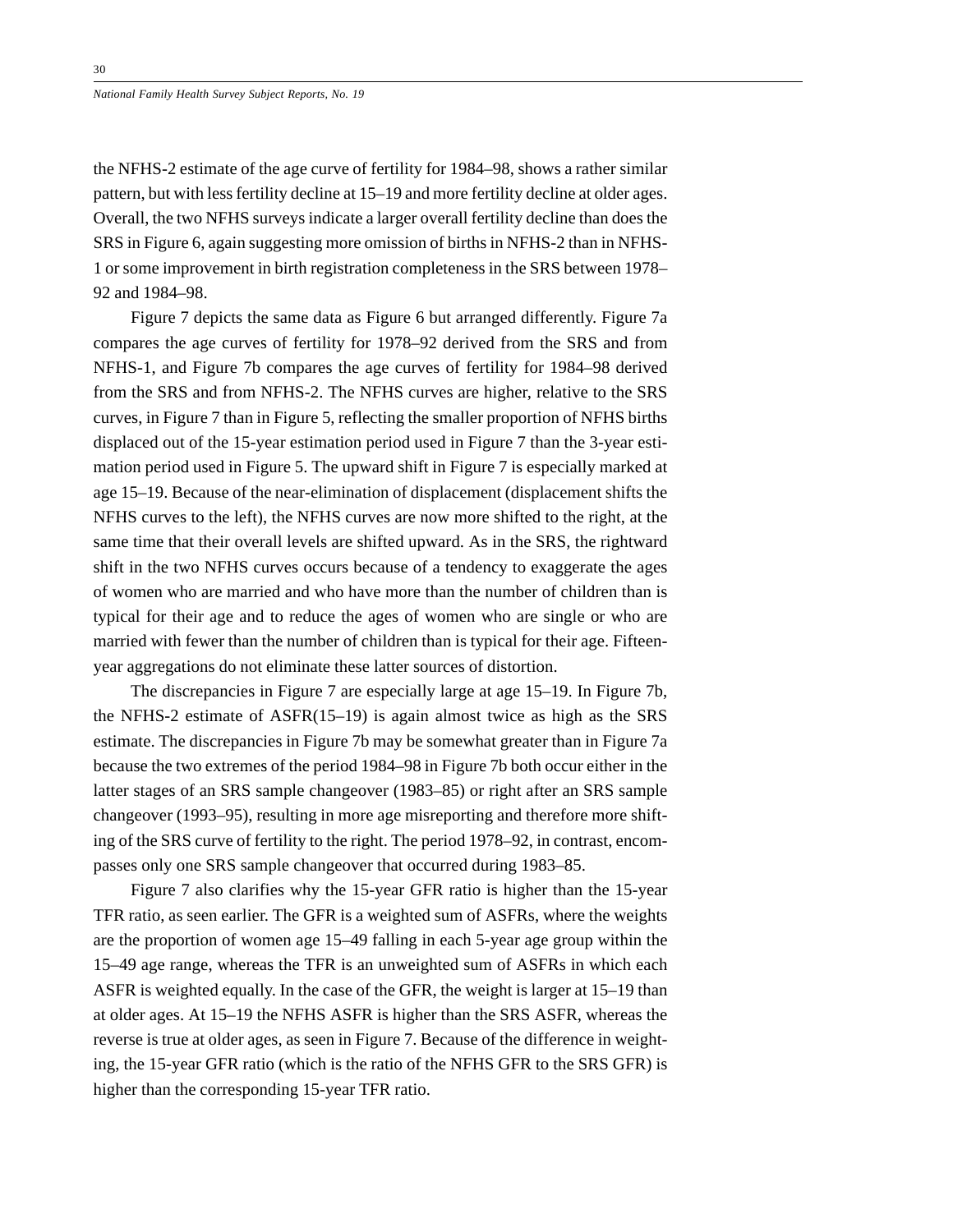![](_page_30_Figure_1.jpeg)

**Figure 7a Age-specific fertility rates from the SRS (1978–92) and NFHS-1 (1978–92): India**

![](_page_30_Figure_3.jpeg)

**Figure 7b Age-specific fertility rates from the SRS (1984–98) and NFHS-2 (1984–98): India**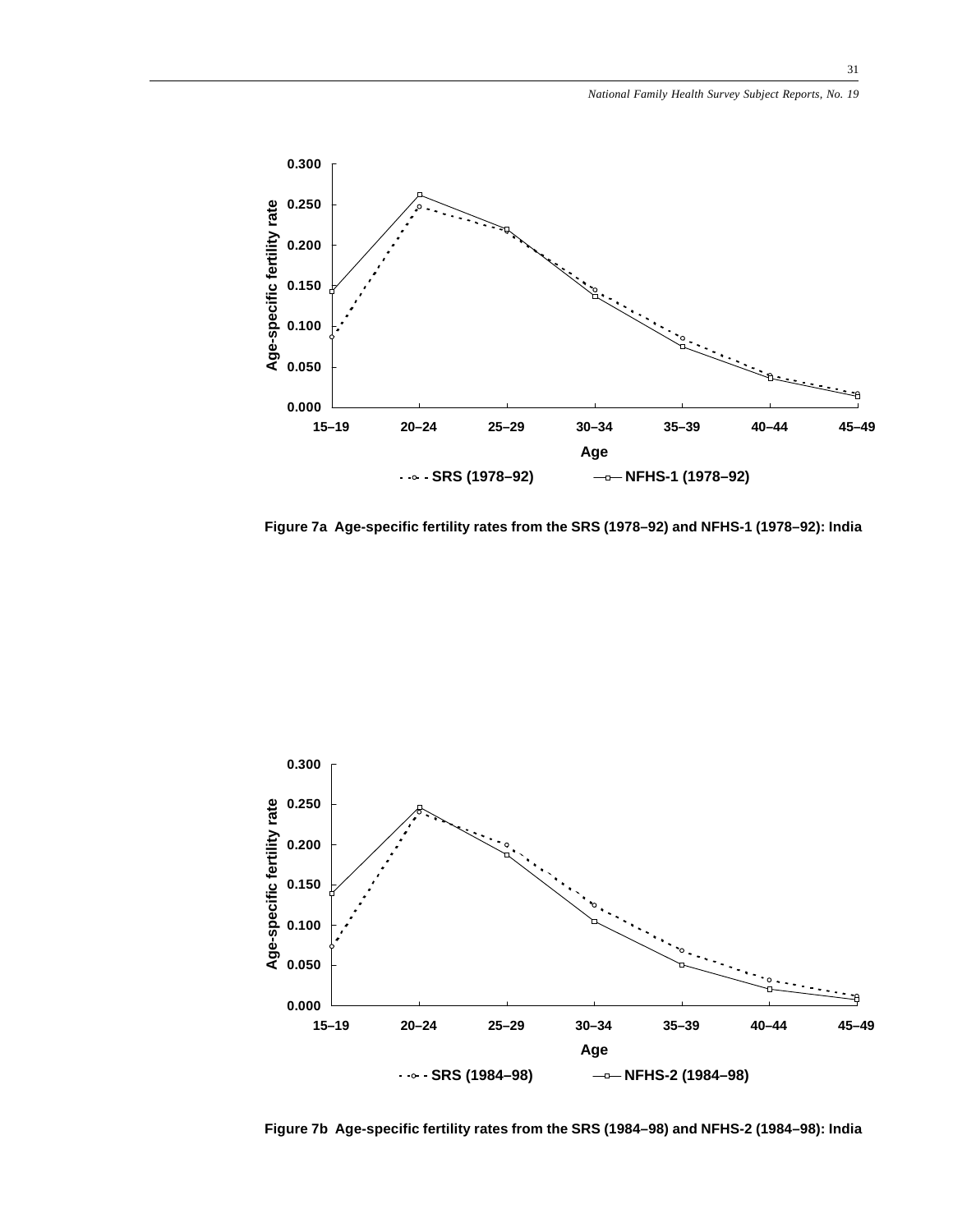Although the age pattern of fertility is substantially distorted by age misreporting in both NFHS surveys and in the SRS (although in different ways), the shifting of ages and the displacement of births should not make nearly so much difference in estimates of the TFR, because fertility is low at the lower and upper tails of the reproductive age range, so that very few births are shifted outside this range. Thus the shifted births get picked up one way or another when summing ASFRs over the entire reproductive age range when calculating to the TFR. We therefore consider the 15-year TFR estimates to be considerably more accurate than the 15-year ASFR estimates.

Despite some loose ends requiring further investigation, it is fairly clear that, because age misreporting did not change much at the all-India level between NFHS-1 and NFHS-2, 15-year-aggregated estimates from these two surveys probably provide a fairly accurate picture of how age-specific fertility changed in the country as a whole between the two surveys, even though the estimates of ASFRs for specific 5 year age groups in each survey are likely to be substantially biased by misreporting of women's ages and by displacement of births. The pattern of age-specific fertility change over the same period derived from the SRS, on the other hand, is substantially distorted by changes in the extent of age misreporting caused by the phasing in of a new SRS sample over the period 1993–95.

# **FERTILITY ESTIMATES FOR MAJOR STATES**

Our analysis of fertility estimates is necessarily briefer for major states than for all India. Table 4 shows how values of Myers' Index of age heaping changed for major states between NFHS-1 and NFHS-2, with and without ever-married women's ages copied over from the individual questionnaire to the household questionnaire. Copying over ages reduces Myers' Index considerably, because the ages of ever-married women age 15–49 (13–49 in NFHS-1) were probed extensively in the individual interview but not in the household interview. Moreover, the ever-married woman herself reported her age in the individual interview, whereas in the household interview the household head (or other household respondent in the absence of the head) reported it on her behalf. As noted earlier, in all India Myers' Index changed little between the two surveys. The lack of change is to be expected, because there is little reason to believe that knowledge of age among respondents changed much in the approximately six years between the two surveys. In most individual states, however, Myers' Index differs between the two surveys. Large changes in Myers' Index—as in Uttar Pradesh (where Myers' Index doubled) and Andhra Pradesh (where it declined by half)—are due to differences between the two surveys in interviewer training and supervision relating to the recording of age in a context where most respondents do not know their age accurately.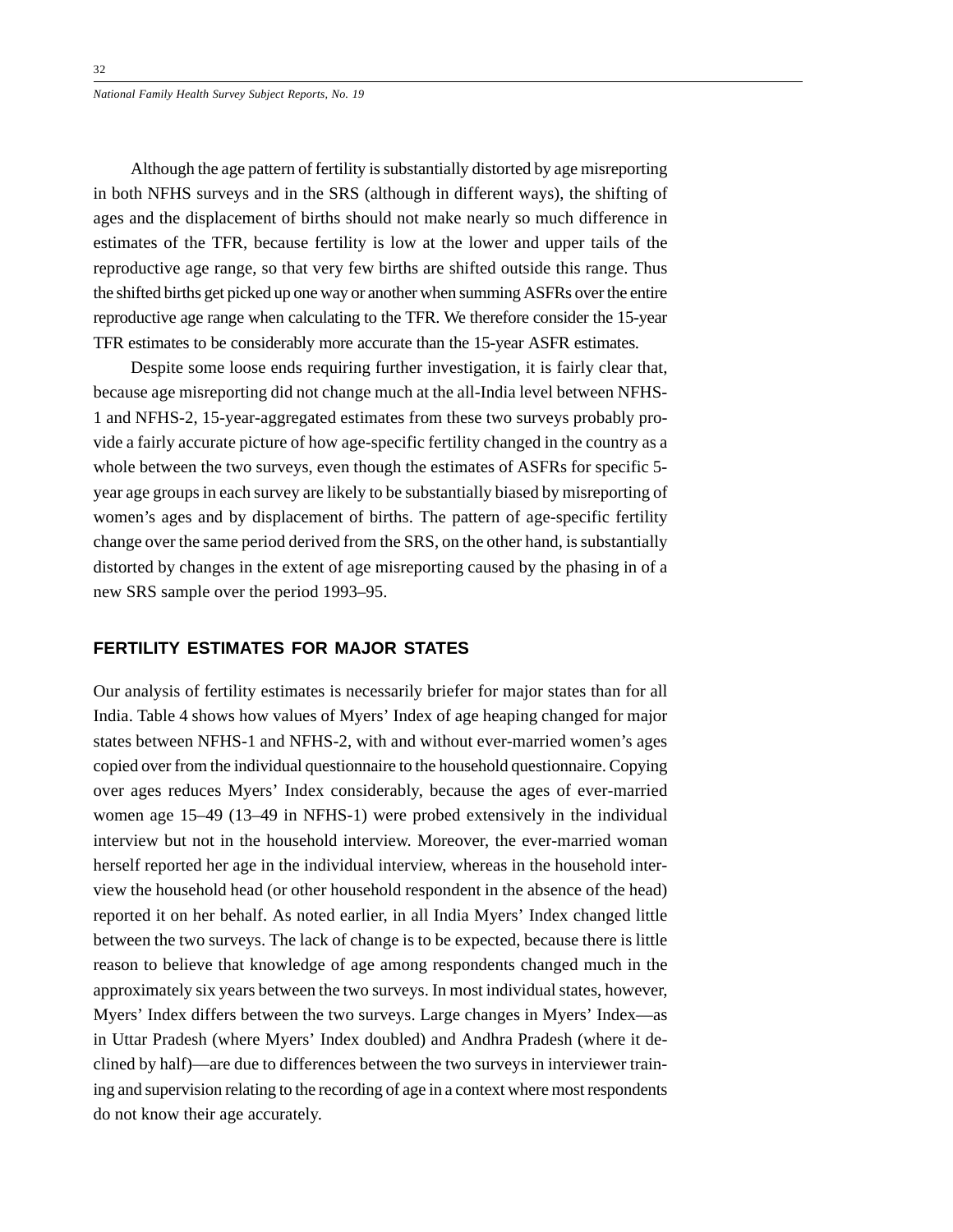|                   |               | With ages copied over from<br>the individual questionnaire <sup>a</sup> | With ages taken from<br>the household questionnaire |        |  |  |
|-------------------|---------------|-------------------------------------------------------------------------|-----------------------------------------------------|--------|--|--|
| India or state    | <b>NFHS-1</b> | NFHS-2                                                                  | NFHS-1                                              | NFHS-2 |  |  |
| India             | 10.4          | 10.0                                                                    | 18.0                                                | 18.4   |  |  |
| Andhra Pradesh    | 14.2          | 6.9                                                                     | 25.5                                                | 10.0   |  |  |
| Assam             | 10.0          | 13.5                                                                    | 27.8                                                | 28.1   |  |  |
| <b>Bihar</b>      | 6.3           | 5.4                                                                     | 11.8                                                | 11.4   |  |  |
| Gujarat           | 11.1          | 6.6                                                                     | 17.3                                                | 10.5   |  |  |
| Haryana           | 9.4           | 11.1                                                                    | 27.4                                                | 25.1   |  |  |
| Himachal Pradesh  | 9.9           | 8.1                                                                     | 19.8                                                | 18.5   |  |  |
| Karnataka         | 7.1           | 10.6                                                                    | 11.3                                                | 19.0   |  |  |
| Kerala            | 8.6           | 7.9                                                                     | 9.7                                                 | 11.1   |  |  |
| Madhya Pradesh    | 16.1          | 9.7                                                                     | 24.4                                                | 30.9   |  |  |
| Maharashtra       | 8.8           | 7.6                                                                     | 14.5                                                | 14.4   |  |  |
| Orissa            | 11.9          | 8.0                                                                     | 25.0                                                | 20.6   |  |  |
| Punjab            | 11.3          | 10.1                                                                    | 25.4                                                | 20.9   |  |  |
| Rajasthan         | 24.3          | 25.3                                                                    | 31.4                                                | 27.4   |  |  |
| <b>Tamil Nadu</b> | 8.1           | 5.0                                                                     | 11.1                                                | 5.3    |  |  |
| Uttar Pradesh     | 7.5           | 15.3                                                                    | 16.3                                                | 31.8   |  |  |
| West Bengal       | 10.7          | 12.9                                                                    | 16.9                                                | 16.3   |  |  |

a<sub>Ages</sub> 15–49 (13–49 for NFHS-1) for ever-married women are copied over from the individual (ever-married woman) file to the household file. The ages of all other women are from the household file. Myers' Index is calculated for all women age 10–69, irrespective of marital status.

It is also of interest to look at the proportions of women who know their year of birth. If women with inconsistent age and year of birth are counted as not knowing year of birth, the proportion knowing year of birth increases from 17 to 29 percent for all India (Table 5). The near-doubling of this proportion in only six years seems implausible, however. Although instructions on how to collect age data were the same in both surveys and in all states, it appears that the survey organizations (which in most states were not the same in the two surveys) did not always follow these instructions to the letter. According to the instructions, an age had to be entered by the interviewer, even if it required an educated guess. But this was not so with the earlier question on year of birth, which was supposed to be coded "don't know" if the woman did not know her year of birth. It is clear that in some states, such as Andhra Pradesh, where the proportion who know year of birth increased from 12 to 70 percent between the two surveys (from 13 to 100 percent, if one counts women with inconsistent age and year of birth as knowing year of birth), interviewers in NFHS-2 calculated year of birth from age and entered it when the woman could not initially provide a year of birth. Rajasthan shows a similar pattern. Kerala, on the other hand, shows the opposite pattern, where the proportion knowing year of birth declined between the two surveys, from 75 to 50 percent, which is even more implausible. These inconsistencies in responses to the question on year of birth probably do not affect the ulti-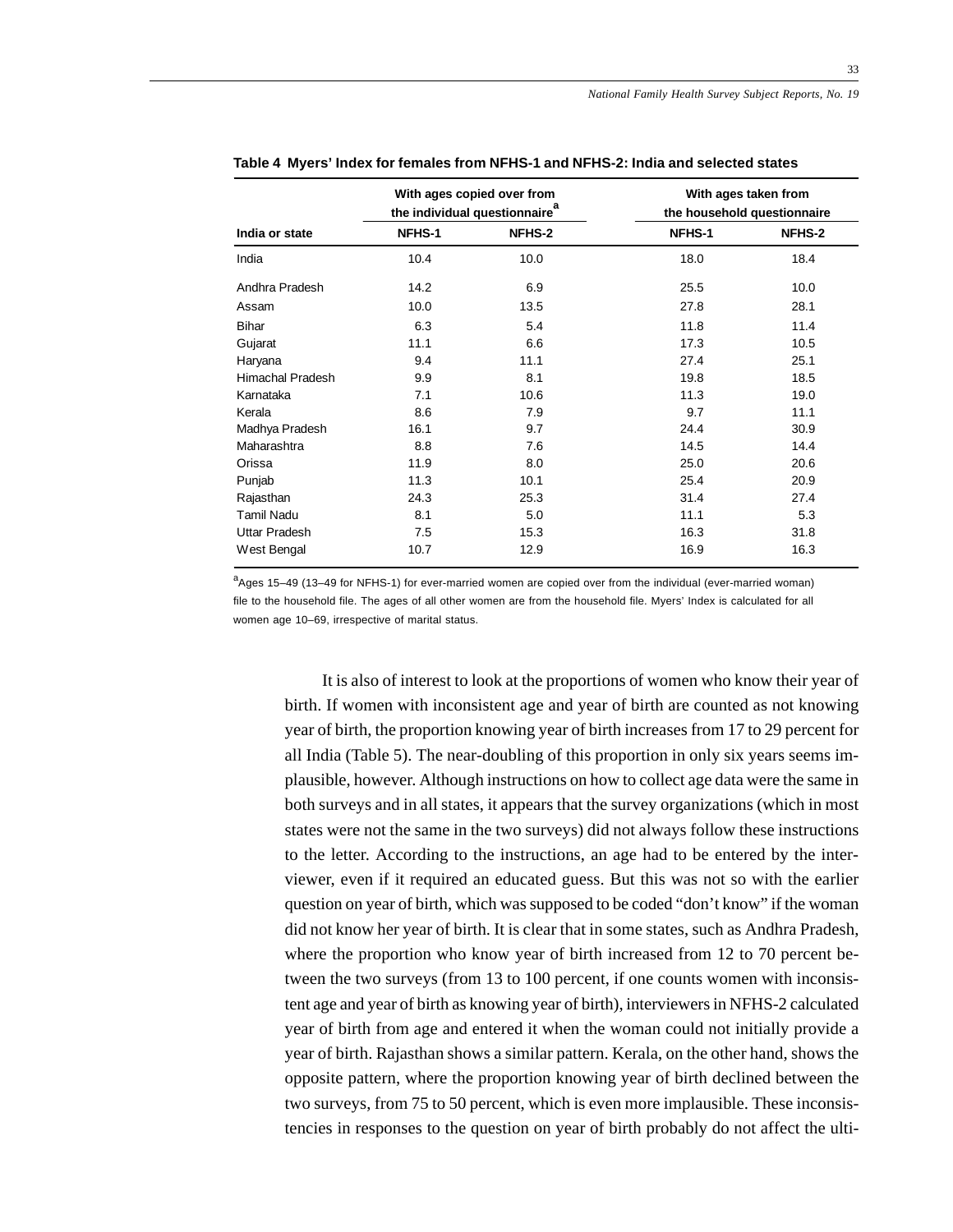|                  |               | Women with inconsistent<br>age and year of birth counted<br>as knowing year of birth | Women with inconsistent<br>age and year of birth counted<br>as not knowing year of birth |        |  |  |
|------------------|---------------|--------------------------------------------------------------------------------------|------------------------------------------------------------------------------------------|--------|--|--|
| India or state   | <b>NFHS-1</b> | NFHS-2                                                                               | NFHS-1                                                                                   | NFHS-2 |  |  |
| India            | 18.3          | 33.9                                                                                 | 17.1                                                                                     | 29.4   |  |  |
| Andhra Pradesh   | 12.9          | 99.8                                                                                 | 12.3                                                                                     | 69.9   |  |  |
| Assam            | 6.6           | 13.8                                                                                 | 6.4                                                                                      | 11.3   |  |  |
| <b>Bihar</b>     | 8.8           | 7.3                                                                                  | 8.5                                                                                      | 6.8    |  |  |
| Gujarat          | 21.5          | 27.3                                                                                 | 20.8                                                                                     | 25.7   |  |  |
| Haryana          | 18.1          | 17.6                                                                                 | 17.8                                                                                     | 17.2   |  |  |
| Himachal Pradesh | 22.7          | 25.5                                                                                 | 22.0                                                                                     | 25.4   |  |  |
| Karnataka        | 17.1          | 22.5                                                                                 | 16.6                                                                                     | 22.3   |  |  |
| Kerala           | 80.4          | 50.9                                                                                 | 75.4                                                                                     | 49.5   |  |  |
| Madhya Pradesh   | 14.6          | 13.0                                                                                 | 12.5                                                                                     | 12.7   |  |  |
| Maharashtra      | 25.4          | 36.1                                                                                 | 23.2                                                                                     | 32.3   |  |  |
| Orissa           | 6.7           | 11.0                                                                                 | 6.6                                                                                      | 11.0   |  |  |
| Punjab           | 20.2          | 26.5                                                                                 | 18.5                                                                                     | 24.5   |  |  |
| Rajasthan        | 23.6          | 99.2                                                                                 | 20.7                                                                                     | 85.4   |  |  |
| Tamil Nadu       | 31.9          | 39.6                                                                                 | 29.8                                                                                     | 37.9   |  |  |
| Uttar Pradesh    | 7.9           | 8.5                                                                                  | 7.6                                                                                      | 8.0    |  |  |
| West Bengal      | 10.1          | 35.6                                                                                 | 10.0                                                                                     | 33.5   |  |  |

### **Table 5 Percentage of ever-married women of reproductive age who know their year of birth in NFHS-1 and NFHS-2: India and selected states**

mate reporting of age, but they do illustrate how crucial interviewer training and supervision are in the collection of accurate information on year of birth.

Table 6 shows sex ratios at birth, which vary greatly by state. The boldfaced sex ratios pertaining to the 15-year period before each of the two NFHS surveys are of particular interest, because they minimize the distorting effect of sex differentials in displacement of births between successive 5-year periods before each survey. In NFHS-1, these 15-year sex ratios at birth range from 1.02 in Andhra Pradesh and Tamil Nadu to 1.15 in Punjab. In NFHS-2, they range from 1.04 in Tamil Nadu to 1.20 in Punjab. Sex ratios increased between the two surveys in every state except Karnataka, Madhya Pradesh, Orissa, and Rajasthan. The declines in Karnataka, Madhya Pradesh, and Rajasthan may reflect greater omission of births in NFHS-1 than in NFHS-2 in these states. In most states the sex ratio at birth did not increase or decrease much between the two surveys. However, it increased from 1.09 to 1.14 in Haryana, from 1.04 to 1.10 in Maharashtra, and from 1.15 to 1.20 in Punjab, perhaps reflecting increases in sex-selective abortion in these states. The sex ratio at birth increased from 1.01 to 1.06 in West Bengal, but the value of 1.06 is still close to the expected value of about 1.05 and is not abnormally high.

The state-level sex ratios at birth from the two NFHS surveys suggest that the rate of omission of births may differ between the two surveys, and that the extent of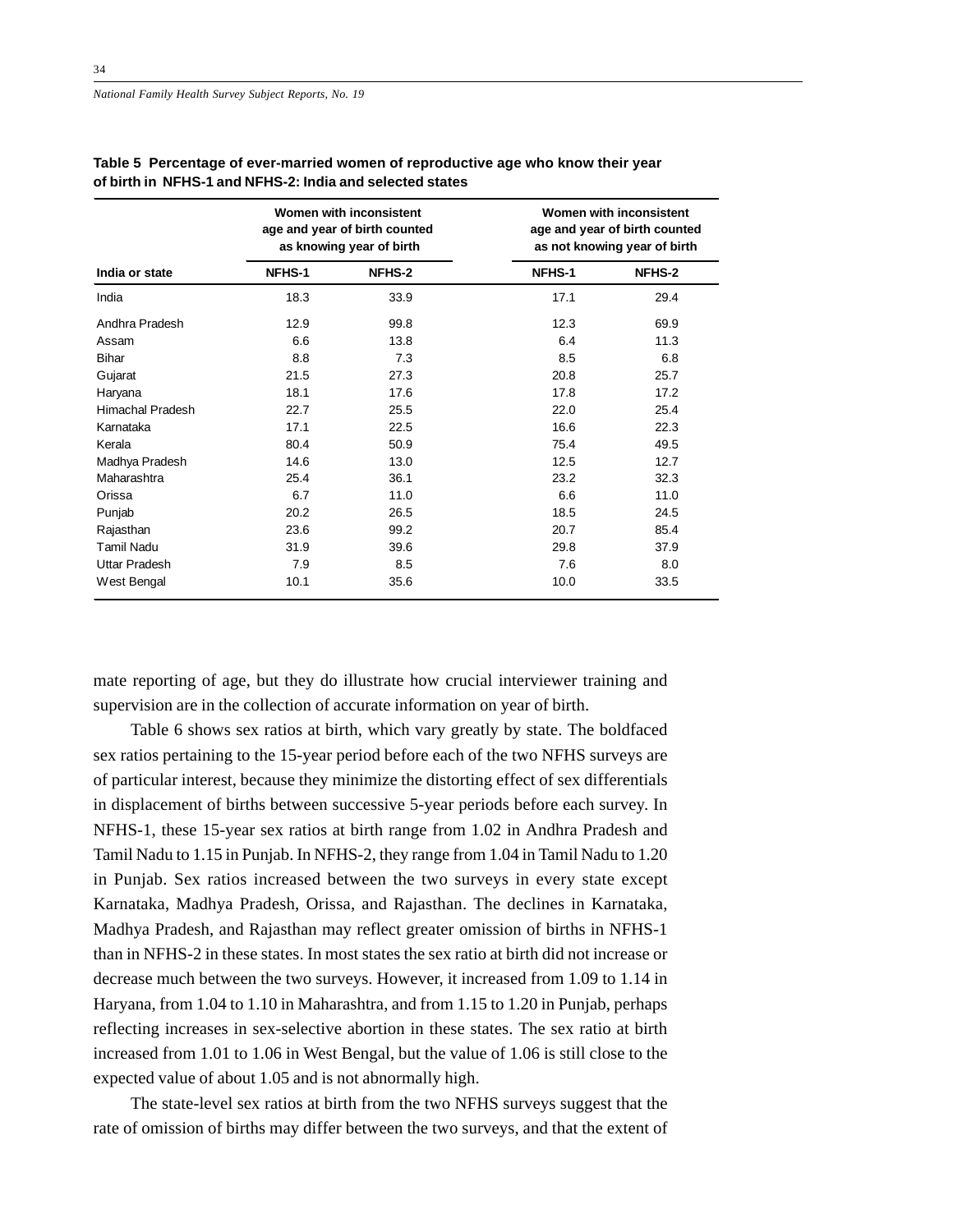| <b>NFHS-1</b>        |         |         |         |         | <b>NFHS-2</b> |         |         |         | <b>SRS</b> |
|----------------------|---------|---------|---------|---------|---------------|---------|---------|---------|------------|
| India or state       | 1978-82 | 1983-87 | 1988–92 | 1978-92 | 1984-88       | 1989-93 | 1994-98 | 1984-98 | 1981-90    |
| India                | 1.06    | 1.07    | 1.05    | 1.06    | 1.09          | 1.08    | 1.07    | 1.08    | 1.10       |
| Andhra Pradesh       | 1.05    | 1.00    | 1.04    | 1.02    | 1.03          | 1.14    | 1.02    | 1.07    | 1.05       |
| Assam                | 1.08    | 1.14    | 0.98    | 1.07    | 1.05          | 1.08    | 1.11    | 1.08    | 1.06       |
| <b>Bihar</b>         | 1.08    | 1.02    | 1.03    | 1.04    | 1.02          | 1.06    | 1.06    | 1.05    | 1.12       |
| Gujarat              | 1.13    | 1.03    | 1.02    | 1.06    | 1.09          | 1.05    | 1.06    | 1.07    | 1.11       |
| Haryana              | 1.05    | 1.10    | 1.12    | 1.09    | 1.08          | 1.19    | 1.17    | 1.14    | 1.15       |
| Himachal Pradesh     | 1.09    | 1.06    | 1.09    | 1.08    | 0.98          | 1.13    | 1.16    | 1.09    | NA.        |
| Karnataka            | 1.02    | 1.08    | 1.06    | 1.06    | 1.06          | 1.06    | 1.04    | 1.05    | 1.07       |
| Kerala               | 0.96    | 1.13    | 0.99    | 1.03    | 0.97          | 1.10    | 1.11    | 1.05    | 1.06       |
| Madhya Pradesh       | 1.04    | 1.11    | 1.08    | 1.08    | 1.05          | 1.08    | 1.06    | 1.06    | 1.08       |
| Maharashtra          | 1.03    | 1.04    | 1.07    | 1.04    | 1.17          | 1.02    | 1.10    | 1.10    | 1.09       |
| Orissa               | 1.06    | 1.01    | 1.11    | 1.06    | 1.11          | 1.02    | 1.05    | 1.06    | 1.06       |
| Punjab               | 1.10    | 1.19    | 1.16    | 1.15    | 1.20          | 1.23    | 1.16    | 1.20    | 1.13       |
| Rajasthan            | 1.14    | 1.14    | 1.11    | 1.13    | 1.14          | 1.10    | 1.08    | 1.10    | 1.14       |
| <b>Tamil Nadu</b>    | 0.99    | 1.11    | 0.96    | 1.02    | 1.04          | 1.04    | 1.05    | 1.04    | 1.05       |
| <b>Uttar Pradesh</b> | 1.08    | 1.10    | 1.05    | 1.08    | 1.16          | 1.10    | 1.04    | 1.09    | 1.12       |
| West Bengal          | 1.02    | 0.96    | 1.05    | 1.01    | 1.08          | 1.02    | 1.08    | 1.06    | 1.06       |

**Table 6 Sex ratio at birth from NFHS-1, NFHS-2, and the SRS: India and selected states**

Note: The sex ratio at birth is defined as the ratio of male births to female births. For all India, the 15-year aggregations pertain approximately to 1978–92 and 1984–98. Because the surveys were taken at different times in different states, these reference periods are offset by a year in some states.

> differential omission varies by state. This is not surprising, given the number of different survey organizations involved in data collection in the two surveys. Because of the growth of sex-selective abortion between the two surveys, however, the trend in the sex ratio at birth between the two surveys is not necessarily a good indicator of the trend in omissions.

> In the SRS for the period 1981–90 (the only period for which a sex ratio at birth is available from the SRS), the sex ratio at birth ranges from 1.05 in Andhra Pradesh and Tamil Nadu to 1.15 in Haryana. During this earlier period there was little or no sexselective abortion, so that the high values of 1.11 in Gujarat, 1.12 in Bihar and Uttar Pradesh, 1.13 in Punjab, 1.14 in Rajasthan, and 1.15 in Haryana probably reflect underregistration of births that is greater for females than for males, reflecting the strong preference for sons in these states. (There may also have been some sex-selective infanticide that was undetected by the SRS, but it seems unlikely that it could account for such high sex ratios at birth.) Overall, the high state-level sex ratios at birth from the SRS suggest that underregistration of births in the SRS is substantial, that it varies considerably from state to state, and that in most states it exceeds the rate of omission of births in NFHS-1 and NFHS-2.

> As mentioned earlier, we do not have any data on sex ratios at birth at more than one time point that would indicate how the extent of underregistration of births in the SRS has changed over time. However, several earlier studies based on SRS evaluation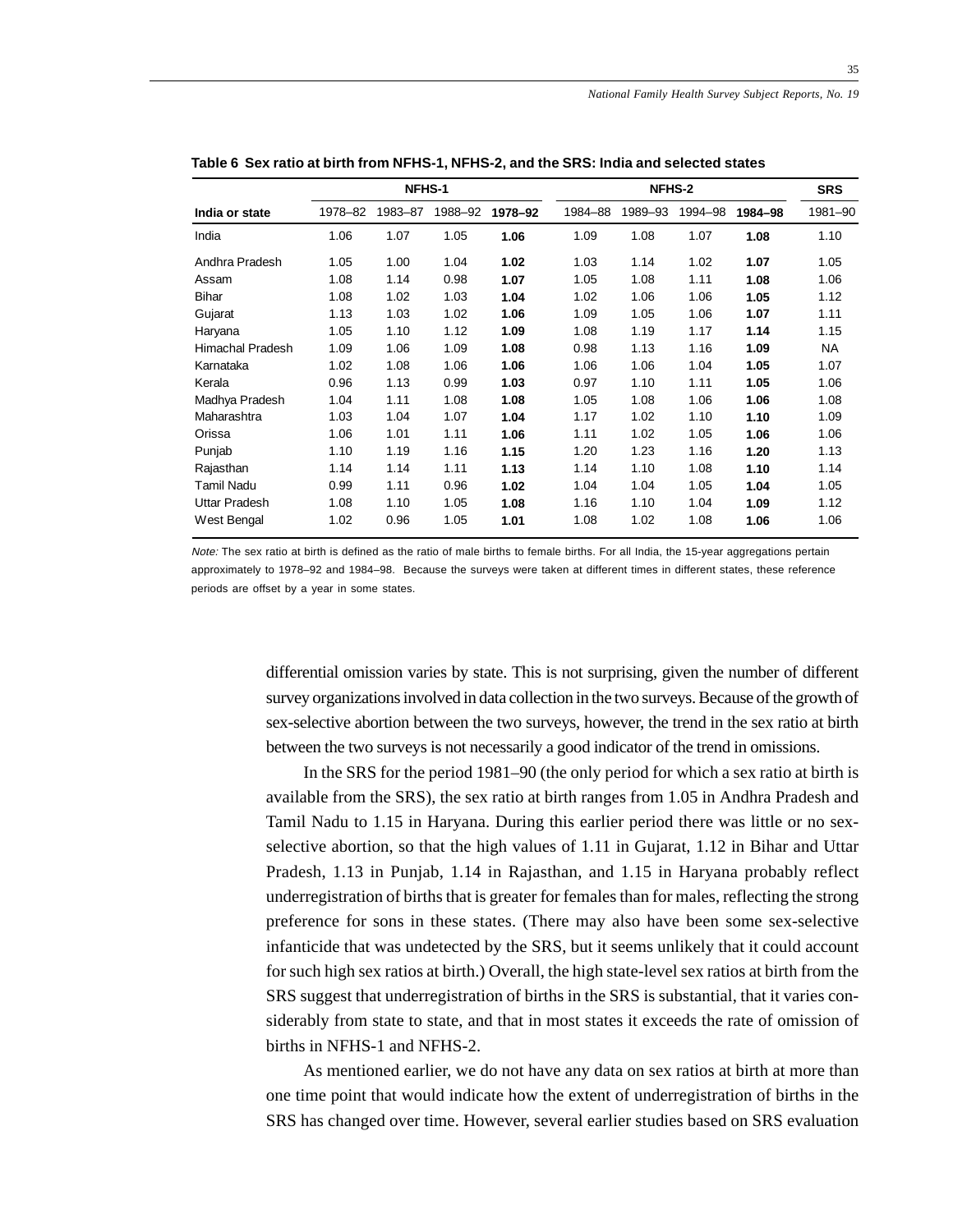*National Family Health Survey Subject Reports, No. 19*

|                      | NFHS-1 (own children) |      |      |                                 |      | NFHS-2 (own children)           |      |      |      | <b>SRS</b> |                                 |      |  |
|----------------------|-----------------------|------|------|---------------------------------|------|---------------------------------|------|------|------|------------|---------------------------------|------|--|
| India or state       |                       |      |      | 1978-82 1983-87 1988-92 1978-92 |      | 1984-88 1989-93 1994-98 1984-98 |      |      |      |            | 1978-82 1983-87 1988-92 1993-97 |      |  |
| India                | 5.28                  | 4.71 | 3.60 | 4.44                            | 4.62 | 3.99                            | 3.05 | 3.81 | 4.48 | 4.31       | 3.78                            | 3.47 |  |
| Andhra Pradesh       | 4.26                  | 3.91 | 2.79 | 3.57                            | 3.70 | 3.23                            | 2.37 | 3.04 | 4.00 | 3.82       | 3.04                            | 2.62 |  |
| Assam                | 5.91                  | 5.64 | 3.82 | 4.99                            | 5.05 | 4.16                            | 2.68 | 3.81 | 4.12 | 4.15       | 3.51                            | 3.40 |  |
| <b>Bihar</b>         | 6.11                  | 5.72 | 4.17 | 5.22                            | 5.90 | 5.54                            | 3.81 | 4.96 | 5.65 | 5.48       | 4.86                            | 4.50 |  |
| Gujarat              | 4.79                  | 4.05 | 3.04 | 3.86                            | 3.83 | 3.30                            | 2.78 | 3.25 | 4.52 | 3.89       | 3.34                            | 3.10 |  |
| Haryana              | 5.61                  | 4.76 | 4.25 | 4.79                            | 5.00 | 4.08                            | 3.11 | 3.97 | 5.00 | 4.61       | 4.01                            | 3.61 |  |
| Himachal Pradesh     | 4.57                  | 3.79 | 3.20 | 3.78                            | 4.04 | 3.09                            | 2.42 | 3.11 | 3.81 | 3.75       | 3.24                            | 2.65 |  |
| Karnataka            | 4.72                  | 4.14 | 3.40 | 4.00                            | 4.06 | 3.13                            | 2.39 | 3.10 | 3.62 | 3.60       | 3.19                            | 2.70 |  |
| Kerala               | 3.50                  | 2.56 | 2.19 | 2.68                            | 2.77 | 2.06                            | 2.02 | 2.26 | 2.93 | 2.36       | 1.89                            | 1.78 |  |
| Madhya Pradesh       | 5.98                  | 5.43 | 3.96 | 5.00                            | 5.60 | 5.03                            | 3.66 | 4.66 | 4.79 | 5.06       | 4.62                            | 4.13 |  |
| Maharashtra          | 4.47                  | 3.81 | 3.05 | 3.70                            | 4.02 | 3.05                            | 2.54 | 3.13 | 3.64 | 3.74       | 3.21                            | 2.86 |  |
| Orissa               | 5.01                  | 4.57 | 2.97 | 4.08                            | 4.22 | 3.80                            | 2.73 | 3.50 | 4.24 | 4.10       | 3.47                            | 3.17 |  |
| Punjab               | 4.80                  | 4.01 | 2.87 | 3.79                            | 4.01 | 3.26                            | 2.52 | 3.19 | 3.95 | 3.61       | 3.22                            | 2.86 |  |
| Rajasthan            | 6.29                  | 5.80 | 3.93 | 5.23                            | 5.38 | 5.10                            | 4.02 | 4.75 | 5.28 | 5.37       | 4.58                            | 4.37 |  |
| Tamil Nadu           | 3.88                  | 3.29 | 2.47 | 3.15                            | 3.03 | 2.54                            | 2.27 | 2.58 | 3.45 | 2.95       | 2.36                            | 2.08 |  |
| <b>Uttar Pradesh</b> | 6.74                  | 6.03 | 5.00 | 5.84                            | 6.27 | 5.66                            | 4.32 | 5.30 | 5.82 | 5.63       | 5.22                            | 5.01 |  |
| West Bengal          | 4.76                  | 4.25 | 3.12 | 3.95                            | 4.05 | 3.38                            | 2.43 | 3.20 | 4.19 | 3.83       | 3.26                            | 2.80 |  |

|  |  | Table 7  Unadjusted estimates of trend in the TFR from NFHS-1, NFHS-2, and the SRS: India and selected states |  |
|--|--|---------------------------------------------------------------------------------------------------------------|--|
|  |  |                                                                                                               |  |

Note: For all India, the 15-year aggregations pertain approximately to 1978–92 and 1984–98. Because the surveys were taken at different times in different states, these reference periods are offset by a year in some states. In the SRS in Bihar and West Bengal, TFRs are not available for 1977, 1978, 1979, and 1980. In each of these two states, the 1981 SRS TFRs were used for 1977, 1978, 1979, and 1980. In the SRS in Himachal Pradesh, the estimate of the TFR is not available for 1990. In this case, the average of the 1989 and 1991 SRS TFRs was used for 1990. In cases where an SRS TFR for 1999 was needed, the SRS TFR for 1998 was used for 1999.

checks of subsamples of the SRS sample units indicate that birth registration in the SRS has improved over time. One study, based on the 1972 Fertility Survey conducted in a 25-percent subsample of the SRS, concluded that the SRS underregistered births in 1972 by about 8 percent (Mishra 1988; see also Registrar General, India 1976; 1983). Two subsequent studies concluded that the SRS underregistered births by 3.2 percent in 1980–81 and by 1.8 percent in 1985 (Registrar General, India 1984; 1988). The analysis in the present report suggests much higher levels of underregistration of births.

Table 7 shows state-level estimates of within-survey and between-survey trends in the TFR derived from the two NFHS surveys, as well as trends estimated by the SRS. In all states the within-survey declines in the TFR based on the trend over three 5-year time periods are steeper than the between-survey declines based on the trend over two 15-year time periods, reflecting displacement of births backward in time when 5-year periods from a single survey are used. In all states except Kerala and Tamil Nadu, the SRS estimate of the TFR for 1993–97 is substantially higher than the NFHS-2 estimate for 1994–98, reflecting displacement of births in NFHS-2 from 1994–98 to earlier years as well as some real decline in fertility between 1993–97 and 1994–98. The results for Kerala and Tamil Nadu suggest substantial underregistration of births in the SRS in these two states.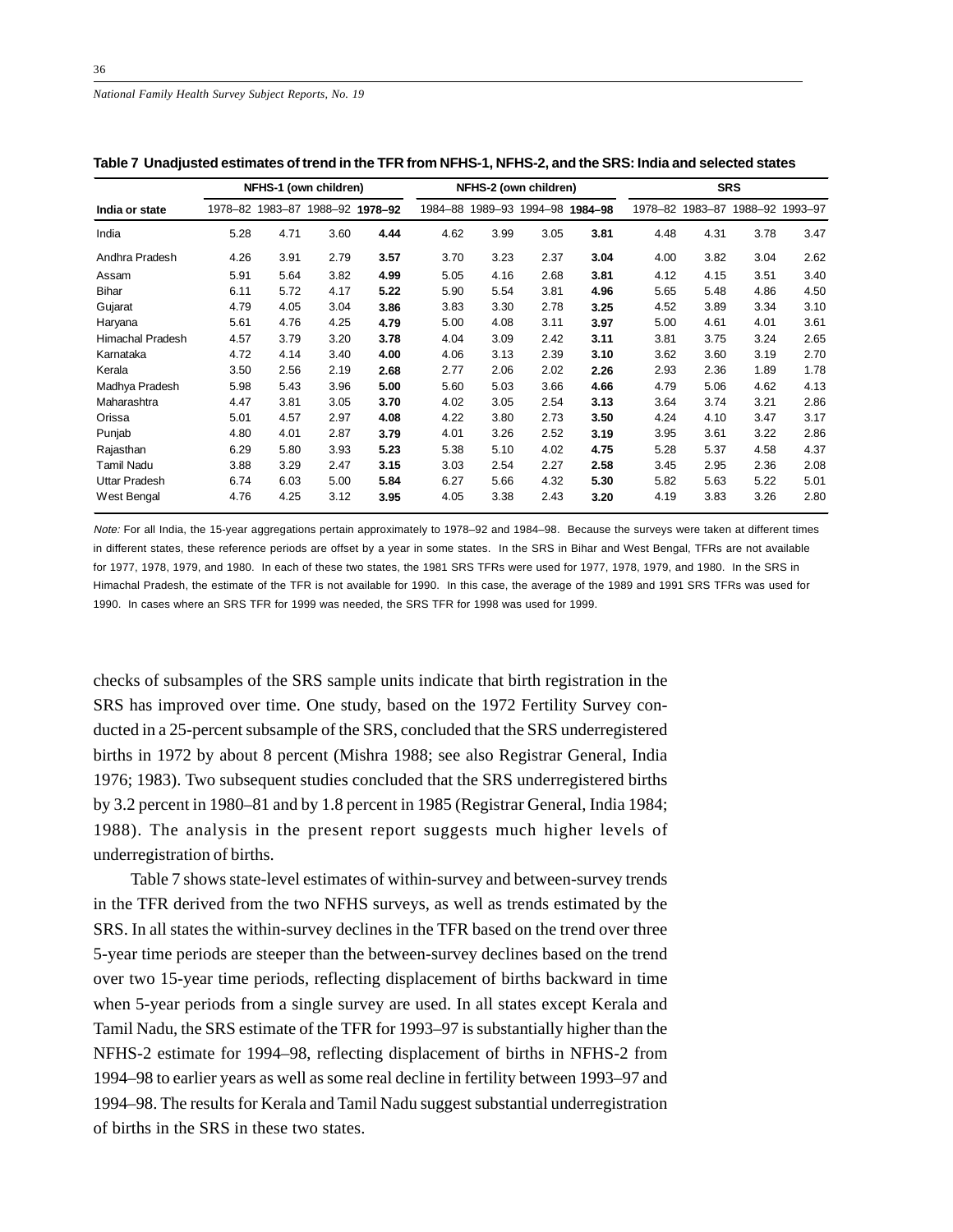|                  |        | 15-year GFRs for 1978-92 |                   |        | 15-year GFRs for 1984-98 |                   |
|------------------|--------|--------------------------|-------------------|--------|--------------------------|-------------------|
| India or state   | NFHS-1 | <b>SRS</b>               | <b>NFHS-1/SRS</b> | NFHS-2 | <b>SRS</b>               | <b>NFHS-2/SRS</b> |
| India            | 147.85 | 133.62                   | 1.107             | 131.53 | 122.54                   | 1.073             |
| Andhra Pradesh   | 124.79 | 120.77                   | 1.033             | 108.97 | 103.21                   | 1.056             |
| Assam            | 171.86 | 128.18                   | 1.341             | 136.94 | 121.30                   | 1.129             |
| <b>Bihar</b>     | 172.89 | 161.88                   | 1.068             | 166.58 | 149.56                   | 1.114             |
| Gujarat          | 130.37 | 129.79                   | 1.004             | 112.23 | 113.36                   | 0.990             |
| Haryana          | 164.25 | 151.10                   | 1.087             | 140.53 | 136.55                   | 1.029             |
| Himachal Pradesh | 125.29 | 121.27                   | 1.033             | 105.31 | 105.35                   | 1.000             |
| Karnataka        | 135.76 | 114.35                   | 1.187             | 110.35 | 103.24                   | 1.069             |
| Kerala           | 89.05  | 81.79                    | 1.089             | 75.39  | 68.36                    | 1.103             |
| Madhya Pradesh   | 168.48 | 161.16                   | 1.045             | 161.68 | 148.62                   | 1.088             |
| Maharashtra      | 129.29 | 114.94                   | 1.125             | 115.95 | 105.70                   | 1.097             |
| Orissa           | 135.36 | 125.24                   | 1.081             | 121.91 | 114.19                   | 1.068             |
| Punjab           | 129.99 | 117.38                   | 1.107             | 109.27 | 106.44                   | 1.027             |
| Rajasthan        | 167.46 | 160.50                   | 1.043             | 160.21 | 150.23                   | 1.066             |
| Tamil Nadu       | 105.43 | 98.35                    | 1.072             | 88.78  | 80.41                    | 1.104             |
| Uttar Pradesh    | 185.34 | 169.13                   | 1.096             | 175.25 | 160.73                   | 1.090             |
| West Bengal      | 133.18 | 126.22                   | 1.055             | 113.96 | 105.42                   | 1.081             |

#### **Table 8 Fifteen-year-aggregated NFHS-1/SRS and NFHS-2/SRS ratios of the GFR: India and selected states**

Notes: For all India, the 15-year aggregations pertain approximately to 1978–92 and 1984–98. Because the surveys were taken at different times in different states, these reference periods are offset by a year in some states. In the SRS in Bihar and West Bengal, GFRs are not available for 1977, 1978, 1979, and 1980. In each of these two states, the 1981 SRS GFRs were used for 1977, 1978, 1979, and 1980 when calculating 15-year-aggregated GFRs from the SRS. In the SRS in Himachal Pradesh, an estimate of the GFR is not available for 1990. In this case, the average of the 1989 and 1991 SRS GFRs was used for 1990. In cases where an SRS GFR for 1999 was needed, the SRS GFR for 1998 was used for 1999.

> Table 8 shows state-level 15-year-aggregated NFHS/SRS ratios of the GFR. The NFHS-1/SRS ratios of the GFR range from 1.00 in Gujarat to 1.34 in Assam. The NFHS-2/SRS ratios of the GFR range from 0.99 in Gujarat to 1.13 in Assam. As already explained, underregistration of births is more accurately reflected in the GFR ratios than in the TFR ratios. Rates of underregistration of births, derived from the GFR ratios, are shown in Table 9. The states of Gujarat and Himachal Pradesh stand out as states with very low GFR ratios and rates of underregistration in both surveys, and the states of Assam, Karnataka, Kerala, Maharashtra, Punjab, Tamil Nadu, and Uttar Pradesh are states with relatively high GFR ratios and rates of underregistration in at least one of the two surveys.

> The GFR ratios in Table 8 and the derived estimates of underregistration in Table 9 assume that no births were missed in NFHS-1 and NFHS-2. Because the two surveys undoubtedly did miss some births, the estimates of underregistration of births in the SRS in Table 9 are probably underestimates. (In the case of Uttar Pradesh, the one state where there was a post-enumeration check in NFHS-2, it is estimated that 5 percent of births were missed, so that the estimate of underregistration of births for Uttar Pradesh in Table 9 is definitely an underestimate. See Retherford et al. (2001).)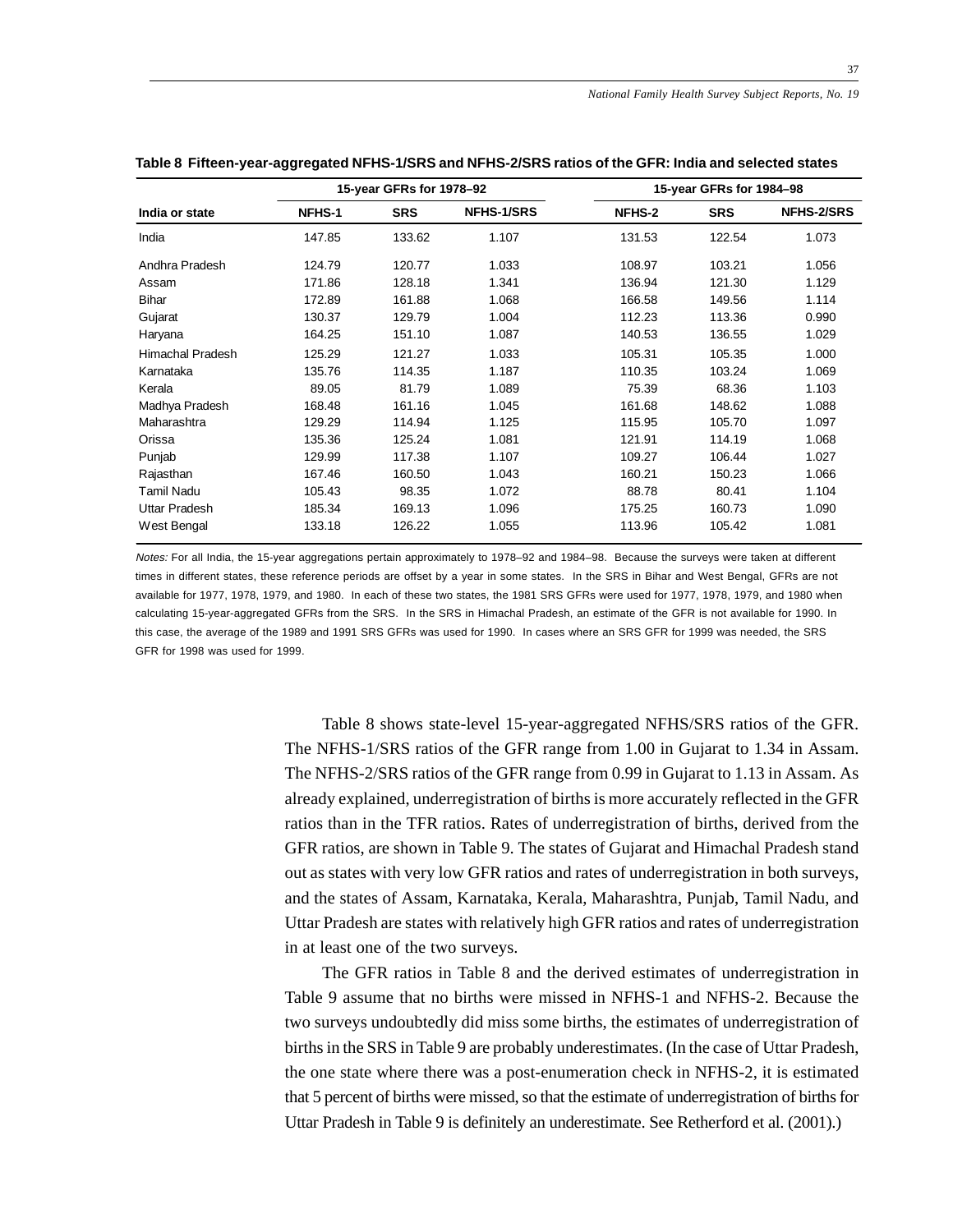*National Family Health Survey Subject Reports, No. 19*

| India or state       | Rate of<br>underregistration for<br>1978-92 | Rate of<br>underregistration for<br>1984-98 |  |  |
|----------------------|---------------------------------------------|---------------------------------------------|--|--|
| India                | 0.09630                                     | 0.06838                                     |  |  |
| Andhra Pradesh       | 0.03221                                     | 0.05292                                     |  |  |
| Assam                | 0.25415                                     | 0.11423                                     |  |  |
| <b>Bihar</b>         | 0.06369                                     | 0.10215                                     |  |  |
| Gujarat              | 0.00442                                     | $-0.01006$                                  |  |  |
| Haryana              | 0.08004                                     | 0.02833                                     |  |  |
| Himachal Pradesh     | 0.03205                                     | $-0.00047$                                  |  |  |
| Karnataka            | 0.15770                                     | 0.06445                                     |  |  |
| Kerala               | 0.08149                                     | 0.09324                                     |  |  |
| Madhya Pradesh       | 0.04349                                     | 0.08077                                     |  |  |
| Maharashtra          | 0.11096                                     | 0.08837                                     |  |  |
| Orissa               | 0.07470                                     | 0.06336                                     |  |  |
| Punjab               | 0.09699                                     | 0.02585                                     |  |  |
| Rajasthan            | 0.04161                                     | 0.06226                                     |  |  |
| Tamil Nadu           | 0.06711                                     | 0.09426                                     |  |  |
| <b>Uttar Pradesh</b> | 0.08745                                     | 0.08283                                     |  |  |
| West Bengal          | 0.05223                                     | 0.07496                                     |  |  |

**Table 9 Estimates of underregistration of births in the SRS: India and selected states**

Note: Rates of underregistration of births in the SRS are calculated from the GFR ratios in Table 8. The rates of underregistration for 1978–92 are calculated from the NFHS-1/SRS ratios, and the rates of underregistration for 1984–88 are cacluated from the NFHS-2/SRS ratios. Denoting a GFR ratio by  $k$ , the rate of underregistration is calculated as 1–1/k.

The pattern of variation by state in the NFHS/SRS ratios of the TFR in Table 10 is rather similar to the pattern for GFR ratios in Table 8, but the TFR ratios are usually somewhat lower than the GFR ratios, for reasons explained earlier. In Himachal Pradesh and Kerala, however, they are higher. The reason for this reversal is that, because of previous fertility decline, the proportion of women age 15–49 who are 15– 19 is relatively low in Himachal Pradesh and Kerala, so that ASFR(15–19) is weighted relatively little compared with ASFR(20–24) and ASFR(25–29) in the calculation of the 15-year GFR ratio.

Table 11 shows state-level estimates of the TFR for 1990–92 and 1996–98 derived by various methods. The raw NFHS and SRS values are shown, as well as two sets of adjusted SRS estimates that use 15-year-aggregated TFR ratios in different ways, plus estimates derived from contraceptive prevalence rates using the international regression line discussed earlier. The contraceptive prevalence rates from NFHS-1 and NFHS-2 are shown in Table 12. In Table 11, Gujarat is the only state requiring no adjustment of the SRS TFRs, inasmuch as the TFR ratios for Gujarat are either one or slightly less than one and then reset to one. In all other states, the SRS estimates of the TFR have been adjusted upward to varying degrees, depending on the size of the TFR ratios in Table 10. In most cases the TFR estimates derived using the international regression line are higher than the other TFR estimates, but not always.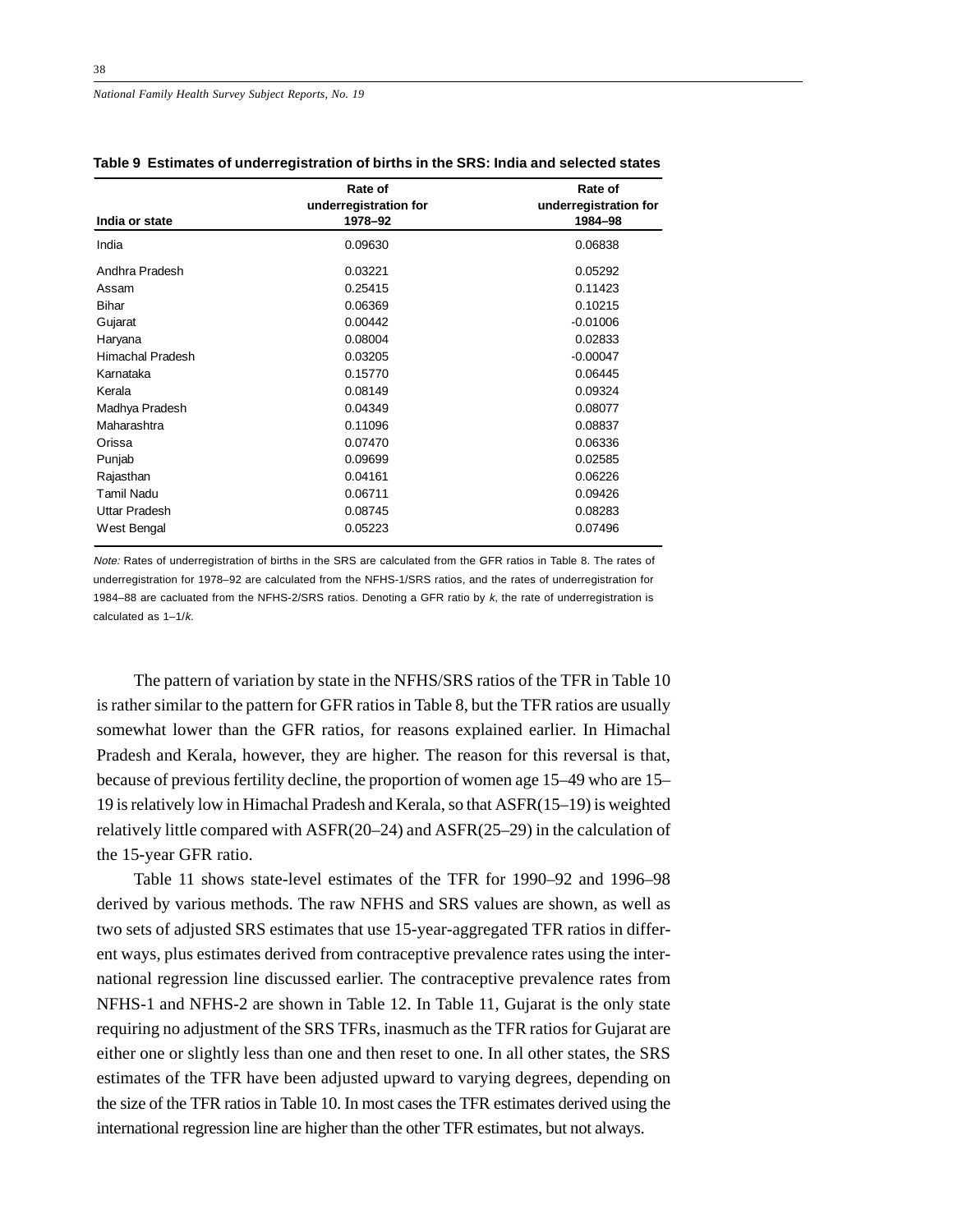|                      |        | 15-year TFRs for 1978-92 |                   |        | 15-year TFRs for 1984-98 |                   |  |  |
|----------------------|--------|--------------------------|-------------------|--------|--------------------------|-------------------|--|--|
| India or state       | NFHS-1 | <b>SRS</b>               | <b>NFHS-1/SRS</b> | NFHS-2 | <b>SRS</b>               | <b>NFHS-2/SRS</b> |  |  |
| India                | 4.438  | 4.159                    | 1.067             | 3.807  | 3.732                    | 1.020             |  |  |
| Andhra Pradesh       | 3.572  | 3.670                    | 0.973             | 3.037  | 3.020                    | 1.006             |  |  |
| Assam                | 4.991  | 3.897                    | 1.281             | 3.809  | 3.574                    | 1.066             |  |  |
| <b>Bihar</b>         | 5.224  | 5.278                    | 0.990             | 4.960  | 4.810                    | 1.031             |  |  |
| Gujarat              | 3.864  | 3.864                    | 1.000             | 3.252  | 3.335                    | 0.975             |  |  |
| Haryana              | 4.790  | 4.491                    | 1.067             | 3.968  | 3.925                    | 1.011             |  |  |
| Himachal Pradesh     | 3.780  | 3.576                    | 1.057             | 3.110  | 3.056                    | 1.018             |  |  |
| Karnataka            | 3.998  | 3.448                    | 1.160             | 3.101  | 3.037                    | 1.021             |  |  |
| Kerala               | 2.681  | 2.358                    | 1.137             | 2.257  | 1.950                    | 1.157             |  |  |
| Madhya Pradesh       | 4.997  | 4.885                    | 1.023             | 4.660  | 4.475                    | 1.041             |  |  |
| Maharashtra          | 3.696  | 3.508                    | 1.054             | 3.130  | 3.155                    | 0.992             |  |  |
| Orissa               | 4.076  | 3.904                    | 1.044             | 3.503  | 3.444                    | 1.017             |  |  |
| Punjab               | 3.788  | 3.494                    | 1.084             | 3.188  | 3.104                    | 1.027             |  |  |
| Rajasthan            | 5.233  | 5.041                    | 1.038             | 4.751  | 4.611                    | 1.030             |  |  |
| Tamil Nadu           | 3.151  | 2.991                    | 1.053             | 2.576  | 2.354                    | 1.095             |  |  |
| <b>Uttar Pradesh</b> | 5.838  | 5.529                    | 1.056             | 5.300  | 5.174                    | 1.024             |  |  |
| West Bengal          | 3.955  | 3.804                    | 1.040             | 3.202  | 3.136                    | 1.021             |  |  |

#### **Table 10 Fifteen-year-aggregated NFHS-1/SRS and NFHS-2/SRS ratios of the TFR: India and selected states**

Notes: For all India, the 15-year aggregations pertain approximately to 1978–92 and 1984–98. Because the surveys were taken at different times in different states, these reference periods are offset by a year in some states. In the SRS in Bihar and West Bengal, TFRs are not available for 1977, 1978, 1979, and 1980. In each of these two states, the 1981 SRS TFRs were used for 1977, 1978, 1979, and 1980 when calculating 15-year-aggregated TFRs from the SRS. In the SRS in Himachal Pradesh, an estimate of the TFR is not available for 1990. In this case, the average of the 1989 and 1991 SRS TFRs was used for 1990. In cases where an SRS TFR for 1999 was needed, the SRS TFR for 1998 was used for 1999.

> It is of interest in this regard to compare TFR estimates in the last two columns of Table 11, based on the international regression line, with the previous two columns, in which the higher of the two TFR ratios (NFHS-1/SRS or NFHS-2/SRS) was used to adjust the SRS estimates for both 1990–92 and 1996–98. The two sets of estimates agree quite well for Assam, Himachal Pradesh, Madhya Pradesh, and West Bengal. The agreement is also fairly close in the case of Punjab. The two sets of estimates are quite different, however, for Andhra Pradesh, Bihar, Kerala, Orissa, Tamil Nadu, and for the country as a whole. In these cases, the TFRs derived from the international regression line are much higher than the TFRs obtained by using the higher of the two 15-year TFR ratios to adjust the SRS estimates. The reasons for this statelevel variation are not clear. In the case of Assam, the results suggest high rates of omission of births, especially in NFHS-2.

> In Andhra Pradesh and Gujarat, the raw NFHS-1 and NFHS-2 estimates are less than the corresponding SRS estimates for the 3-year period before each survey (because of displacement of births in the two NFHS surveys but not in the SRS), whereas the 15-year-aggregated TFR ratios are either exactly one or very close to one, indicating close agreement between each of the two NFHS surveys and the SRS when the effects of displacement are minimized.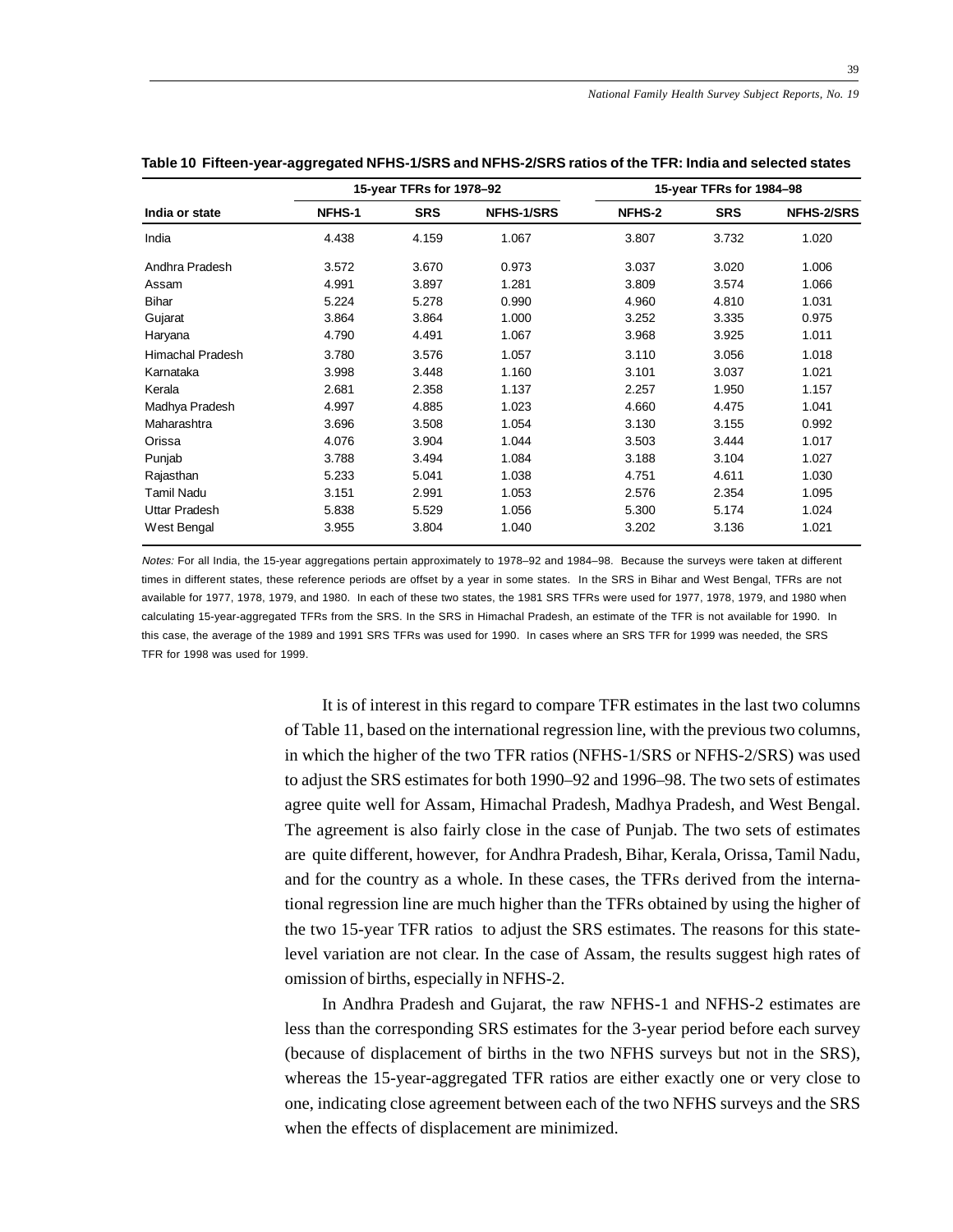| 1990-92 | 1996-98                 |                              | 1996-98 <sup>C</sup> | 1990-92                                | 1996-98    | 1990-92                                                                                          | 1996-98    | 1990-92                                                                                                | 1996-98                                                                     |
|---------|-------------------------|------------------------------|----------------------|----------------------------------------|------------|--------------------------------------------------------------------------------------------------|------------|--------------------------------------------------------------------------------------------------------|-----------------------------------------------------------------------------|
| 3.39    | 2.85                    | 3.68                         | 3.32                 | 3.92                                   | 3.39       | 3.92                                                                                             | 3.55       | 4.44                                                                                                   | 3.92                                                                        |
| 2.59    | 2.25                    | 2.95                         | 2.49                 | 2.95                                   | 2.50       | 2.97                                                                                             | 2.50       | 3.97                                                                                                   | 3.12                                                                        |
| 3.53    | 2.31                    | 3.44                         | 3.22                 | 4.40                                   | 3.43       | 4.40                                                                                             | 4.13       | 4.28                                                                                                   | 4.26                                                                        |
| 4.00    | 3.49                    | 4.61                         | 4.38                 | 4.61                                   | 4.51       | 4.75                                                                                             | 4.51       | 5.67                                                                                                   | 5.58                                                                        |
| 2.99    | 2.72                    | 3.23                         | 3.00                 | 3.23                                   | 3.00       | 3.23                                                                                             | 3.00       | 3.84                                                                                                   | 3.16                                                                        |
| 3.99    | 2.88                    | 3.85                         | 3.42                 | 4.11                                   | 3.45       | 4.11                                                                                             | 3.64       | 3.81                                                                                                   | 2.93                                                                        |
| 2.97    | 2.14                    | 3.11                         | 2.39                 | 3.29                                   | 2.43       | 3.29                                                                                             | 2.53       | 3.21                                                                                                   | 2.55                                                                        |
| 2.85    | 2.13                    | 3.08                         | 2.48                 | 3.57                                   | 2.53       | 3.57                                                                                             | 2.88       | 3.84                                                                                                   | 3.21                                                                        |
| 2.00    | 1.96                    | 1.81                         | 1.83                 | 2.05                                   | 2.12       | 2.09                                                                                             | 2.12       | 2.86                                                                                                   | 2.83                                                                        |
| 3.90    | 3.31                    | 4.58                         | 3.98                 | 4.68                                   | 4.14       | 4.76                                                                                             | 4.14       | 4.72                                                                                                   | 4.19                                                                        |
| 2.86    | 2.52                    | 3.07                         | 2.74                 | 3.23                                   | 2.74       | 3.23                                                                                             | 2.89       | 3.50                                                                                                   | 3.03                                                                        |
| 2.92    | 2.46                    | 3.32                         | 3.03                 | 3.46                                   | 3.08       | 3.46                                                                                             | 3.17       | 4.75                                                                                                   | 4.02                                                                        |
| 2.92    | 2.21                    | 3.13                         | 2.68                 | 3.39                                   | 2.75       | 3.39                                                                                             | 2.91       | 3.18                                                                                                   | 2.63                                                                        |
| 3.63    | 3.77                    | 4.56                         | 4.17                 | 4.73                                   | 4.30       | 4.73                                                                                             | 4.33       | 5.06                                                                                                   | 4.47                                                                        |
| 2.48    | 2.19                    | 2.26                         | 2.01                 | 2.38                                   | 2.20       | 2.47                                                                                             | 2.20       | 3.81                                                                                                   | 3.64                                                                        |
| 4.82    | 3.99                    | 5.17                         | 4.77                 | $5.45^9$                               | $4.88^{9}$ | $5.45^9$                                                                                         | $5.03^{9}$ | 5.91                                                                                                   | 5.33                                                                        |
| 2.92    | 2.29                    | 3.18                         | 2.53                 | 3.30                                   | 2.59       | 3.30                                                                                             | 2.64       | 3.25                                                                                                   | 2.63                                                                        |
|         | <b>Himachal Pradesh</b> | NFHS raw values <sup>a</sup> |                      | <b>SRS raw values</b><br>$1990 - 92^b$ |            | <b>SRS TFRs adjusted</b><br>upward by the two<br>15-year NFHS/SRS<br>ratios of TFRs <sup>d</sup> |            | <b>SRS TFRs adjusted</b><br>upward by the higher<br>of the two NFHS/SRS<br>ratios of TFRs <sup>e</sup> | <b>TFRs estimated</b><br>from international<br>regression line <sup>t</sup> |

**Table 11 Estimates of the total fertility rate (TFR) for 1990–92 and 1996–98 derived by various methods: India and selected states**

a<br>Perived by the birth-history method. Estimates for 1990–92 are from the published NFHS-1 report for all India, and estimates for 1996–98 are from the published NFHS-2 report for all India.

<sup>b</sup>Simple average of published estimates of the TFR for 1990, 1991, and 1992.

<sup>c</sup>Simple average of published estimates of the TFR for 1996, 1997, and 1998.

<sup>d</sup>The 1990–92 SRS TFR is adjusted upward by the 15-year NFHS-1/SRS ratio of TFRs, and the 1996–98 SRS TFR is adjusted upward by the 15-year NFHS-2/SRS ratio of TFRs. However, if the adjustment factor is less than one, it is reset to one (i.e., no adjustment).

<sup>e</sup>The higher of the two 15-year NFHS/SRS ratios of TFRs is used to adjust the SRS TFRs for both 1990–92 and 1996–98.

f The equation of the international regression line is TFR = 7.2931 – 0.0700 CPR, where CPR denotes the contraceptive prevalence rate (the percentage of currently married women age 15–49 who are currently using any contraceptive method, including traditional methods). <sup>g</sup>In an earlier study, when omission of births in NFHS-2 in Uttar Pradesh was taken into account (estimated from a post-enumeration survey that was conducted in Uttar Pradesh but not in other states), the TFR for Uttar Pradesh was estimated to be 5.55 in 1990–92 and 5.19 in 1996–98 (Retherford et al. 2001). This earlier study did not, however, use population weights to calculate the 15-year SRS TFR that was used in turn to calculate the 15-year NFHS-2/SRS ratio of TFRs. When weights are used, the corrected TFR estimates are still 5.55 for 1990–92 and 5.19 for 1996–98. Also in the earlier study, because SRS estimates of the TFR for 1998 were not yet available, the 1998 value of the TFR was assumed to be the same as the 1997 value when calculating the average 15-year SRS TFR for 1984–98. SRS estimates for 1998 have since become available. When, in addition to using weights, the actual SRS TFR for 1998 is used in the calculations, the corrected TFR estimates for Uttar Pradesh are 5.55 for 1990–92 and 5.18 for 1996–98. The estimates of 5.55 for 1990–92 and 5.18 for 1996–98, rather than any of the values shown in the body of Table 11 for Uttar Pradesh, are our best estimates for Uttar Pradesh.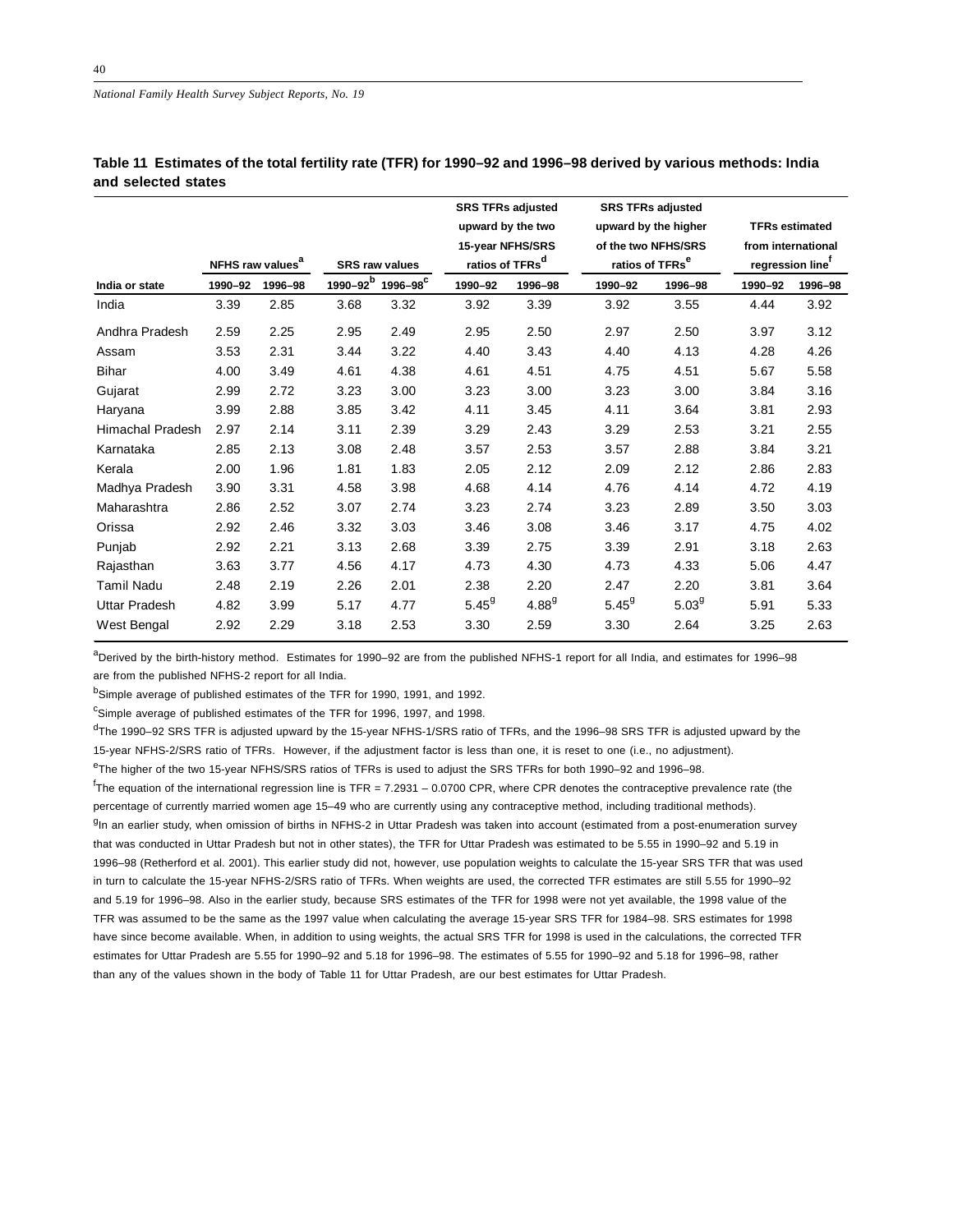|                  | Contraceptive prevalence rate |               |  |  |  |
|------------------|-------------------------------|---------------|--|--|--|
| India or state   | NFHS-1                        | <b>NFHS-2</b> |  |  |  |
| India            | 41                            | 48            |  |  |  |
| Andhra Pradesh   | 47                            | 60            |  |  |  |
| Assam            | 43                            | 43            |  |  |  |
| Bihar            | 23                            | 25            |  |  |  |
| Gujarat          | 49                            | 59            |  |  |  |
| Haryana          | 50                            | 62            |  |  |  |
| Himachal Pradesh | 58                            | 68            |  |  |  |
| Karnataka        | 49                            | 58            |  |  |  |
| Kerala           | 63                            | 64            |  |  |  |
| Madhya Pradesh   | 37                            | 44            |  |  |  |
| Maharashtra      | 54                            | 61            |  |  |  |
| Orissa           | 36                            | 47            |  |  |  |
| Punjab           | 59                            | 67            |  |  |  |
| Rajasthan        | 32                            | 40            |  |  |  |
| Tamil Nadu       | 50                            | 52            |  |  |  |
| Uttar Pradesh    | 20                            | 28            |  |  |  |
| West Bengal      | 58                            | 67            |  |  |  |
|                  |                               |               |  |  |  |

**Table 12 Contraceptive prevalence rates from NFHS-1 and NFHS-2: India and selected states**

Note: The contraceptive prevalence rate (CPR) is defined as the percentage of currently married women age 15–49 who are currently using any contraceptive method, includingtraditional methods. More exact (i.e., less rounded) estimates of the CPR than shown here were used to estimate the TFRs from the international regression line in Table 11.

It is also of interest to compare Uttar Pradesh, where Myers' Index doubled between the two surveys, and Andhra Pradesh, where Myers' Index was halved between the two surveys. In Uttar Pradesh, because of greater displacement in the second survey than in the first, the raw NFHS estimates show too great a fertility decline, compared with the SRS estimates. In Andhra Pradesh, because of less displacement in the second survey than in the first, the raw NFHS estimates show too small a fertility decline, compared with the SRS estimates. In each case, the SRS estimates provide a more accurate estimate of change over the six years between the two surveys, assuming that the rate of underregistration of births in the SRS did not change much in the approximately six years between the two surveys. We do not know, however, how much the phasing in of a new SRS sample during 1993–95 affected the rate of underregistration of births.

Figure 8 rounds out the picture by showing overlapping trends in the TFR, estimated from NFHS-1, NFHS-2, and the SRS, without any adjustments. The three sets of estimates are fairly consistent in the case of Andhra Pradesh, Gujarat, Haryana, Himachal Pradesh, Tamil Nadu, and West Bengal. Discrepancies are greatest in Assam, and other states are in between.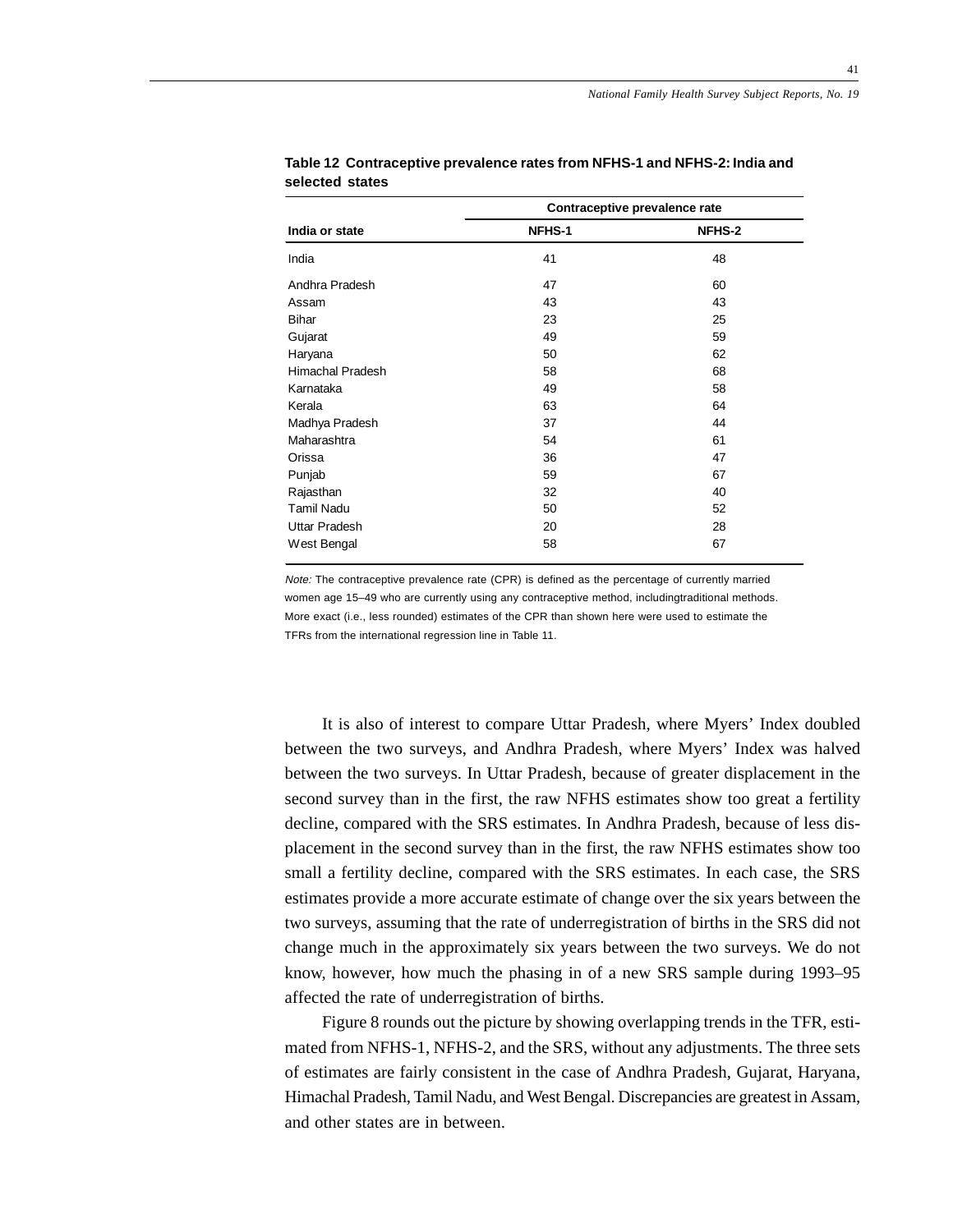![](_page_41_Figure_1.jpeg)

**Figure 8a Overlapping trends in the TFR, estimated from NFHS-1, NFHS-2, and the SRS: Andhra Pradesh**

![](_page_41_Figure_3.jpeg)

**Figure 8b Overlapping trends in the TFR, estimated from NFHS-1, NFHS-2, and the SRS: Assam**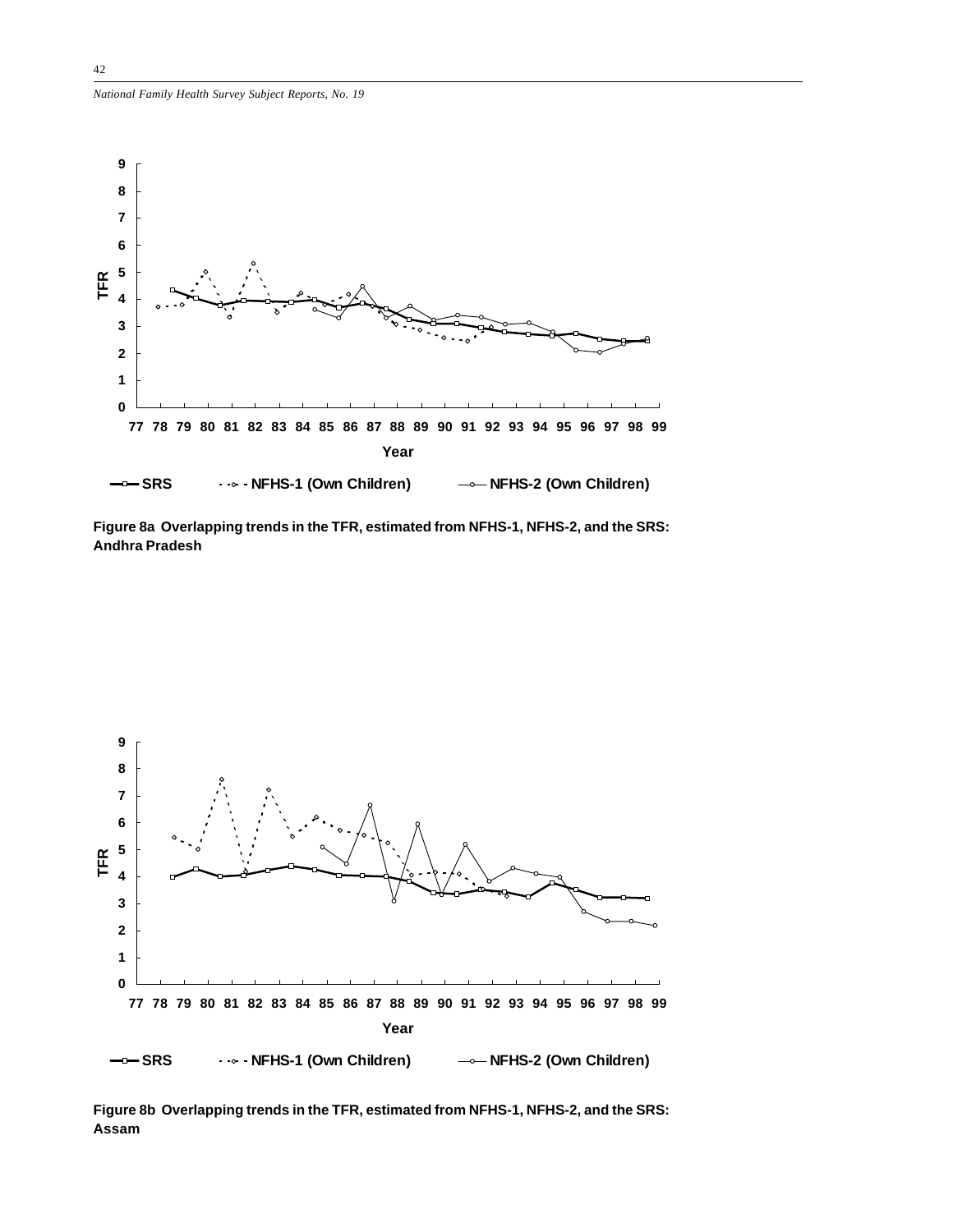![](_page_42_Figure_1.jpeg)

**Figure 8c Overlapping trends in the TFR, estimated from NFHS-1, NFHS-2, and the SRS: Bihar**

![](_page_42_Figure_3.jpeg)

**Figure 8d Overlapping trends in the TFR, estimated from NFHS-1, NFHS-2, and the SRS: Gujarat**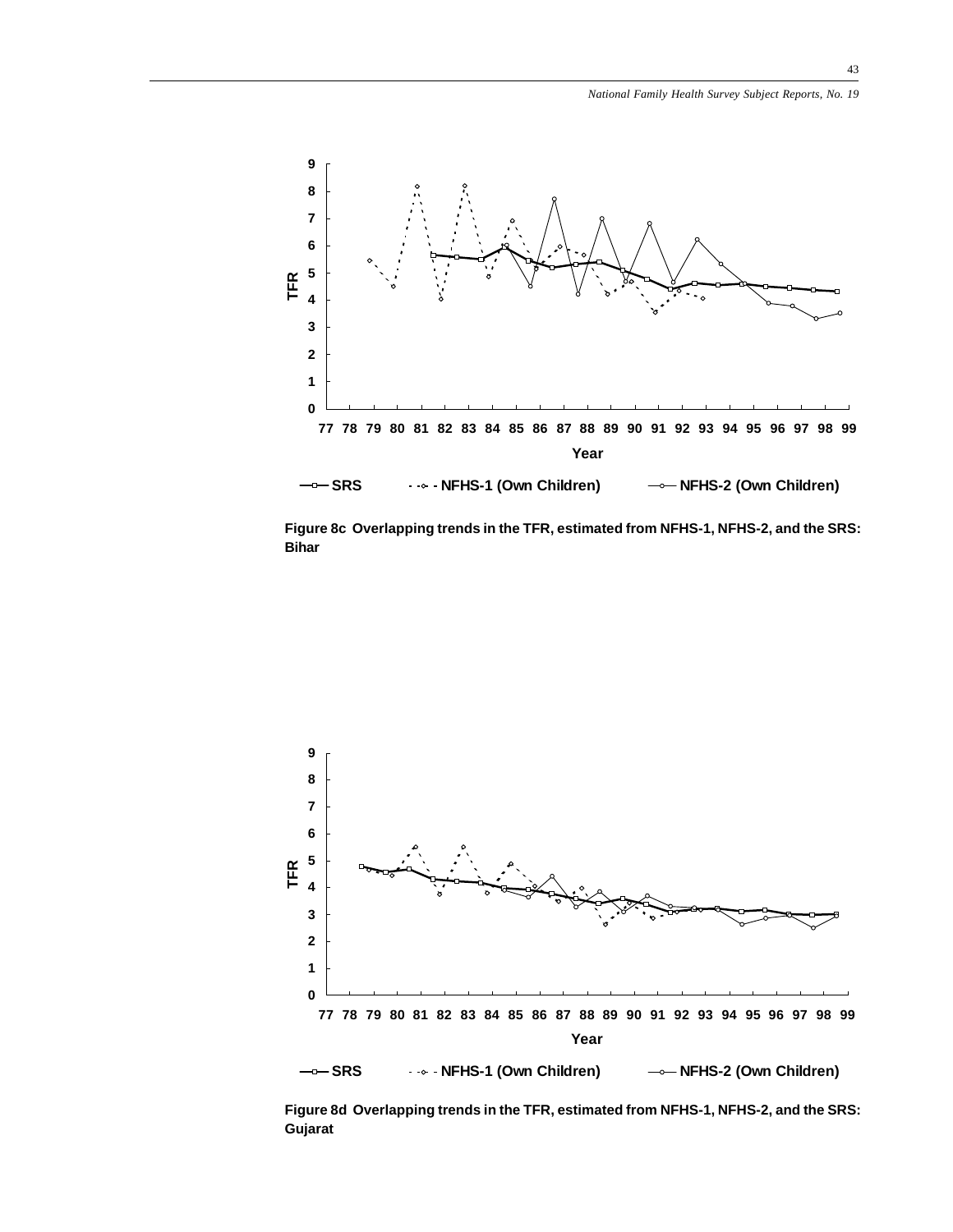![](_page_43_Figure_1.jpeg)

**Figure 8e Overlapping trends in the TFR, estimated from NFHS-1, NFHS-2, and the SRS: Haryana**

![](_page_43_Figure_3.jpeg)

**Figure 8f Overlapping trends in the TFR, estimated from NFHS-1, NFHS-2, and the SRS: Himachal Pradesh**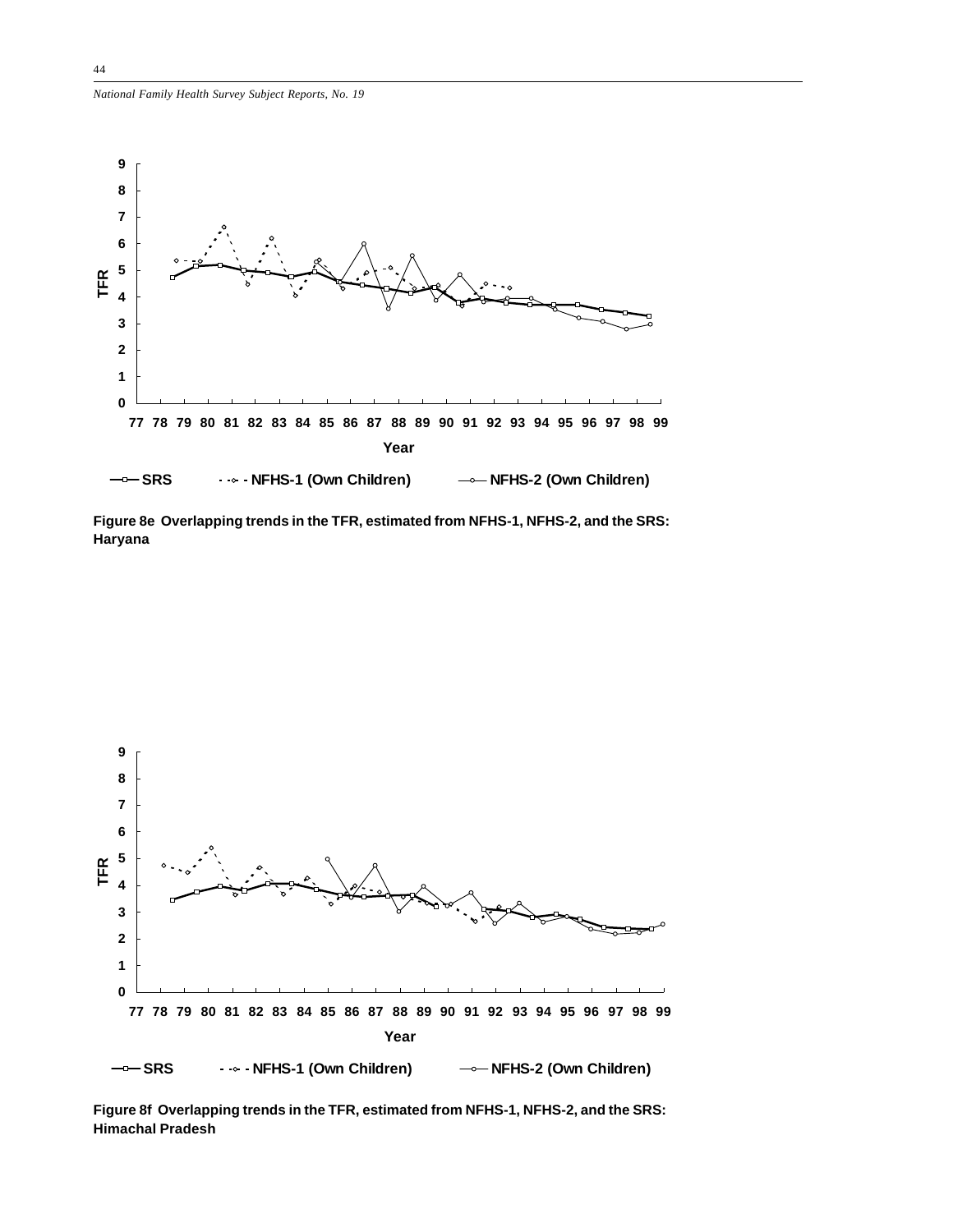![](_page_44_Figure_1.jpeg)

**Figure 8g Overlapping trends in the TFR, estimated from NFHS-1, NFHS-2, and the SRS: Karnataka**

![](_page_44_Figure_3.jpeg)

**Figure 8h Overlapping trends in the TFR, estimated from NFHS-1, NFHS-2, and the SRS: Kerala**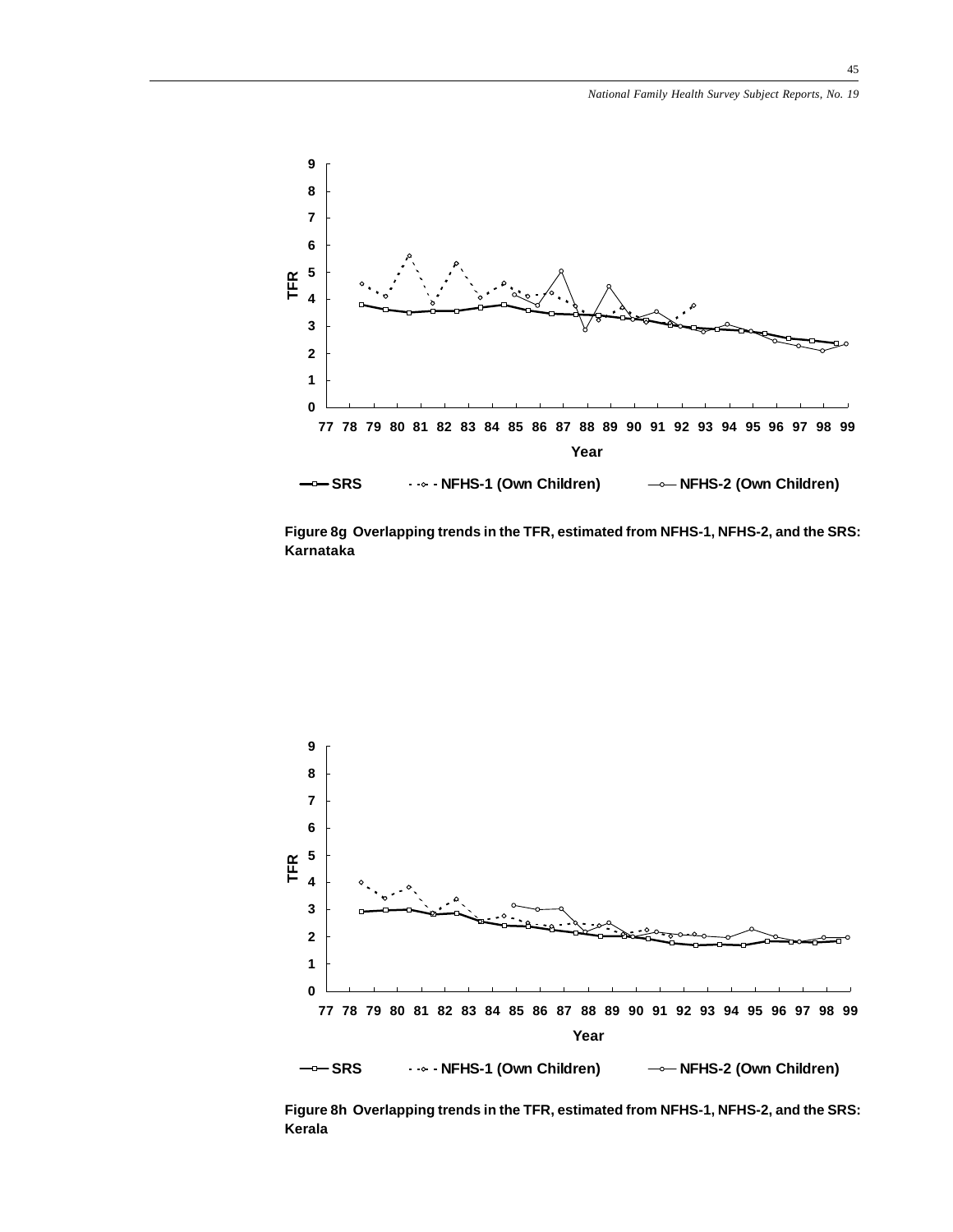*National Family Health Survey Subject Reports, No. 19*

![](_page_45_Figure_1.jpeg)

**Figure 8i Overlapping trends in the TFR, estimated from NFHS-1, NFHS-2, and the SRS: Madhya Pradesh**

![](_page_45_Figure_3.jpeg)

**Figure 8j Overlapping trends in the TFR, estimated from NFHS-1, NFHS-2, and the SRS: Maharashtra**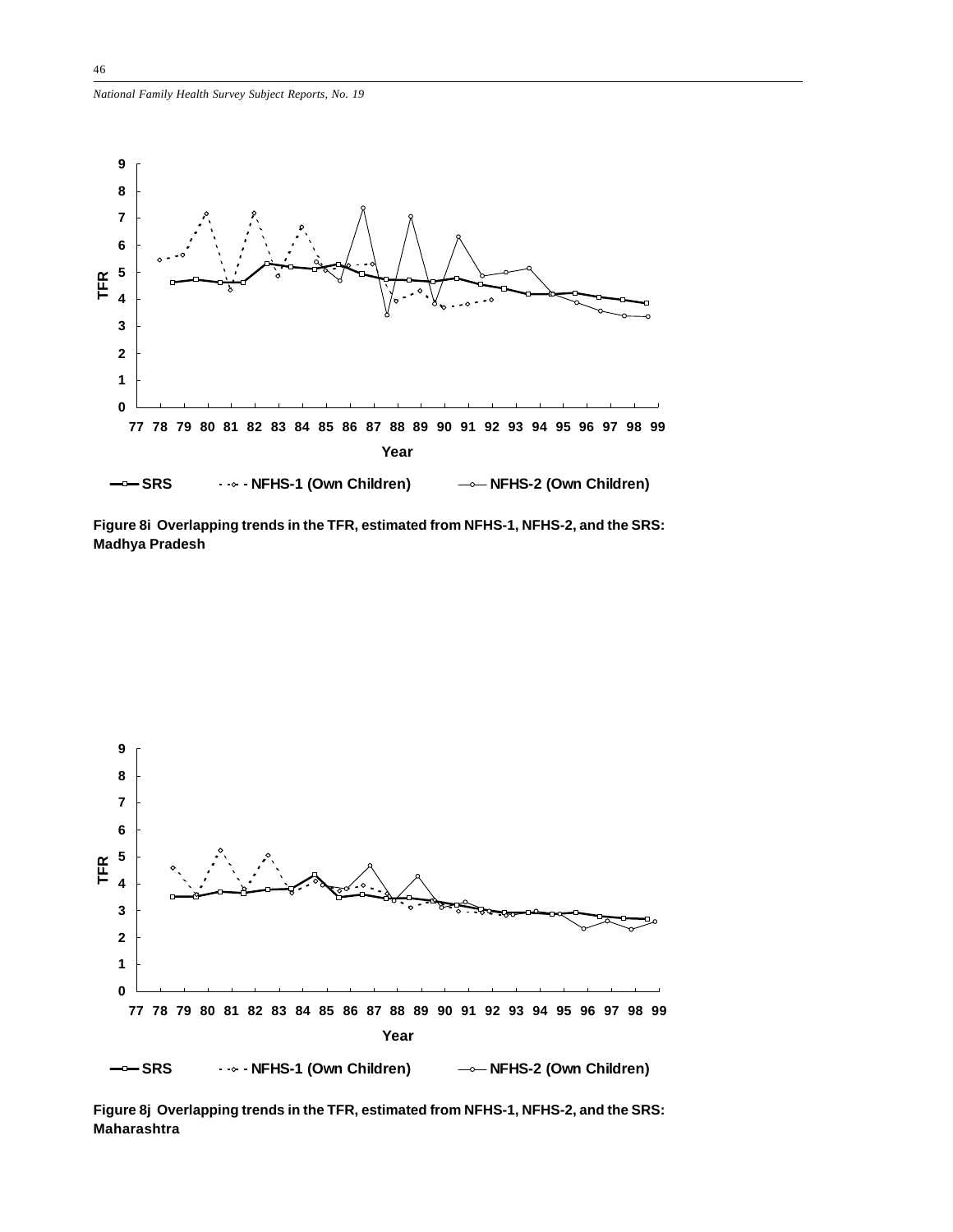![](_page_46_Figure_1.jpeg)

**Figure 8k Overlapping trends in the TFR, estimated from NFHS-1, NFHS-2, and the SRS: Orissa**

![](_page_46_Figure_3.jpeg)

**Figure 8l Overlapping trends in the TFR, estimated from NFHS-1, NFHS-2, and the SRS: Punjab**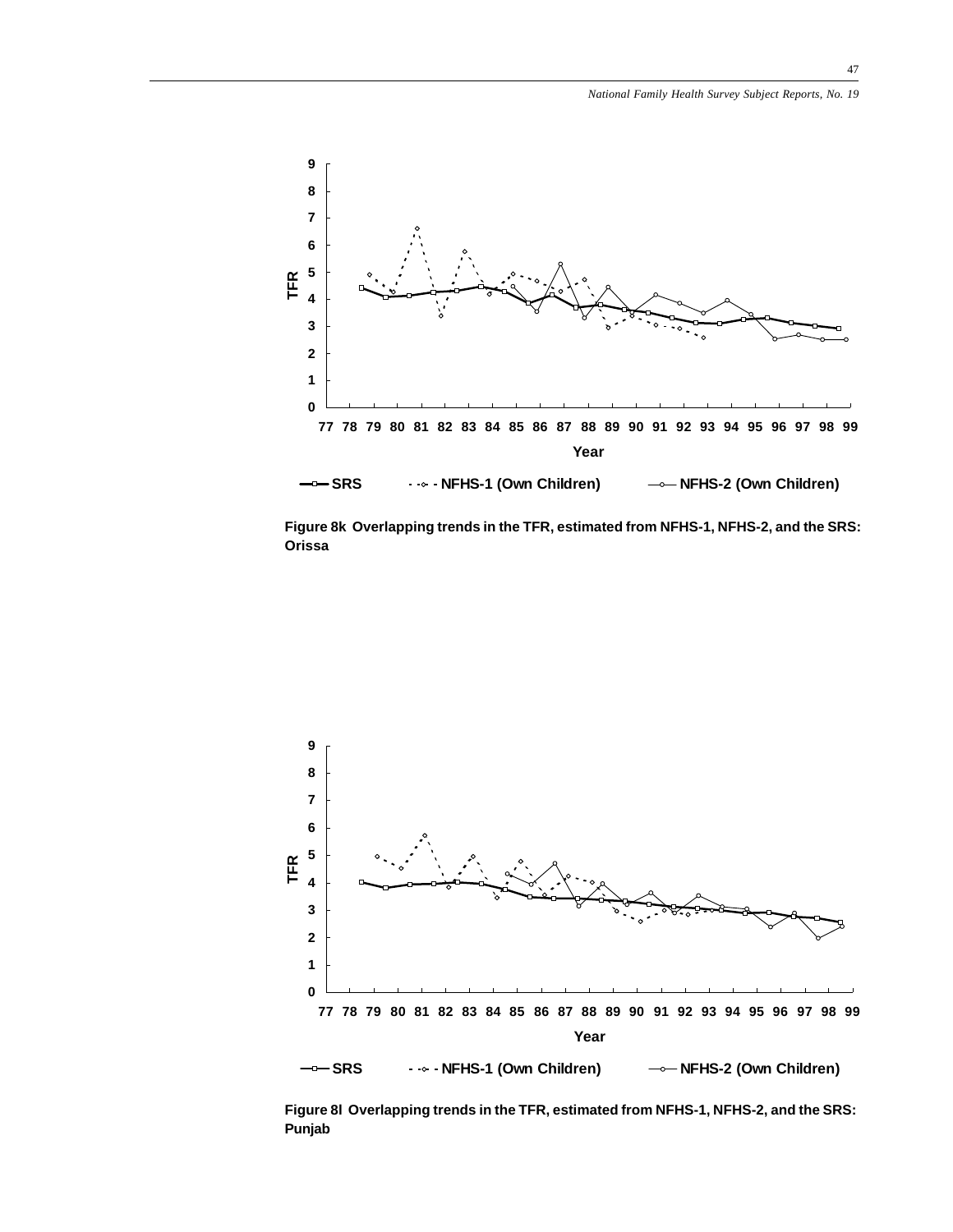*National Family Health Survey Subject Reports, No. 19*

![](_page_47_Figure_1.jpeg)

**Figure 8m Overlapping trends in the TFR, estimated from NFHS-1, NFHS-2, and the SRS: Rajasthan**

![](_page_47_Figure_3.jpeg)

**Figure 8n Overlapping trends in the TFR, estimated from NFHS-1, NFHS-2, and the SRS: Tamil Nadu**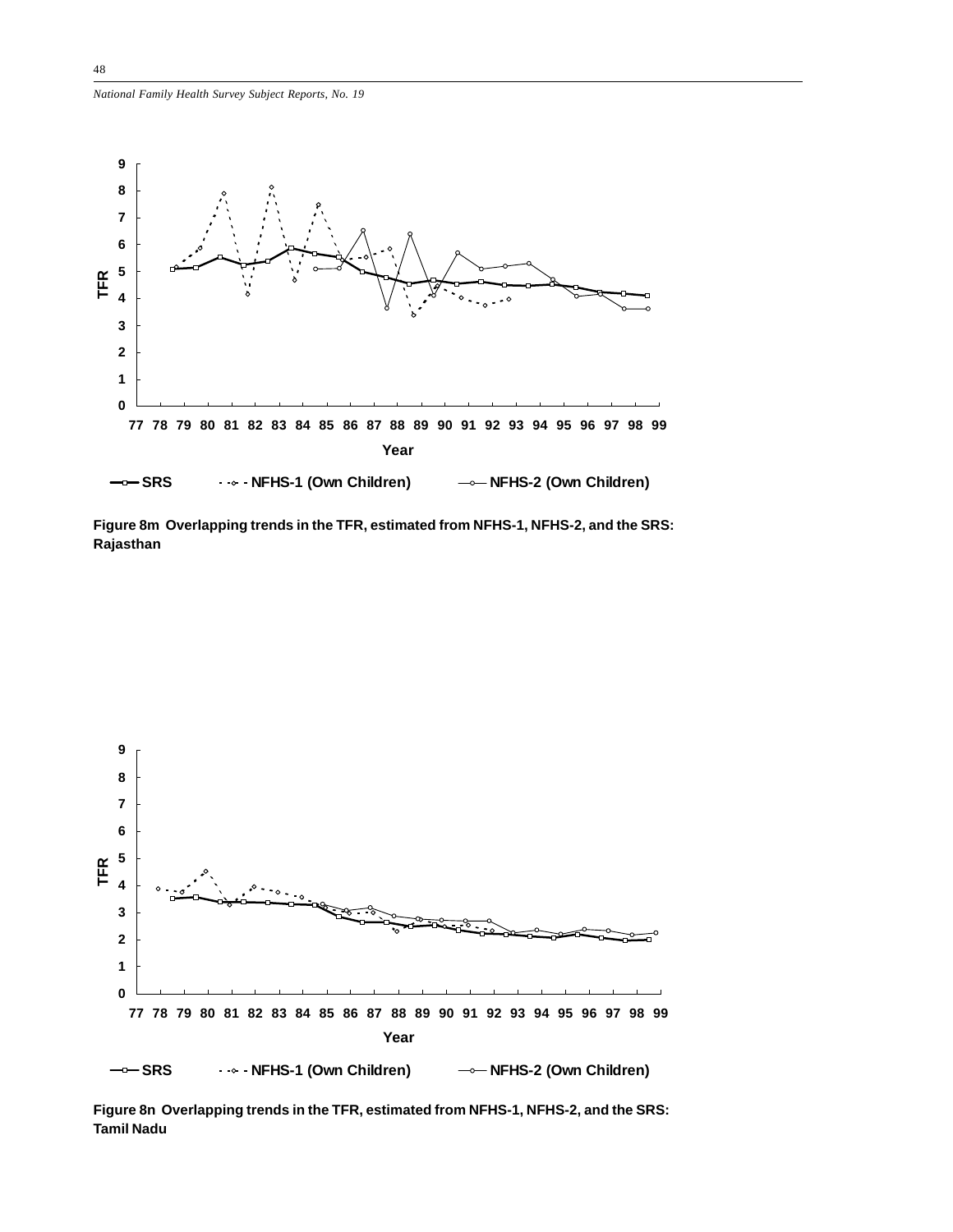![](_page_48_Figure_1.jpeg)

**Figure 8o Overlapping trends in the TFR, estimated from NFHS-1, NFHS-2, and the SRS: Uttar Pradesh**

![](_page_48_Figure_3.jpeg)

**Figure 8p Overlapping trends in the TFR, estimated from NFHS-1, NFHS-2, and the SRS: West Bengal**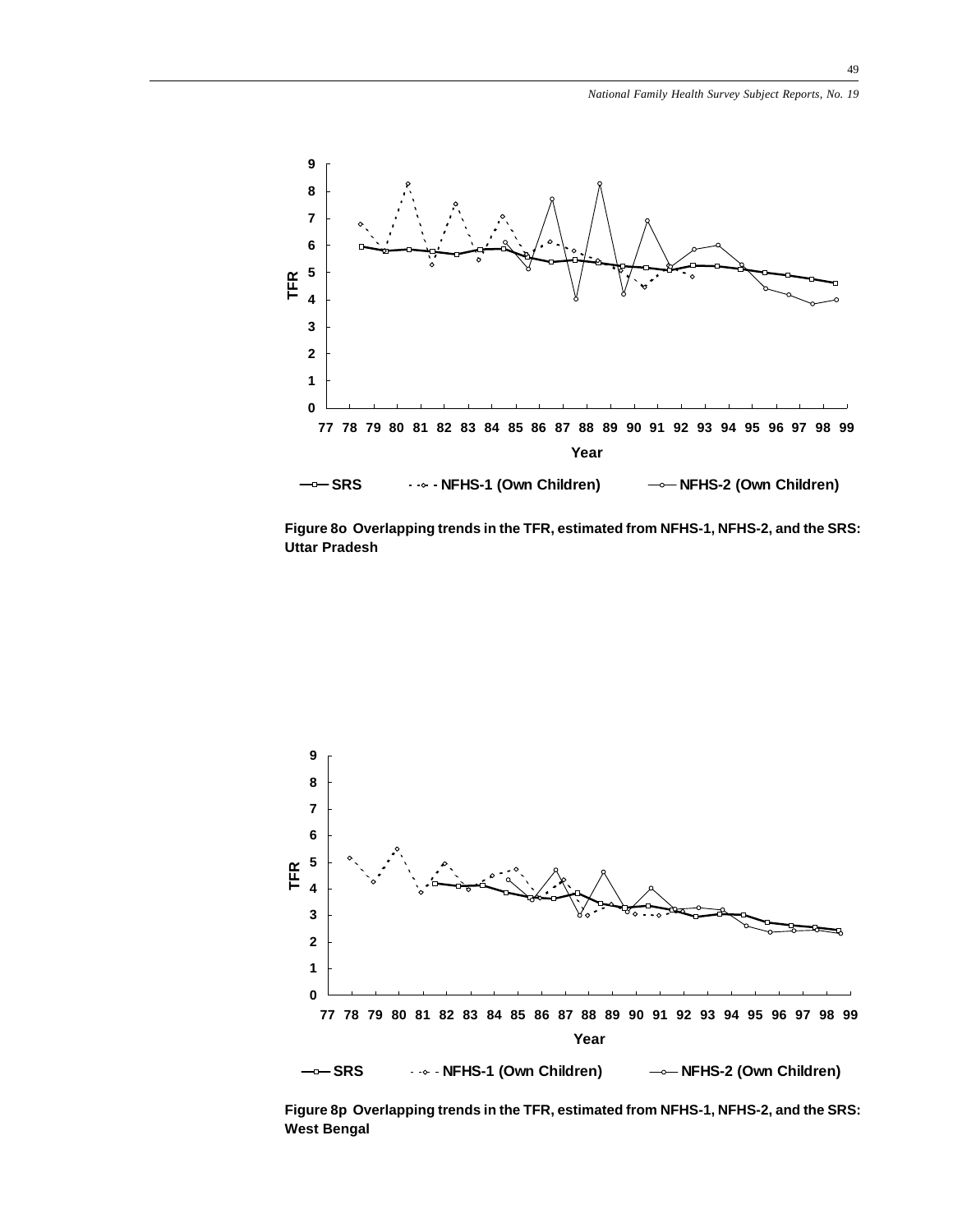*National Family Health Survey Subject Reports, No. 19*

## **CONCLUSION**

The analysis indicates that, for all India, the true TFR for 1990–92 was probably around 3.92, and the true TFR for 1996–98 was probably between 3.39 and 3.55, somewhat higher than the raw SRS estimates and considerably higher than the raw NFHS-1 and NFHS-2 estimates for the same time periods. Even these new estimates may be a bit low, however, because we have no estimates of omitted births in NFHS-1 and NFHS-2, except for Uttar Pradesh in NFHS-2, where a post-enumeration survey indicated that about 5 percent of births were missed. The raw NFHS estimates are too low primarily because of displacement of births out of the 3-year period preceding each survey to earlier years, and the raw SRS estimates are too low because of underregistration of births. The extent of displacement in NFHS-1 and NFHS-2 and the extent of underregistration of births in the SRS vary considerably by state.

Because the extent of age misreporting did not change much between the two surveys in India as a whole, our estimates of change in age-specific fertility rates in all India, based on the own-children estimates of ASFRs from NFHS-1 and NFHS-2, are probably fairly accurate, even though the estimated levels of the ASFRs are biased. In most individual states, however, the extent of age misreporting changed enough between the two surveys that we are unable to arrive at accurate estimates of the age pattern of fertility change between the two surveys. In the case of the SRS, the age pattern of fertility change is distorted both at the national level and the state level by changes in the pattern of age misreporting caused by the phasing in of a new SRS sample during the period 1993–95.

The analysis also illustrates that the standard strategy in demographic and health surveys of providing TFR estimates for the 3-year period immediately preceding the survey does not work very well in India, where there is widespread ignorance of age, resulting in substantial displacement of births to earlier years and therefore to underestimation of the TFR for this 3-year period. The analysis also shows that application of the own-children method of fertility estimation to the household samples of DHS surveys can usefully supplement the usual birth-history approach and contribute to deriving more accurate fertility estimates. For such analyses, the ages of ever-married women in the individual sample should be copied over to the household sample. This was done in NFHS-1 but not in NFHS-2, and it is generally not done in demographic and health surveys in other countries.

Attainment of the goal of more accurate fertility estimates from the SRS would be greatly enhanced if the Sample Registration System would publish single-year age-sex distributions of the SRS sample as well as sex ratios at birth on an annual basis. Such information would be useful for demographic analyses of quality of data and bias in fertility estimates derived from the SRS.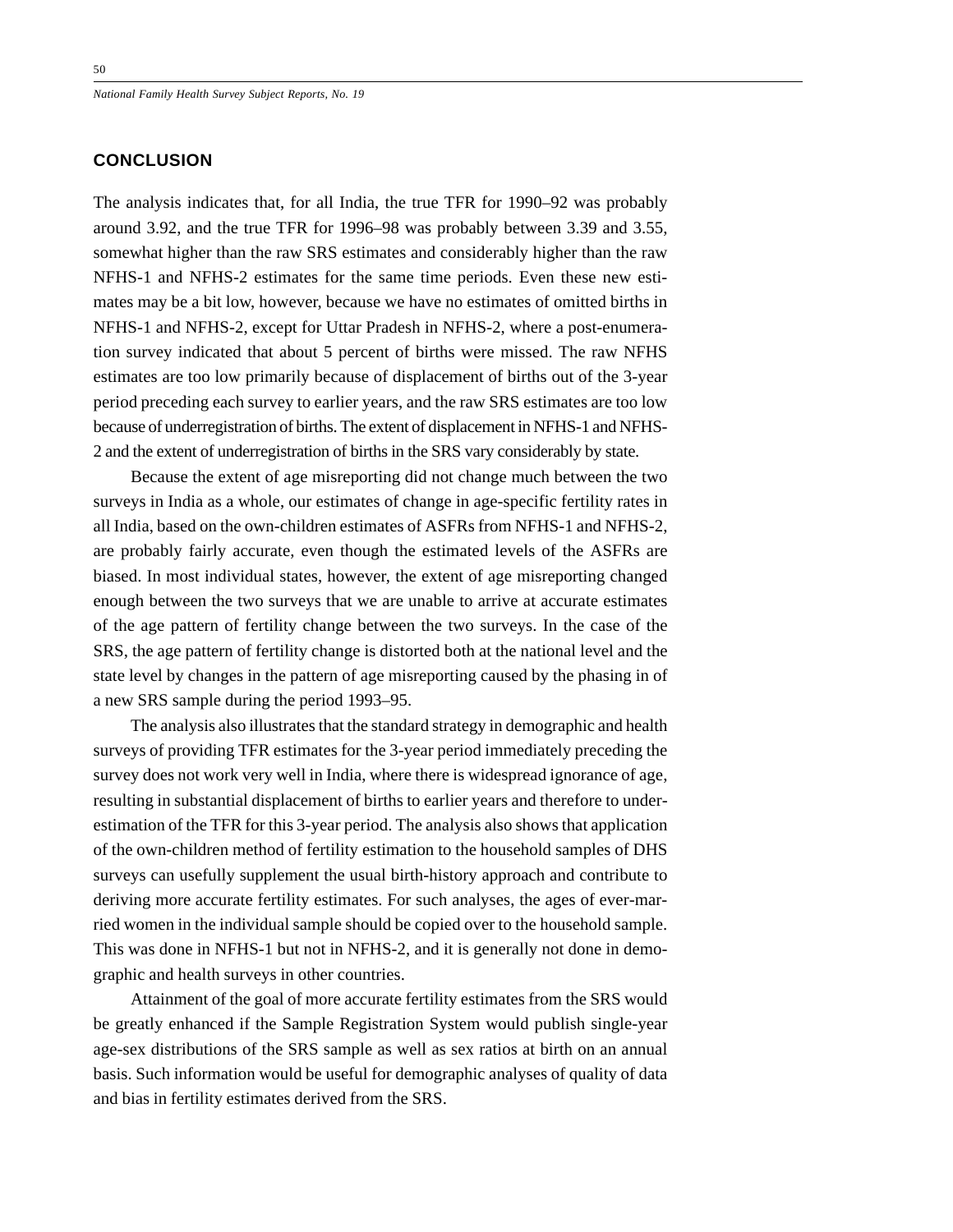## **ACKNOWLEDGMENTS**

We thank Fred Arnold for helpful comments, Gayle Yamashita for computer programming assistance, Sally Dai for typesetting assistance, and O. P. Sharma for assistance in printing and distribution. The United States Agency for International Development, via a subcontract from ORC Macro to the East-West Center, provided support for the preparation and publication of this report.

# **REFERENCES**

- Cho, L.-J., R. D. Retherford, and M. K. Choe. 1986. *The Own-Children Method of Fertility Estimation.* An East-West Center Book. Honolulu: East-West Center.
- IIPS (International Institute for Population Sciences). 1995. *National Family Health Survey (MCH and Family Planning): India, 1992-93*. Bombay: International Institute for Population Sciences.
- IIPS (International Institute for Population Sciences) and ORC Macro. 2000. *National Family Health Survey (NFHS-2): India*. Mumbai: IIPS.
- Keyfitz, N., and W. Flieger. 1968. *World Population: An Analysis of Vital Data.* Chicago: University of Chicago Press.
- Mishra, V. K. 1988. *India's stagnated birth rate: A matter of serious concern*. Unpublished paper. Delhi: Institute of Economic Growth.
- Narasimhan, R. L., R. D. Retherford, V. Mishra, F. Arnold, and T. K. Roy. 1997. *Comparison of Fertility Estimates from India's Sample Registration System and National Family Health Survey*. National Family Health Survey Subject Reports No. 4. Mumbai: International Institute for Population Sciences. Honolulu: East-West Center.
- Registrar General, India. Various years. Sample Registration System annual reports. New Delhi: Office of the Registrar General.
- Registrar General, India. 1976. *Fertility Differentials in India, 1972: Results of the Fertility Survey in a Sub-sample of SRS (1972)*. New Delhi: Office of the Registrar General.
- Registrar General, India. 1983. *Sample Registration System, 1976–78*. New Delhi: Office of the Registrar General.
- Registrar General, India. 1984. *Report on the Intensive Enquiry Conducted in a Sub-sample of Sample Registration System Units (1980–81)*. Occasional Paper No. 2 of 1983. New Delhi: Office of the Registrar General.
- Registrar General, India. 1986. *SRS Based Abridged Life-Tables 1976–80*. Occasional Paper No. 1 of 1985. New Delhi: Office of the Registrar General.

Registrar General, India. 1988. *Report on the Intensive Enquiry Conducted in a*